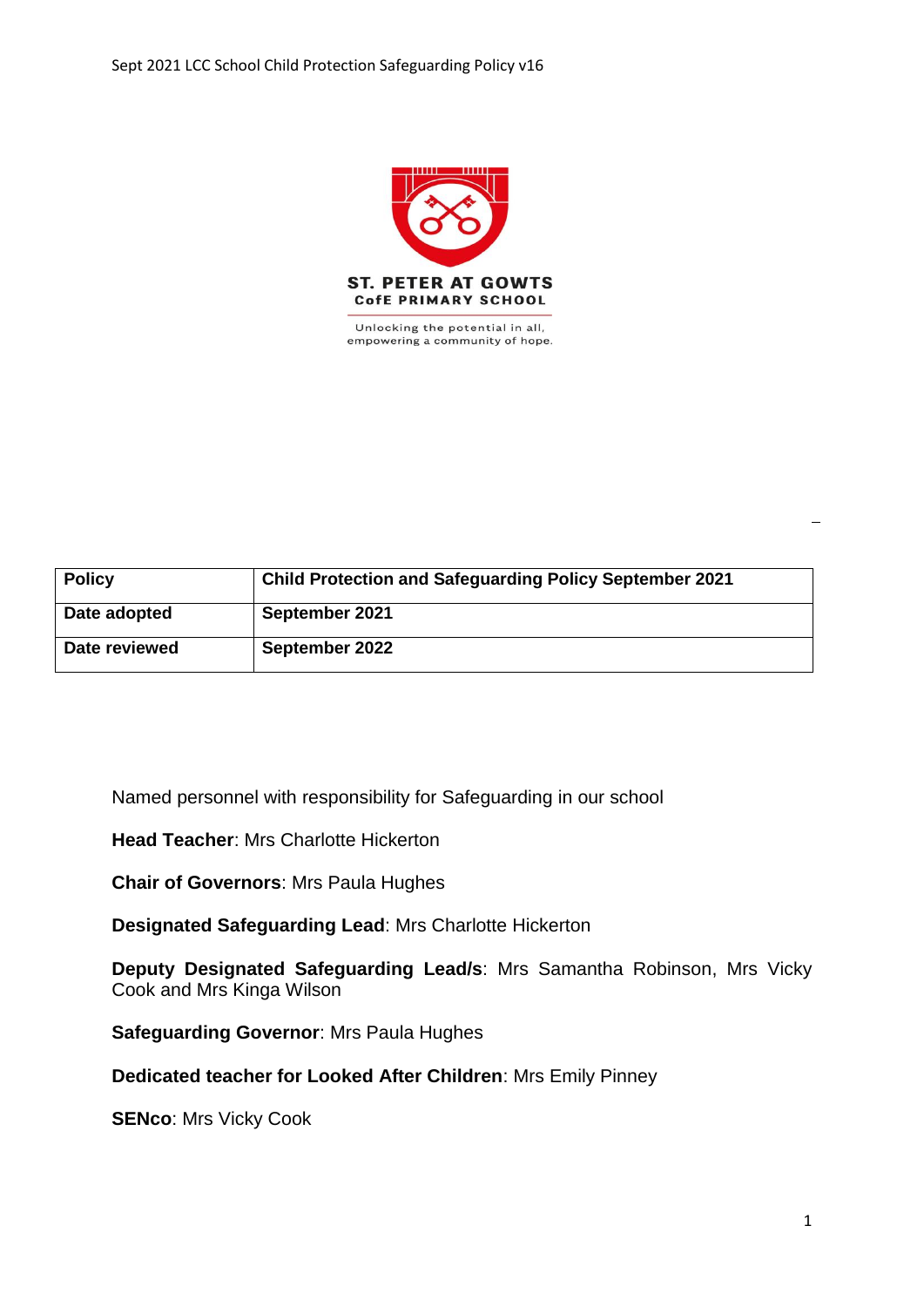The Designated Safeguarding Lead (DSL) and Deputies (DDSL) have responsibility for ensuring that the safeguarding of children is central to the ethos of our school. They are suitably trained and experienced and carry out the duties of the DSL role as outlined in [Keeping Children Safe in Education September 2021](https://www.gov.uk/government/publications/keeping-children-safe-in-education--2) and summarised in this policy.

This policy is reviewed annually or following national or local safeguarding changes to policy and procedure throughout the academic year. Next Review Date: September 2022

### **Contents page**

Page

- Who does this policy apply to?
- What is the purpose of this policy?
- Our Commitment to Safeguarding
- Our guidance and training
- Whistleblowing and Professional Resolution and Escalation
- Child Protection Procedures
- Concerns that staff must act on immediately and report
- Responding to disclosures
- Recording and monitoring
- Supporting the child and partnership with parents
- Child Information
- Transfer of Files
- Roles and Responsibilities
- Child Abuse, Neglect and Specific Safeguarding Situations
- Child on Child Sexual Violence and Harassment
- Safer Recruitment
- Individuals who have lived or worked outside the UK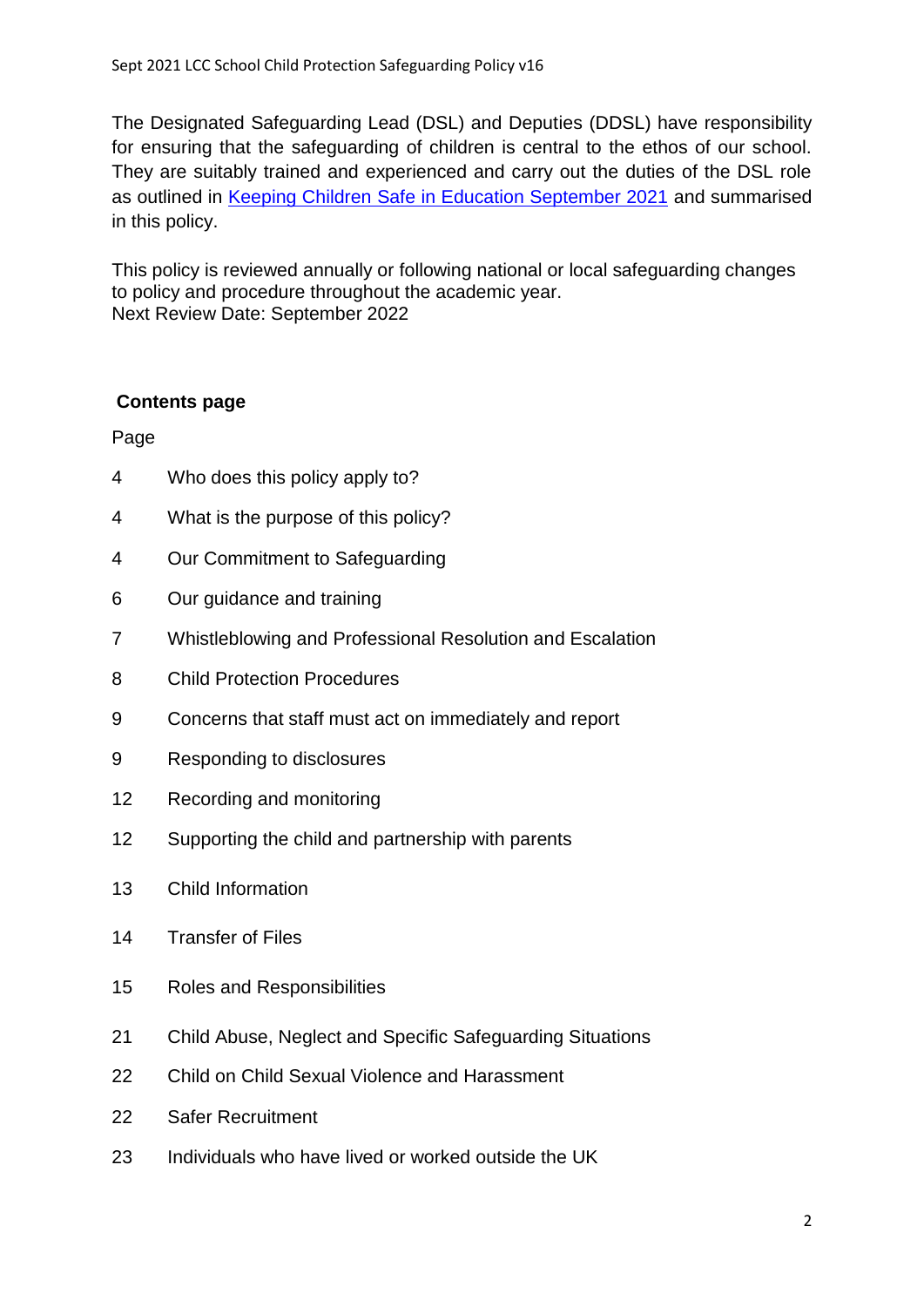- Supply teachers and agency staff
- Volunteers
- Use of school premises
- Home stays (exchange visits)
- Safer Working Practice
- Risk Assessments
- Teaching about Safeguarding
- Partnership with Parents
- Partnerships with Others
- Children placed in Alternative Provision
- Allegations regarding Person(s) Working in or on behalf of School (including Volunteers)
- Appendix 1
- Appendix 2
- Appendix 3
- Appendix 4
- Safeguarding Contacts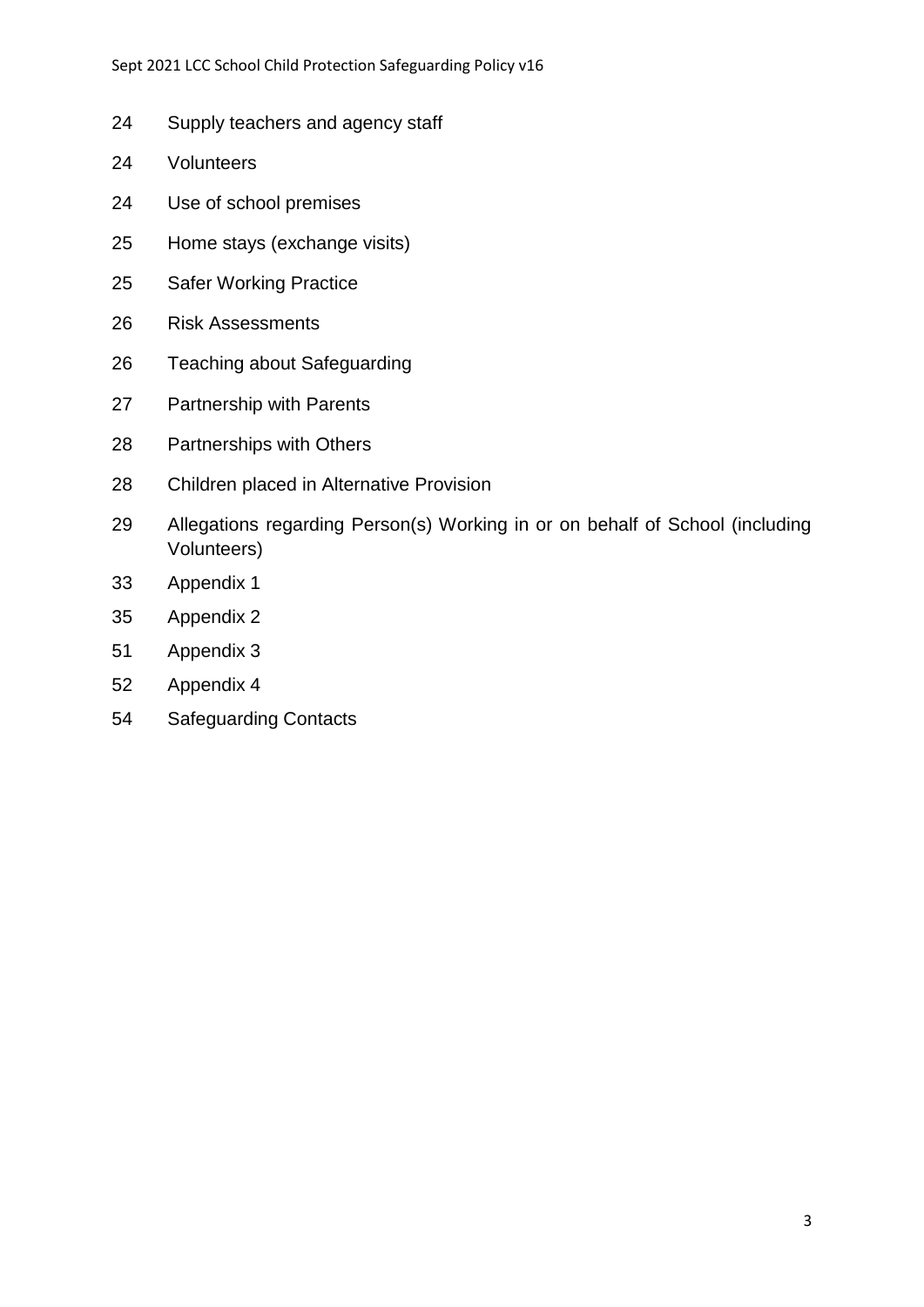# **Who does this policy apply to?**

This document applies to all young people under 18 at St Peter at Gowts CE Primary School. Anyone coming into contact with the children in our school or visiting the school site must abide by this policy. Everyone working at the school as a member of staff, or volunteer, has a duty to safeguard and protect our children. They must read this policy and sign to say they agree to work to it. Visitors to the school, including contractors, must read our safeguarding statement, which is located on the sign in system.

In this policy, the term 'child' or 'children' refers to anyone under the age of 18 years.

The term 'parent' refers to both parents and carers.

# **What is the purpose of this policy?**

- to clarify the roles and responsibilities of everyone within our school in relation to child protection and safeguarding
- to provide information on the range of safeguarding concerns
- to explain the clear procedures that are followed when a child is identified as needing more than universal services can provide

# **Our Commitment to Safeguarding**

We aim to work in partnership and have an important role in the inter-agency safeguarding arrangements as set out by [Working Together 2018](https://www.gov.uk/government/publications/working-together-to-safeguard-children--2) and Keeping Children Safe in Education (KCSIE) 2021. KCSIE applies to all school, colleges and providers who educate children up to the age of 19. Everyone working in, or for our school, shares an objective to help keep children and young people safe by contributing to: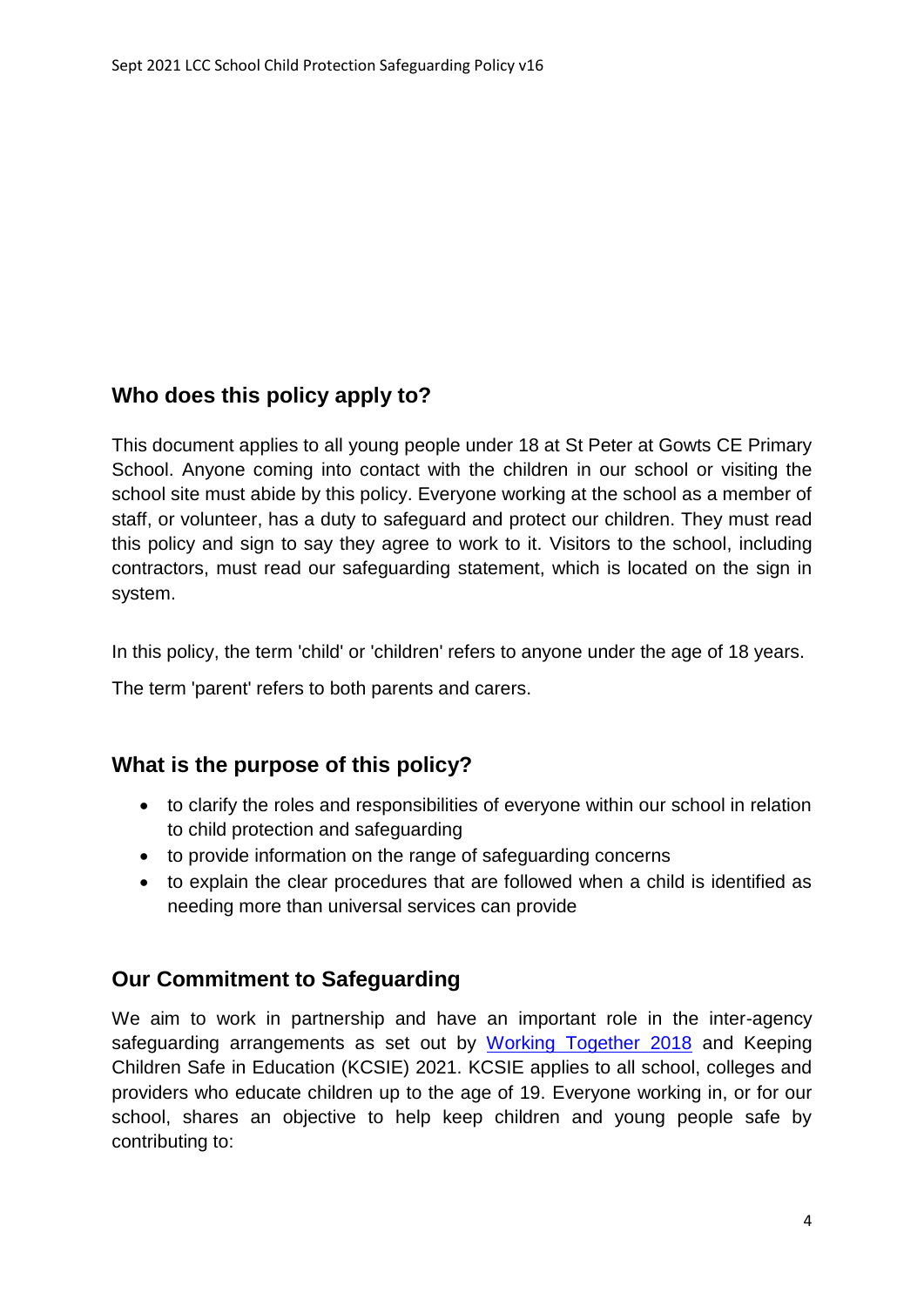- providing a safe environment for children and young people to learn and develop in our school setting, and
- identify children and young people who are suffering or likely to suffer significant harm, and taking appropriate action with the aim of making sure they are kept safe both within and outside of our school setting'
- creating a whole school approach to safeguarding through a culture of care where children are listened to, and heard, with the knowledge that their concerns and worries will be taken seriously

St Peter at Gowts is committed to safeguarding and promoting the well-being of all our children*.* Each child's welfare is of paramount importance. We recognise that some children may be especially vulnerable to abuse e.g. those that are less mobile or have difficulty communicating, and that their needs are unique to them and that no one size fits all. We recognise that children who are abused or neglected may find it difficult to develop a sense of self-worth and to view the world in a positive way. We will ensure that no child will feel that what they have to say is a problem or carries any shame. As a school we are committed to putting the child at the heart of any procedures that operate. We recognise that, safeguarding concerns do not adhere to school/home boundaries and that what happens at home and within the wider school environment including on social media, is as relevant as what happens within the classroom. Behaviour may be challenging and we recognise that at times, this may impact on other children either directly or indirectly. We will always take a considered and sensitive approach in order that we can support all our children.

Safeguarding is at the heart of how we run our school. It is not only about high-level child protection but about how we prevent the need for this. It is considered, for example, in our:

- anti-bullying policies
- peer on peer abuse
- staff conduct policy
- school attendance procedures
- online safety policy
- curriculum design
- behaviour management policy
- health and safety arrangements
- school transport provision
- safer recruitment practices
- Mental Health Policy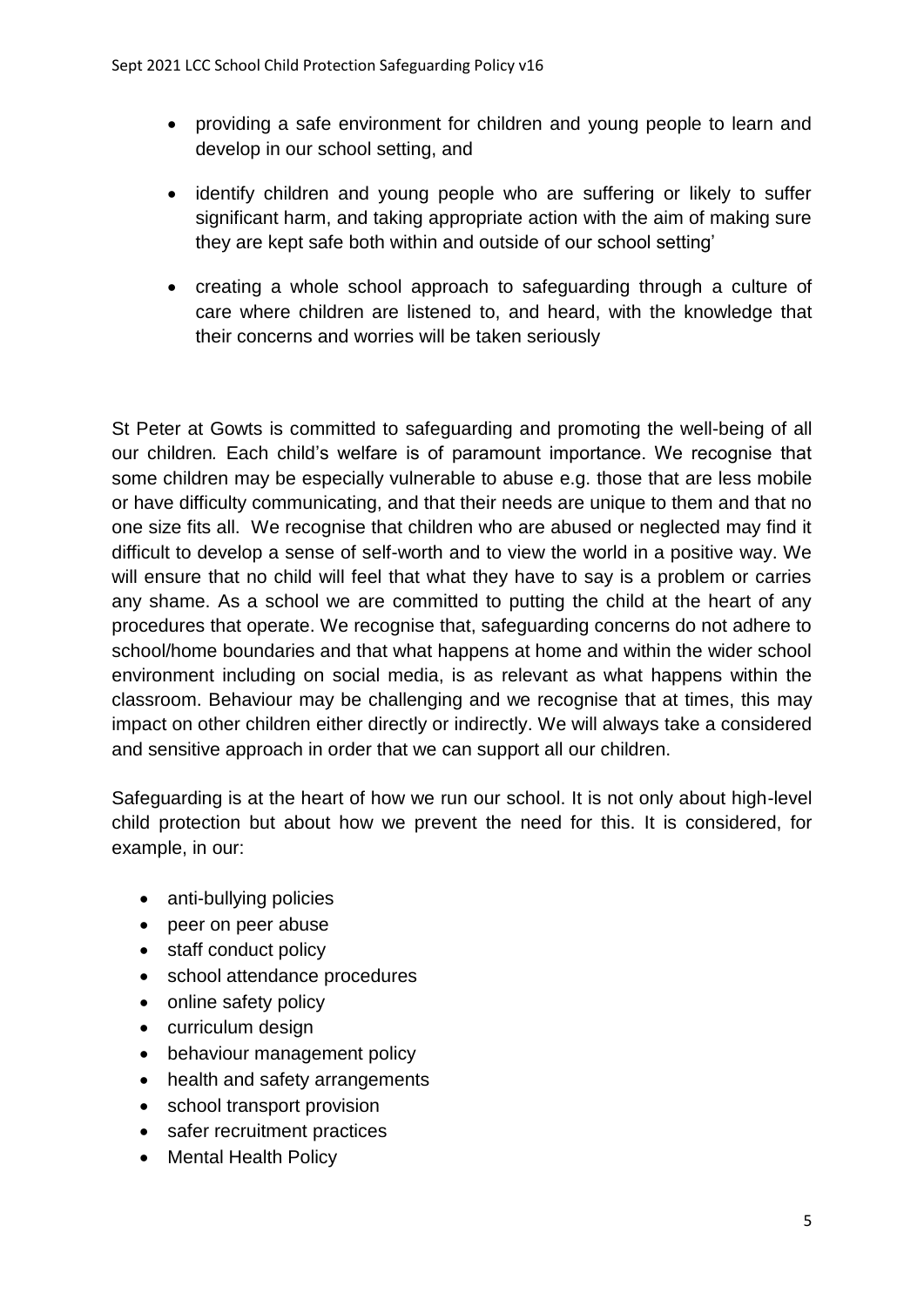# **Our guidance and training**



It is important every agency knows what to do if they are worried about a child. We follow the above national guidance for schools (CTRL click on each image to access the document) so we are clear what to expect and can explain this to our children and their families.

Where there are additional risks we will refer to other specific guidance which is listed in Appendix 2.

Our Governing Body is responsible for ensuring school staff read the appropriate parts of Keeping Children Safe in Education 2021 depending on their roles within the school. This will be based on the level of responsibility for safeguarding in the school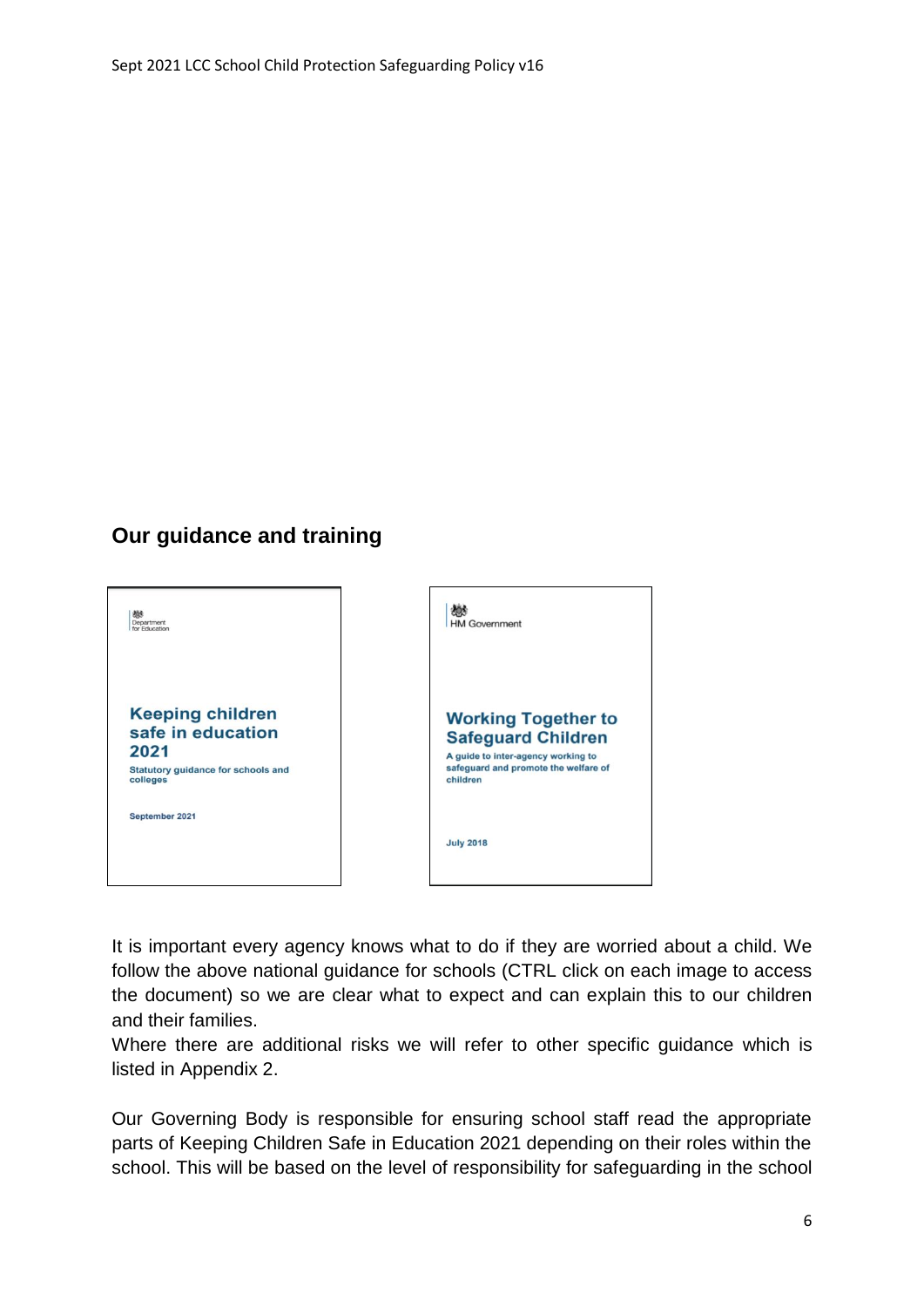and their contact with children. The Local Authority recommends that all staff read section 1 and 5; we will follow this guidance and Governors will review regularly to ensure that staff are appropriately informed.

In our school we follow a six-year training pathway which ensures that all staff receive suitable training to undertake their role. To guide us we follow the [Lincolnshire Safeguarding Children's Partnership \(LSCP\)](https://www.lincolnshire.gov.uk/safeguarding/lscp) pathway and guidance and access the expertise from the partnership.

The DSL (and any deputies) will undergo additional specific training at least every two years to provide them with the knowledge and skills required to carry out the role. If we recruit a new DSL or Deputy, we will ensure they are fully trained and undertake the Safeguarding Essentials course provided by the local authority.

In addition to the formal training, their knowledge and skills will be refreshed at regular intervals to allow them to understand and keep up to date with any developments relevant to their role*.* This will be done by attending the termly local authority DSL Safeguarding Updates, of which we attend a minimum of two per year, accessing DSL drop-in sessions and by attending appropriate LSCP inter-agency training and other relevant training and/or conference opportunities.

We use the LCC Self-Assessment Safeguarding Audit Tool which allows us to regularly assess the safeguarding in our school and identify areas of good practice as well as areas for improvement. We use this as our evidence to annually respond to the [LSCP on the compliance of safeguarding in our school.](https://lincolnshirescb.proceduresonline.com/pdfs/lscp_sch_sg_checklist.pdf)

# **Whistleblowing and Professional Resolution and Escalation**

# *Anyone worried about a child must continue to raise the concern until they have a reason not to be worried about the child anymore*

It is essential that our school expect good practice and professional conduct from ourselves, and others involved in the safeguarding of our children. Staff must be committed to providing a high standard of service and children cannot be expected to raise concerns in an environment where staff fail to do so. All staff are aware of their duty to raise concerns, where they exist, about the management of child protection, which may include the attitude or actions of colleagues. They will follow the procedures for reporting low level concerns which are in our Code of Conduct and Disciplinary Policy and raise with the Head teacher and involve the [Local](https://www.lincolnshire.gov.uk/safeguarding/lscp/7)  [Authority Designated Officer \(LADO\)](https://www.lincolnshire.gov.uk/safeguarding/lscp/7) if required. If a member of staff notices anything that gives them cause for concern, it is vital that this is raised. Acting upon staff concerns is fundamental to ensuring good practice and support for staff. Resolving issues must be viewed by all staff as a positive action and not a breach of trust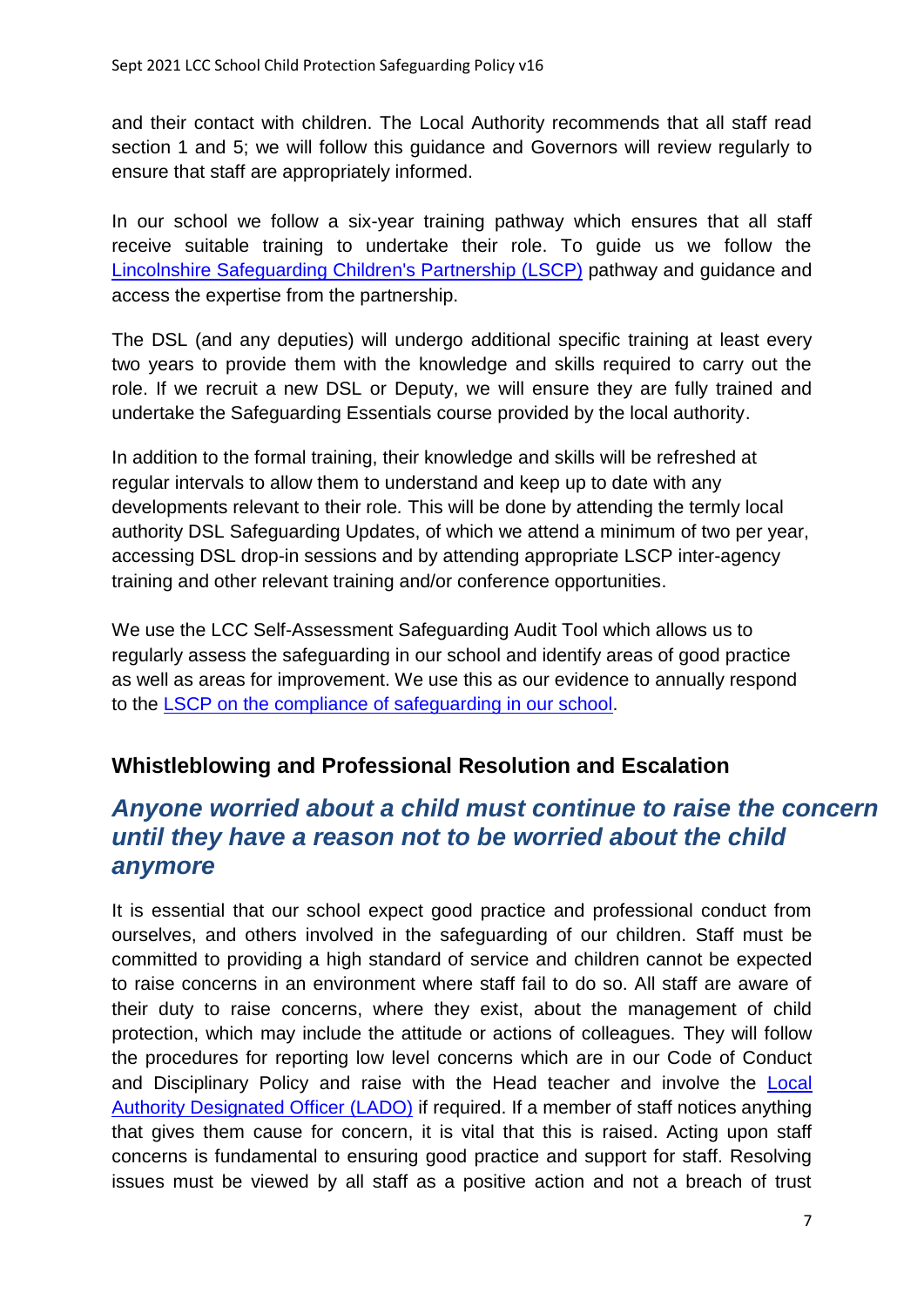between colleagues or an attack on the school. We value an atmosphere of openness and honesty and welcome suggestions, complaints and criticisms in addition to compliments.

Our staff are encouraged to use the Whistleblowing policy as appropriate to raise or pass on concerns about any of the following:

- a) Poor standards of service
- b) Issues of bad practice
- c) The conduct of colleagues or managers
- d) Anything which is not in the best interest of the children or the school
- e) Anything which is illegal or unacceptable behaviour.

#### **What is a low level concern**

A low level concern is any concern that an adult has acted in a way that:

- is inconsistent with the staff code of conduct, including inappropriate conduct outside of work
- it doesn't meet the threshold of harm or is not considered serious enough for the school to refer to the local authority.

Low level concerns are part of a spectrum of behaviour. This includes:

- inadvertent or thoughtless behaviour
- behaviour that might be considered inappropriate depending on the circumstances
- behaviour which is intended to enable abuse.

Examples of such behaviour could include:

- being over friendly with children
- having favourites
- adults taking photographs on their mobile phone
- engaging with a child on a one-to-one basis in a secluded area or behind a closed door
- using inappropriate sexualised, intimidating or offensive language.

We will always listen to any concerns and try to resolve them but should staff feel unable to raise concerns regarding child protection failures internally or have concerns about the way a concern is being handled in the school, they can use the NSPCC helpline [The NSPCC's 'What you can do to report abuse dedicated helpline](https://www.nspcc.org.uk/what-you-can-do/report-abuse/dedicated-helplines/whistleblowing-advice-line/) **or** call 0800 028 0285 – line is available from 8am-8pm, Mon-Fri or email: [help@nspcc.org.uk.](mailto:help@nspcc.org.uk) There is also a flow chart of support in the staff room and staff toilets.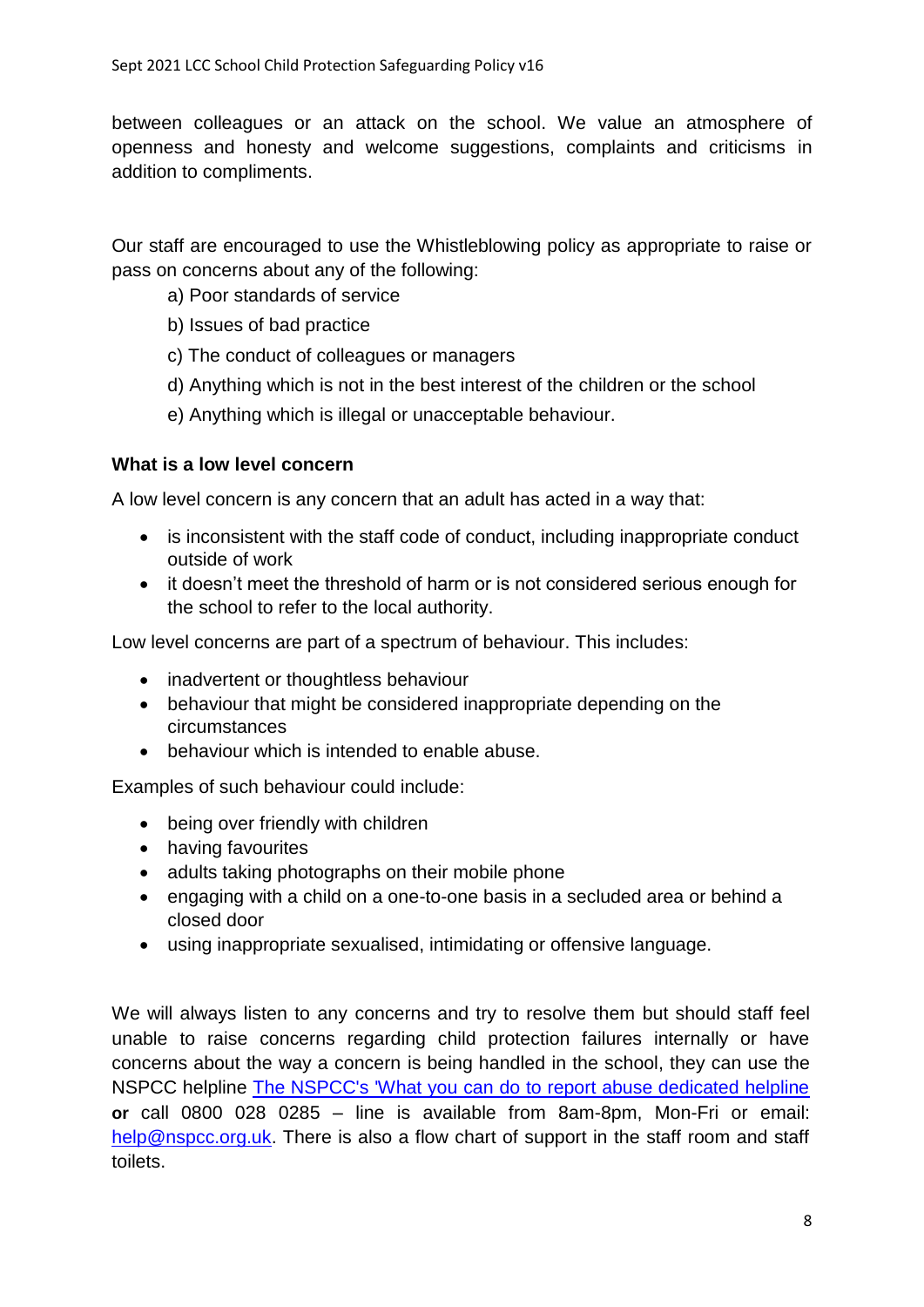If the school have concerns with the way other agencies are handling a safeguarding concern, then we will follow the Lincolnshire [LSCP Professional Resolution &](https://lincolnshirescb.proceduresonline.com/chapters/pr_prof_resolution.html)  [Escalation Protocol.](https://lincolnshirescb.proceduresonline.com/chapters/pr_prof_resolution.html) This allows us to open up a dialogue with other professionals and resolve any issues in an open and honest approach and in the best interest of the child.

# **Child Protection Procedures**

**All** staff follow the school's Child Protection Procedures which are consistent with:

- ['Working Together to Safeguard Children 2018',](https://www.gov.uk/government/publications/working-together-to-safeguard-children--2)
- [Keeping Children Safe in Education 2021;](https://www.gov.uk/government/publications/keeping-children-safe-in-education--2) and
- [the Lincolnshire Safeguarding Children Partnership Procedures Manual.](https://lincolnshirescb.proceduresonline.com/chapters/contents.html)

Teachers and other adults in school are well placed to observe any physical, emotional or behavioural signs which indicate that a child may be suffering significant harm. Appendix 1 outlines the definitions of abuse. The relationships between staff, children, parents and the public which foster respect, confidence and trust can lead to disclosures of abuse, and/or school staff being alerted to concerns.

**All** staff will have an awareness of specific safeguarding issues, as referred to in Appendix 2. Domestic Abuse, Child Exploitation (CE), Radicalisation and the Prevent Duty, Female Genital Mutilation (FGM), Attendance and Children Missing from Education (CME) and Contextual Safeguarding are some of these areas.

**All** staff will also be aware that safeguarding concerns can manifest themselves via peer-on-peer abuse. This is most likely to include, but is not limited to: bullying (including cyber bullying), gender-based violence/sexual assaults and sexting. Staff are clear as to the school's procedures with regards to peer-on-peer abuse.

It is *not* the responsibility of the school staff to investigate welfare concerns or determine the truth of any disclosure or allegation. All members of staff however, have a duty to recognise concerns and maintain an open mind. Accordingly, all concerns regarding the welfare of children will be recorded and discussed with the DSL (or the deputy DSL in their absence) prior to any discussion with parents.

### **Concerns that staff must act on immediately and report:**

• any suspicion that a child is injured, marked, or bruised in a way which is not readily attributable to the normal knocks or scrapes received in play. (We will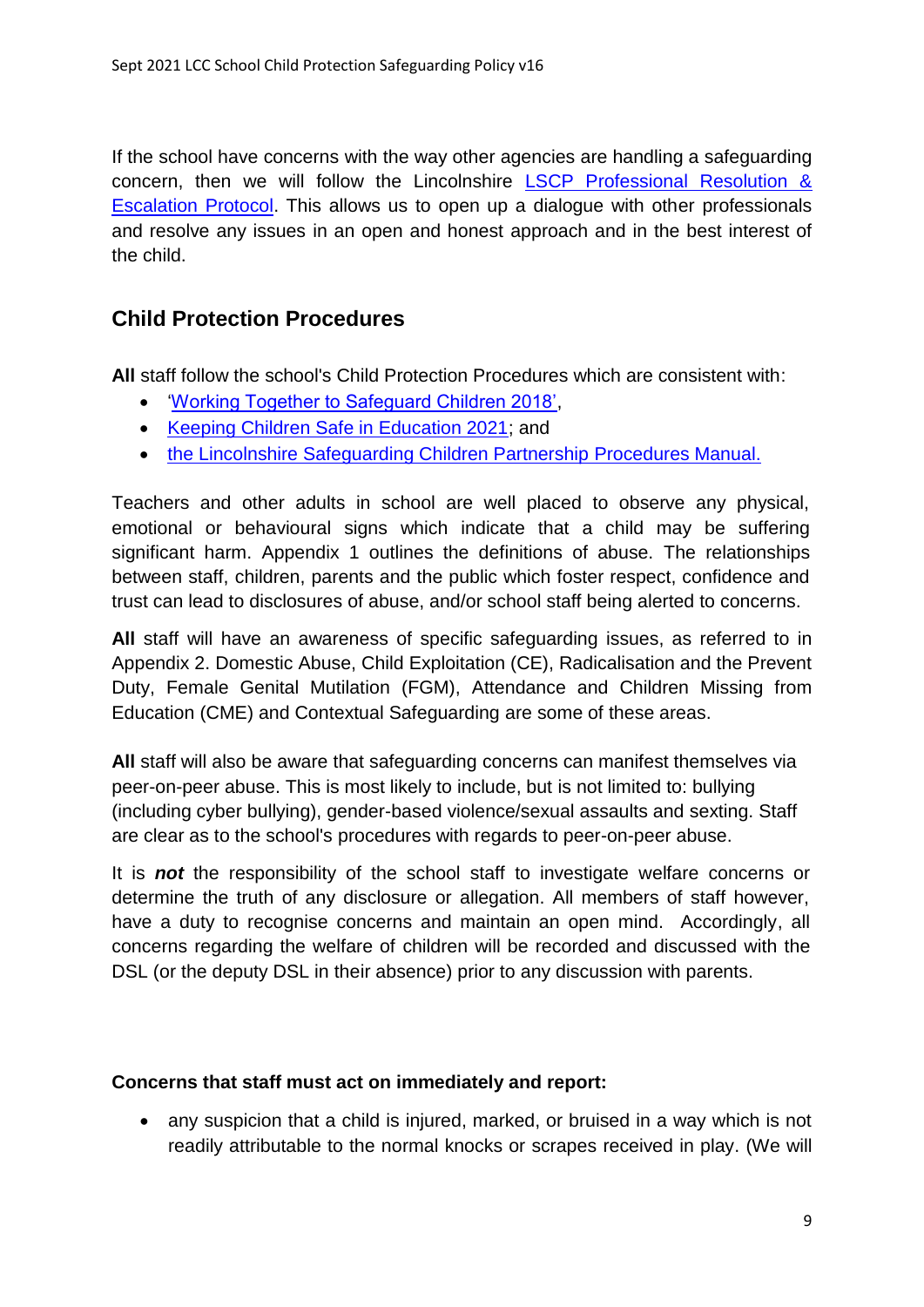refer to the [LSCP policy on Bruising in babies and children who are not](https://lincolnshirescb.proceduresonline.com/chapters/p_bruise_babies.html)  [independently mobile](https://lincolnshirescb.proceduresonline.com/chapters/p_bruise_babies.html) for additional guidance).

- any explanation given to the above which appears inconsistent or suspicious
- any behaviours which give rise to suspicions that a child may have suffered harm (e.g. worrying drawings or play)
- any concerns that a child may be suffering from inadequate care, ill treatment, or emotional maltreatment
- any concerns that a child is presenting signs or symptoms of abuse or neglect
- any significant changes in a child's presentation, including non-attendance
- any hint or disclosure of abuse from any person
- any concerns regarding person(s) who may pose a risk to children (e.g. living in a household with children present)
- any potential indicators of Child Exploitation
- any potential indicators of FGM
- any potential indicators of Radicalisation
- any potential indicators of living in a household with Domestic Abuse

#### **Responding to disclosure**

**Staff will not investigate** but will, wherever possible, elicit enough information to pass on to the DSL in order that they can make an informed decision of what to do next.

The DSL will ensure that the child's wishes and feelings are taken into account when determining what action to take and what services to provide. Child Protection processes will operate with the best interests of the child at their core.

Staff will:

- listen to and take seriously any disclosure or information that a child may be at risk of harm
- try to ensure that the person disclosing does not have to speak to another member of school staff
- clarify the information
- try to keep questions to a minimum and of an 'open' nature e.g. using TED technique – 'Tell me, Explain to me, Describe to me….'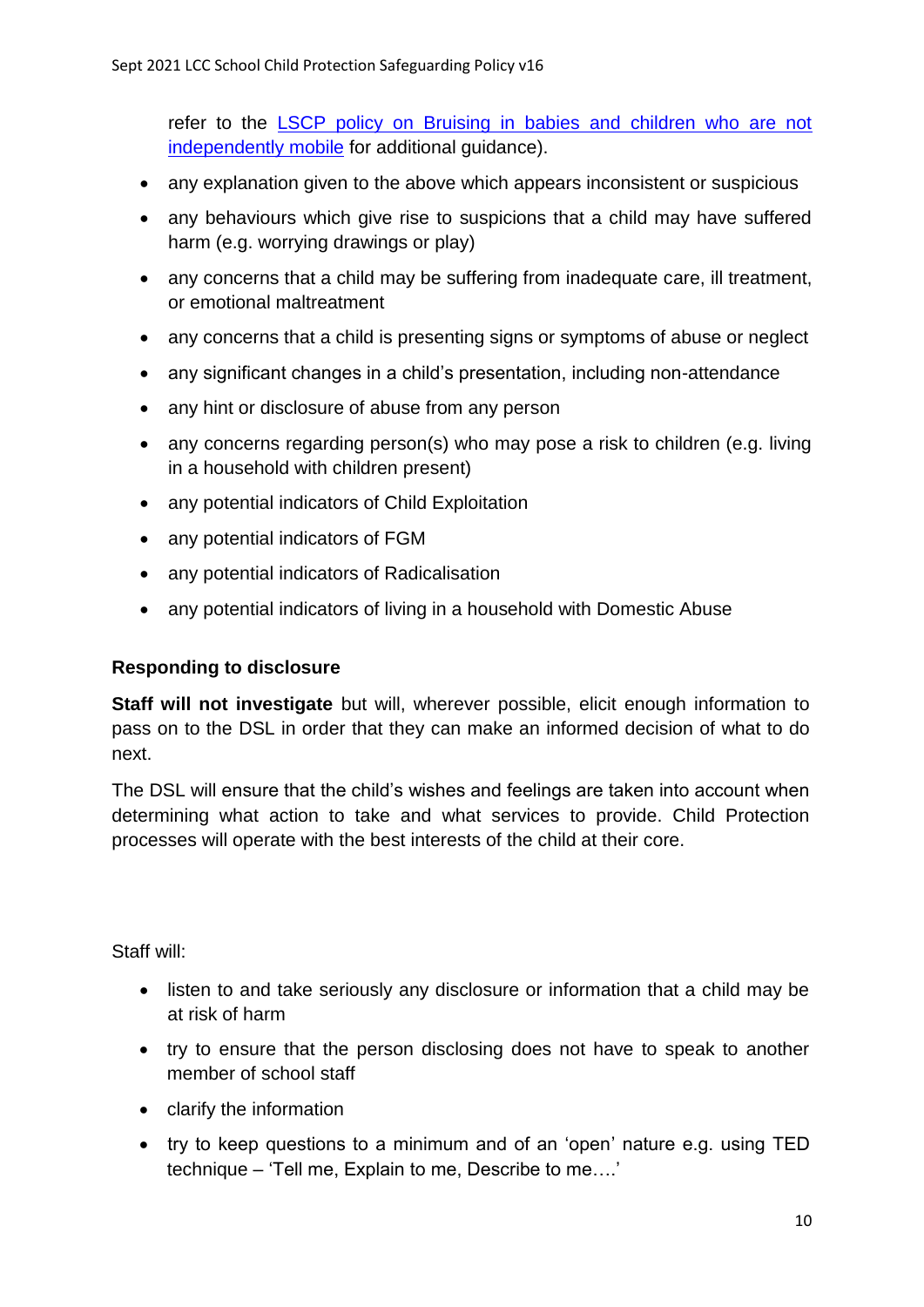- try not to show signs of shock, horror or surprise
- try not to express feelings or judgements regarding any person alleged to have harmed the child
- explain sensitively to the person that they have a responsibility to refer the information to the DSL, children need to know that staff may not be able to uphold confidentiality where there are concerns about their safety or someone else's
- reassure and support the child as far as possible
- explain that only those who 'need to know' will be told
- explain what will happen next and who will be involved as appropriate
- record details including date, what the child has said, in the child's words on to a safeguarding concern form (located on the safeguarding notice board) and record onto our CPOM system also ensure that the DSL is made aware on the same day.
- record any visible signs, injuries or bruises on a Body Map (located on the safeguarding board)
- record the context and content of their involvement, distinguishing between fact, opinion and hearsay

### **Action by the DSL (or deputy DSL in their absence)**

Following any information raising concern, the designated safeguarding lead will consider:

- any urgent medical needs of the child
- whether the child is subject to a child protection plan
- discussing the matter with other agencies involved with the child/family
- consulting with appropriate persons e.g. [Duty and Advice Team](https://www.lincolnshire.gov.uk/safeguarding/report-concern)
- the child's wishes

Then decide:

- to talk to parents, unless to do so may place a child at risk of significant harm, impede any police investigation and/or place the member of staff or others at risk
- whether to make a [child protection referral](https://www.lincolnshire.gov.uk/safeguarding/report-concern) to Children's Social Care-Duty and Advice Team because a child is suffering or is likely to suffer significant harm and if this needs to be undertaken immediately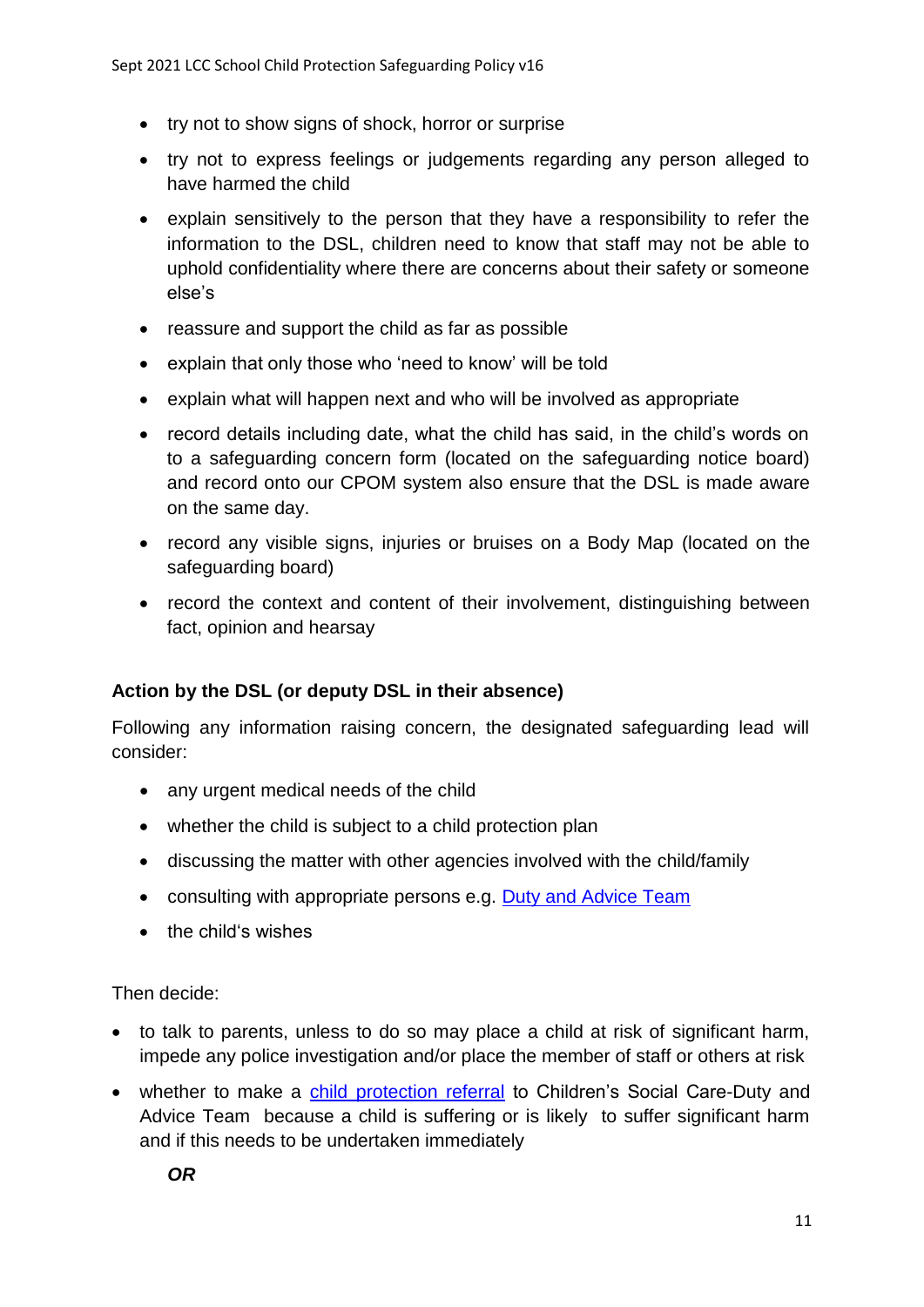- not to make a referral at this stage
- if further monitoring is necessary
- if it would be appropriate to undertake an assessment (e.g. Early Help Assessment - EHA)

All information and actions taken, including the reasons for any decisions made, will be fully documented. All referrals to Lincolnshire's Customer Service Centre will be followed up in writing and these referrals will always be kept on file irrespective of the outcome.

### **Action following a child protection referral**

The DSL (or deputy DSL in their absence) will:

- make regular contact with the social worker involved to stay informed
- wherever possible, contribute to the strategy discussion
- provide a report for, attend and contribute to any subsequent child protection **[conference](https://lincolnshirescb.proceduresonline.com/chapters/p_child_pro_rev_conf.html)**
- if the child or children are made the subject of a child protection plan, contribute to the child protection plan and attend core group meetings and review conferences
- where possible, share all reports with parents prior to meetings and ensure that they understand the content
- where in disagreement with a decision and concerns remain with the child firstly:
	- 1. talk in the first instance to the social worker/customer service centre
	- 2. check the referral including all the relevant information and clearly document the concerns about the child
	- 3. finally follow the [professional resolution and escalation protocol](https://lincolnshirescb.proceduresonline.com/chapters/pr_prof_resolution.html) if the concern remains
- where a child subject to a child protection plan moves from the school or goes missing, immediately inform the social worker and/or Children's Social Care Customer Service Centre.

### **Recording and monitoring**

Accurate records will be made as soon as practicable and will clearly distinguish between observation, fact, opinion and hypothesis. All records will state who is providing the information, the date and time, information will be recorded in the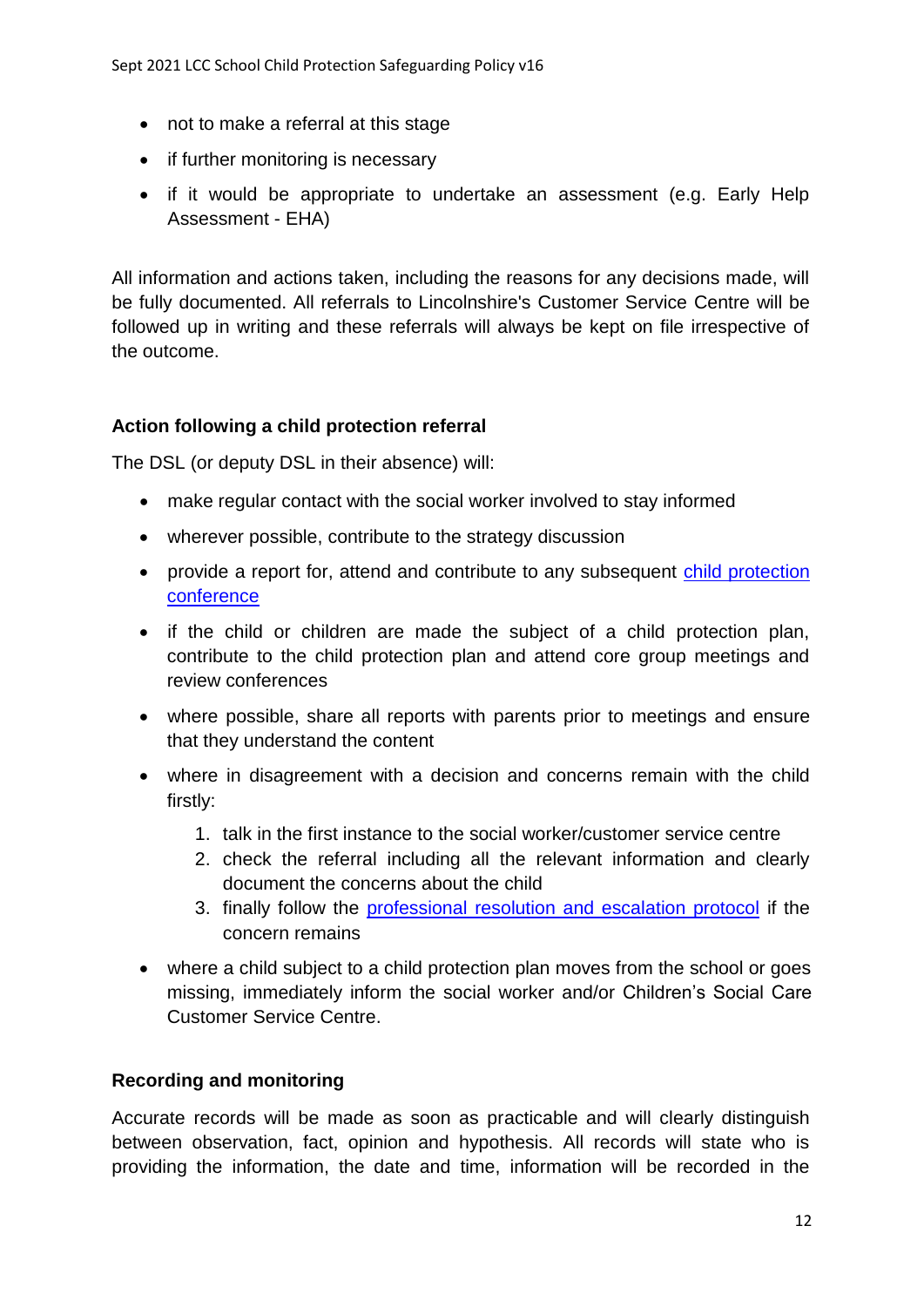child's words where possible and a note made of the location and description of any injuries seen, if this is a paper record than this should be signed. An example of how this is done can be found in Appendix 3. Photographs of injuries will not be taken.

The DSL ensures that the method for other members of staff or volunteers passing on concerns or information is always adhered to as consistency is paramount in ensuring that nothing gets missed. All records of concerns are followed up and clearly show what action is being taken as a result of the concern and the outcomes of this action.

All documents will be retained in a 'Child Protection file', separate from the child's school file. It is kept secure with appropriate level of limited access.

# **Supporting the child and partnership with parents**

Our school recognises that the child's welfare is paramount and that good child protection and safeguarding practice and outcomes rely on a positive, open and honest working partnership with parents

Whilst we may, on a rare occasion, need to make referrals without consultation with parents, we will make every effort to maintain a positive working relationship with them whilst fulfilling our duties to protect any child

We will also provide a secure, caring, supportive and protective relationship for the child. Children will be given a proper explanation (appropriate to age and understanding) of what action is being taken on their behalf and why.

We will endeavour always to preserve the privacy, dignity and right to confidentiality of the child and parents. The DSL will determine which members of staff need to know personal information and what they need to know for the purpose of supporting and protecting the child.

# **Child Information**

**To keep children safe and provide appropriate care for them, we**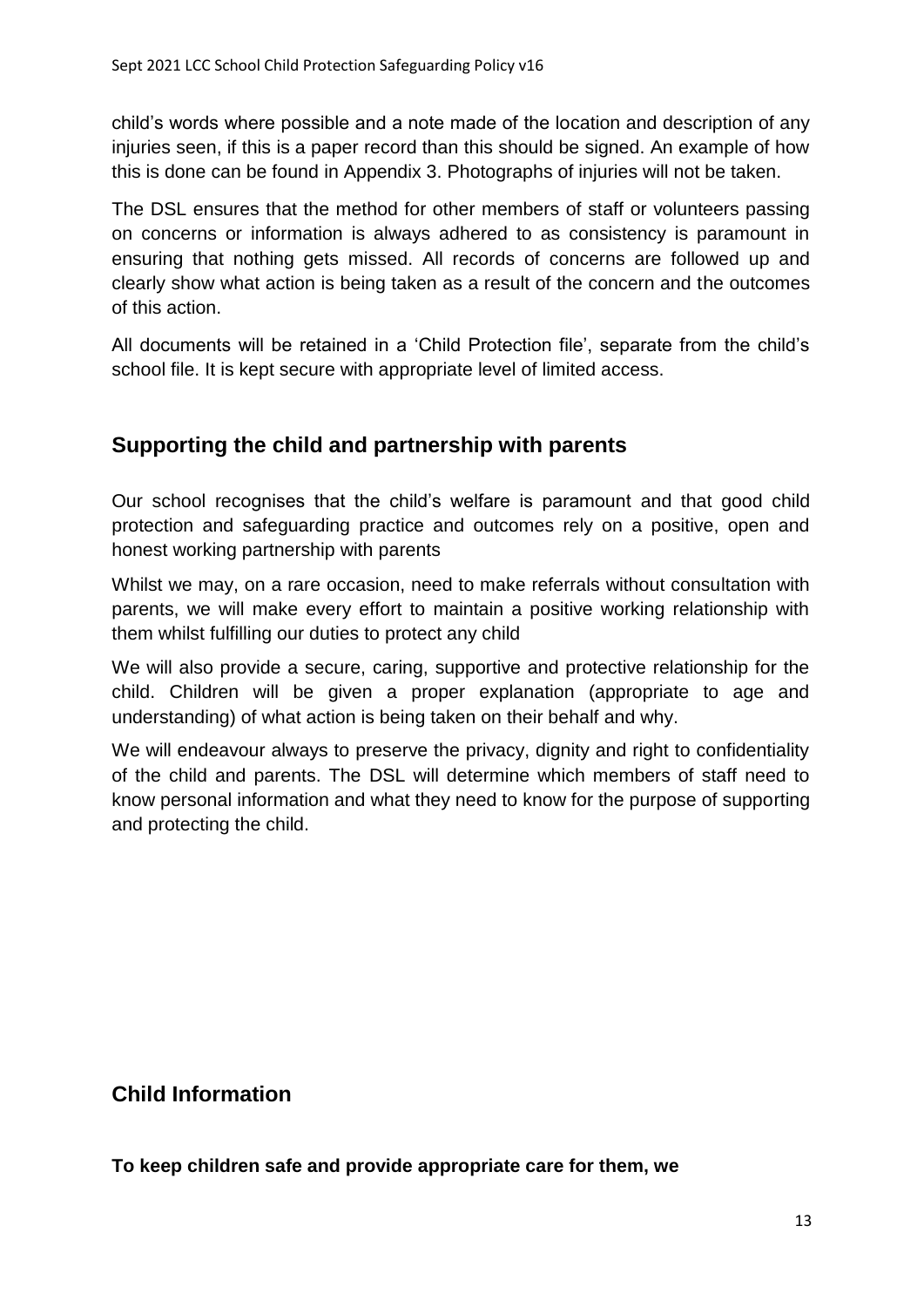#### **require accurate and up to date information about**:

- names, contact details and relationship to the child of any persons with whom the child normally lives
- names and contact details of all persons with parental responsibility (if different from above)
- emergency contact details (if different from above). We need to know that if the person(s) with parental responsibility is unable to collect their child, there is someone known to us who can collect the child and keep them safe until either the person(s) with parental responsibility is available or a more suitable arrangement is made. We need more than one emergency contact so we have additional options to make contact with a responsible adult when there is a welfare and/or safeguarding concern
- any relevant court order in place including those which affect any person's access to the child (e.g. Residence Order, Contact Order, Care Order, Injunctions etc.)
- if the child is or has been subject to a Child Protection Plan
- if the child is or has been subject to an Early Help Assessment (EHA) or Child In Need (CIN) processes
- if the child is a Child in Care (CiC) or previously in Care
- name and contact details of the child's GP
- any other factors which may impact on the safety and welfare of the child

The school will collate, store and agree access to this information, ensuring all information held electronically is stored securely with due regard to meeting data protection and safeguarding requirements. Schools need to make sure this information is accurate. We encourage parents to keep us informed of any changes to the basic contact information that we hold at any time but in addition to this our school will check information for all children at least on an annual basis.

# **Transfer of files**

A child protection file is kept separate to a main child record. When a child leaves the school, the child protection file is transferred within 5 days for an in-year transfer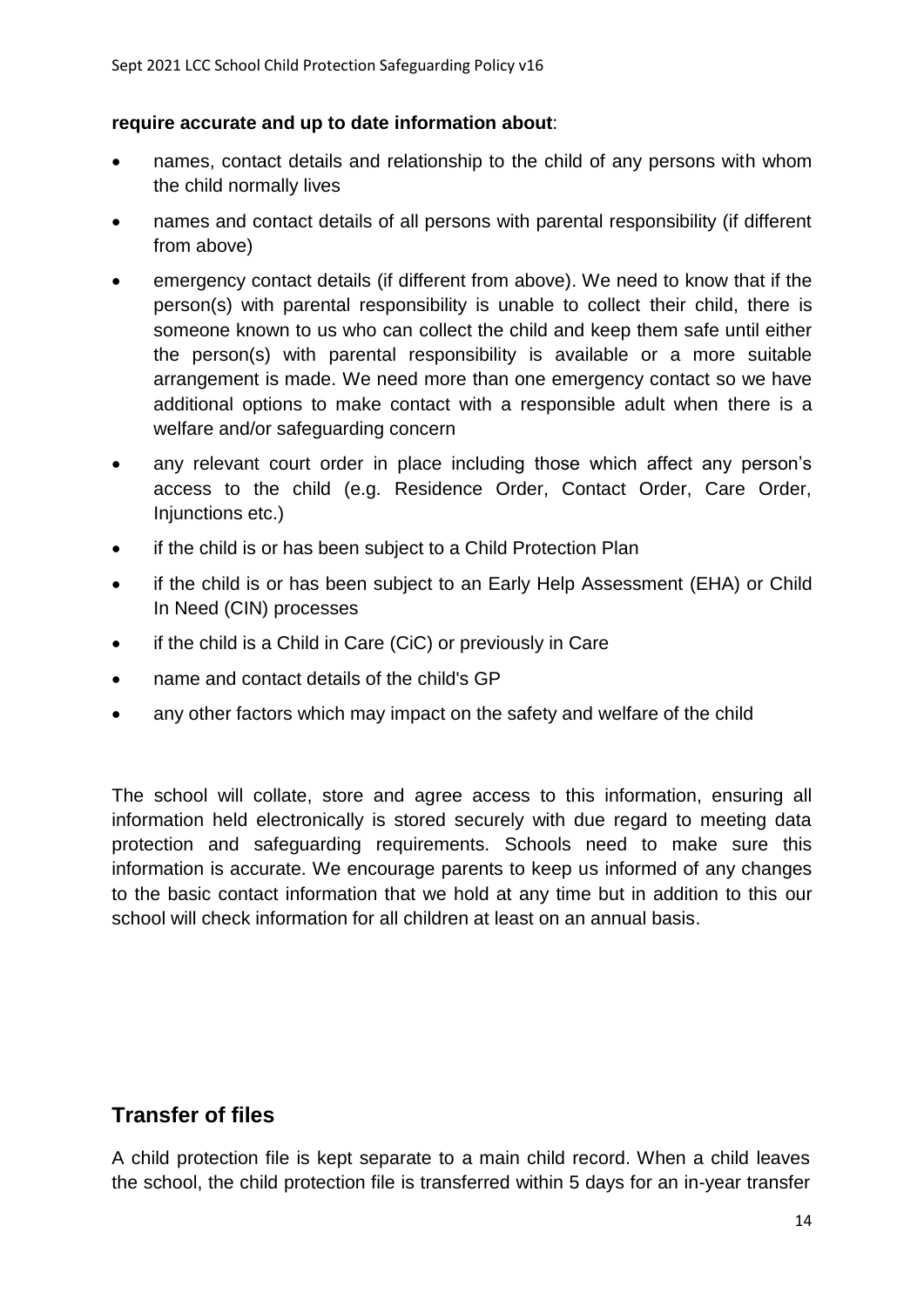or within 5 days after the start of a new term. It is transferred separately in a sealed envelope clearly labelled.

A record of transfer is kept and signed by the DSL and the signed and dated receipt of transfer is retained by our school.

This is the information that is added to a record of transfer which we keep until your child reaches their 25<sup>th</sup> birthday:

- name & DOB of child
- name & address of receiving school
- date file(s) transferred with name and role of person who received it
- date our school received confirmation of receipt of files from receiving school
- summary of safeguarding concerns at the time of transfer e.g. Child Protection Plan: Neglect.

### \*

In addition to the child protection file, the DSL will consider if it is appropriate to share any information with the new school or college in advance of a child leaving. This will allow the new school to have support in place for when a child arrives.

The full child record is transferred to the next school unless there are any records with a short retention period. It is important that full information is transferred to ensure a vital piece of information is not missing that could contribute at a later stage.

St Peter at Gowts school will not keep any copies of records except where there is an on-going legal action. Once records are transferred, they are the custody and responsibility of the new school.

A child's last school is responsible for retaining the main child record until they reach the age of 25 years. These files are stored securely. Any record relating to child protection concerns is placed on the main child file, in a sealed envelope and then retained for the same period of time as the child file (DOB + 25 years).

We refer to the guidance below for further support:

- [IRMS Information Management Toolkit](https://irms.org.uk/page/SchoolsToolkit)
- [IRMS Information Management Academies Toolkit](https://irms.org.uk/page/AcademiesToolkit)
- [DfE Data Protection Toolkit for Schools](https://www.gov.uk/government/publications/data-protection-toolkit-for-schools)
- **[LCC Data Protection Advice Service for Schools](https://www.lincolnshire.gov.uk/directory-record/63817/data-protection-advice-service)**

### **Roles and Responsibilities**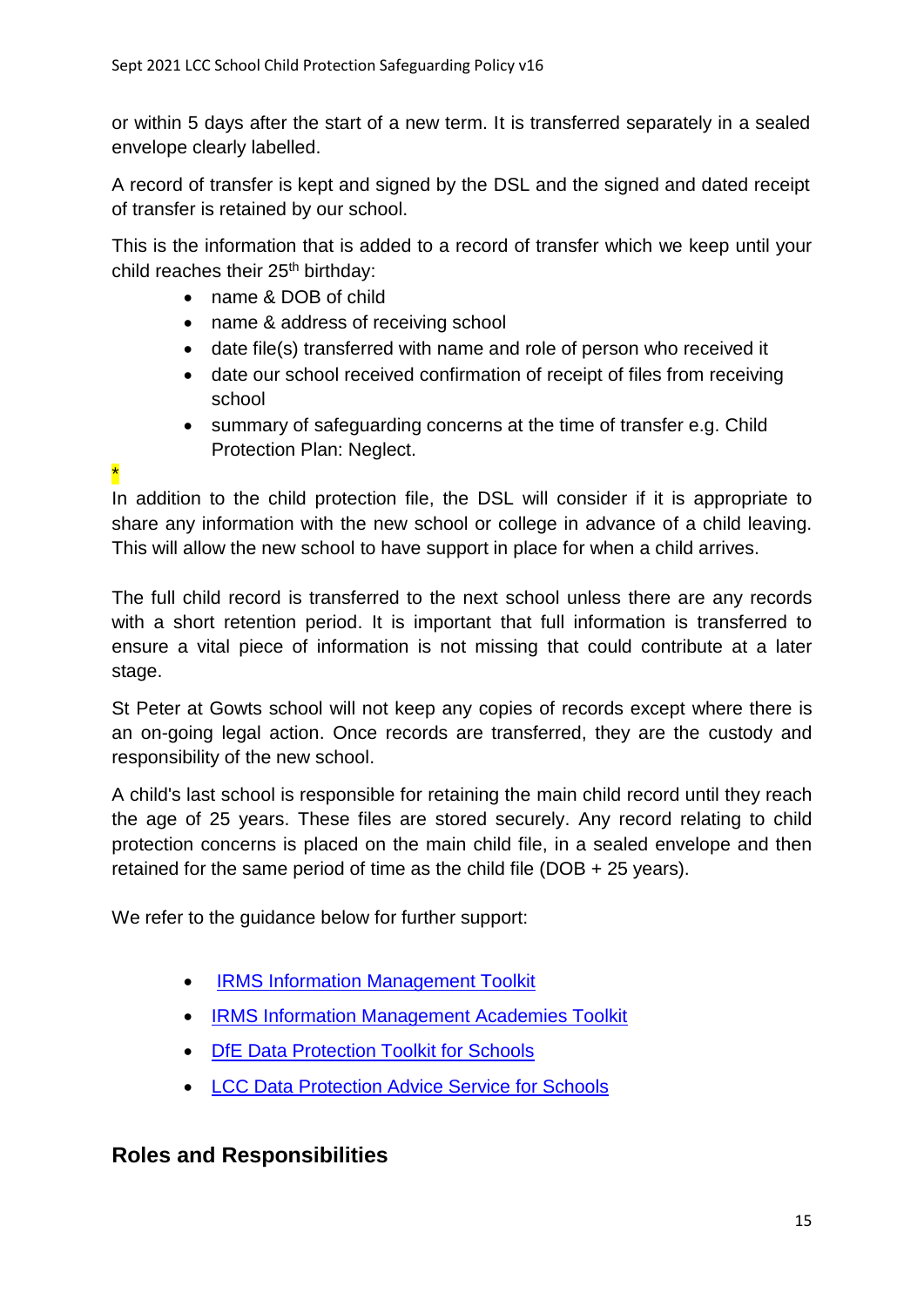### **The Governing Body**

It is the responsibility of our Governing Body to ensure that everyone in the setting understands their role in safeguarding children. It is accountable for the strategic overview and to make sure that safeguarding runs through every policy and procedure that operates within the school. The Governing Body will ensure that the safeguarding measures reflect the specific needs of the children in our school and consider any additional risks related to this.

They will do this by ensuring that:

- there is a named Safeguarding Governor who is appropriately trained
- a senior member of the school's leadership team is appointed to the role of DSL who will take lead responsibility for safeguarding and child protection.
- the school has one or more deputy DSL's who are trained to the same standard as the lead DSL.
- the school has an effective Child Protection and Safeguarding policy and procedures in place that are in accordance with local authority guidance and locally agreed inter-agency procedures.
- the policy is available publically via the school website or other means and that the policy is reviewed and updated on an annual basis or sooner if there are national or local changes to procedures or guidance.
- our school staff know who are required to read all or parts of the Department for Education statutory guidance **Keeping Children Safe in Education** and that this is recorded for evidence and reviewed regularly.
- the school has a staff behaviour policy/code of conduct and that this is provided to all staff and volunteers on induction. This policy includes acceptable use of technology, staff/pupil relationships and communications including the use of social media.
- the school operates [safer recruitment procedures](https://professionals.lincolnshire.gov.uk/downloads/download/110/recruitment-selection-and-induction?downloadID=110) and makes sure that all appropriate checks are carried out on staff and volunteers who work with children; and that any panel involved in the recruitment of staff has at least one member who has undertaken the Safer Recruitment Training.
- the school has procedures for dealing with allegations against staff and volunteers that comply with guidance from the local authority and locally agreed inter-agency procedures.
- the school has procedures for dealing with low level concerns in relation to staff behaviour and that there is a culture of openness in reporting and dealing with these concerns and a process of escalation if any allegation reaches or contributes to a risk of harm to children.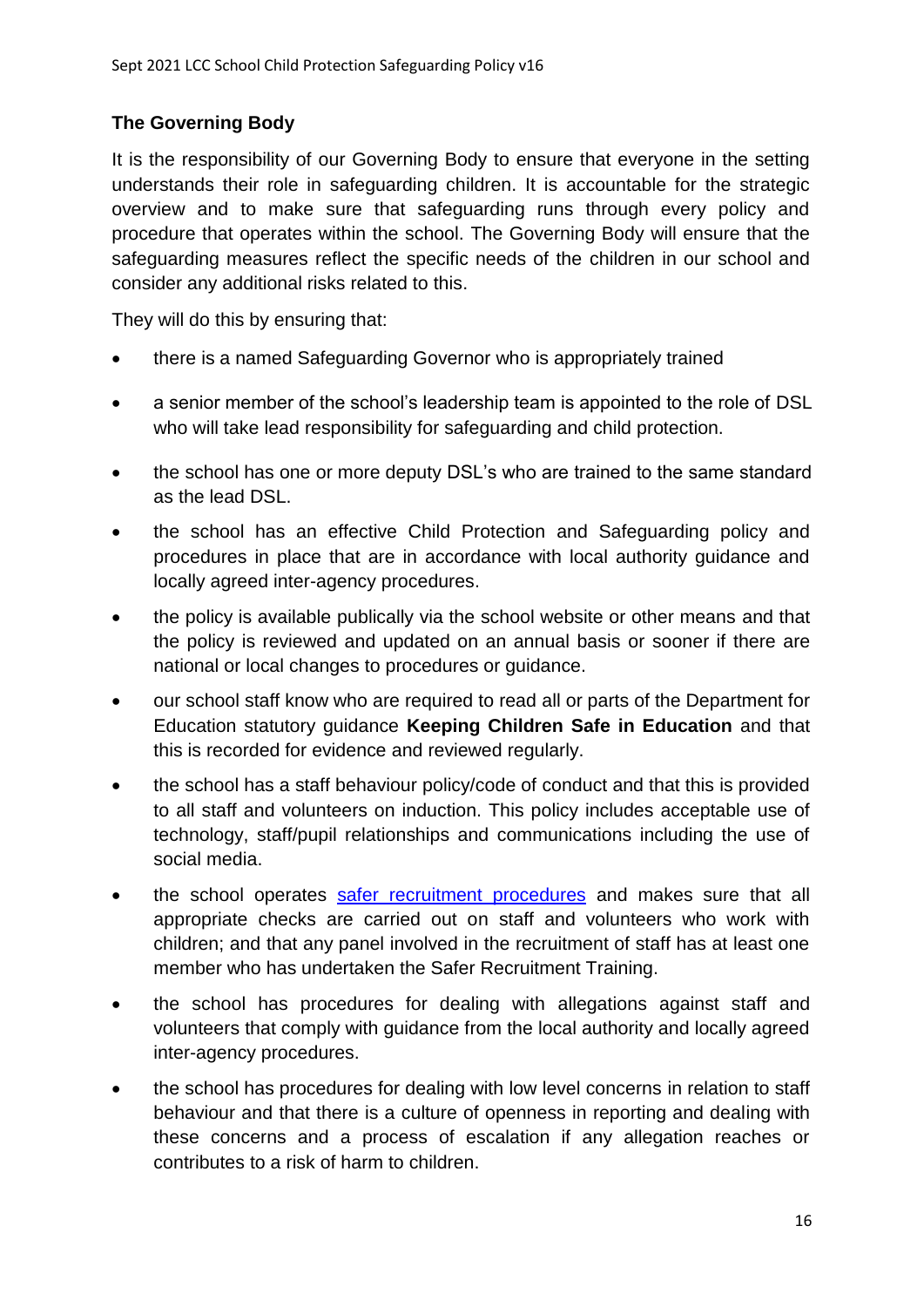- online safety policy and procedures are in place and training and support is provided for staff and children to ensure that there is a good understanding of child protection issues related to electronic media.
- the school has appropriate electronic filtering and monitoring systems in place to ensure that children are safeguarded from potentially harmful and inappropriate online material; whilst recognising that "over blocking" should not lead to unreasonable restrictions as to what children can be taught.
- children are taught about safeguarding, including online safety as part of providing a broad and balanced curriculum. This may include covering relevant issues through Relationships Education and Relationships and Sex Education, and/or where delivered, through Personal, Social, Health and Economic (PSHE) education.
- staff, including the Head teacher, undertake appropriate safeguarding training and that there is a training plan that reflects the national, local and school requirements.
- they remedy, without delay, any deficiencies or weaknesses regarding child protection arrangements and reflect on incidents, or near misses, to consider lessons learnt.
- The chair is nominated to be responsible for liaising with the LA and /or partner agencies in the event of allegations of abuse being made against the Head teacher
- where services or activities are provided on the school premises by another body, the body concerned has appropriate policies and procedures in place regarding safeguarding children and child protection and that they are reviewed annually. There should be arrangements in place to liaise with the school about safeguarding matters where appropriate and inspections should take place if required. Any transfer of control or lease or hire arrangements will include safeguarding arrangements. Failure to comply with these arrangements will result in termination of the agreement. (see section below on using school premises)
- the school appoints an appropriately trained designated teacher with responsibility for "promoting the educational achievement of children who have left care through adoption, special guardianship or child arrangement orders or who were adopted from state care outside England and Wales" in addition to Children in Care (CiC).

### **The Head Teacher will ensure that**: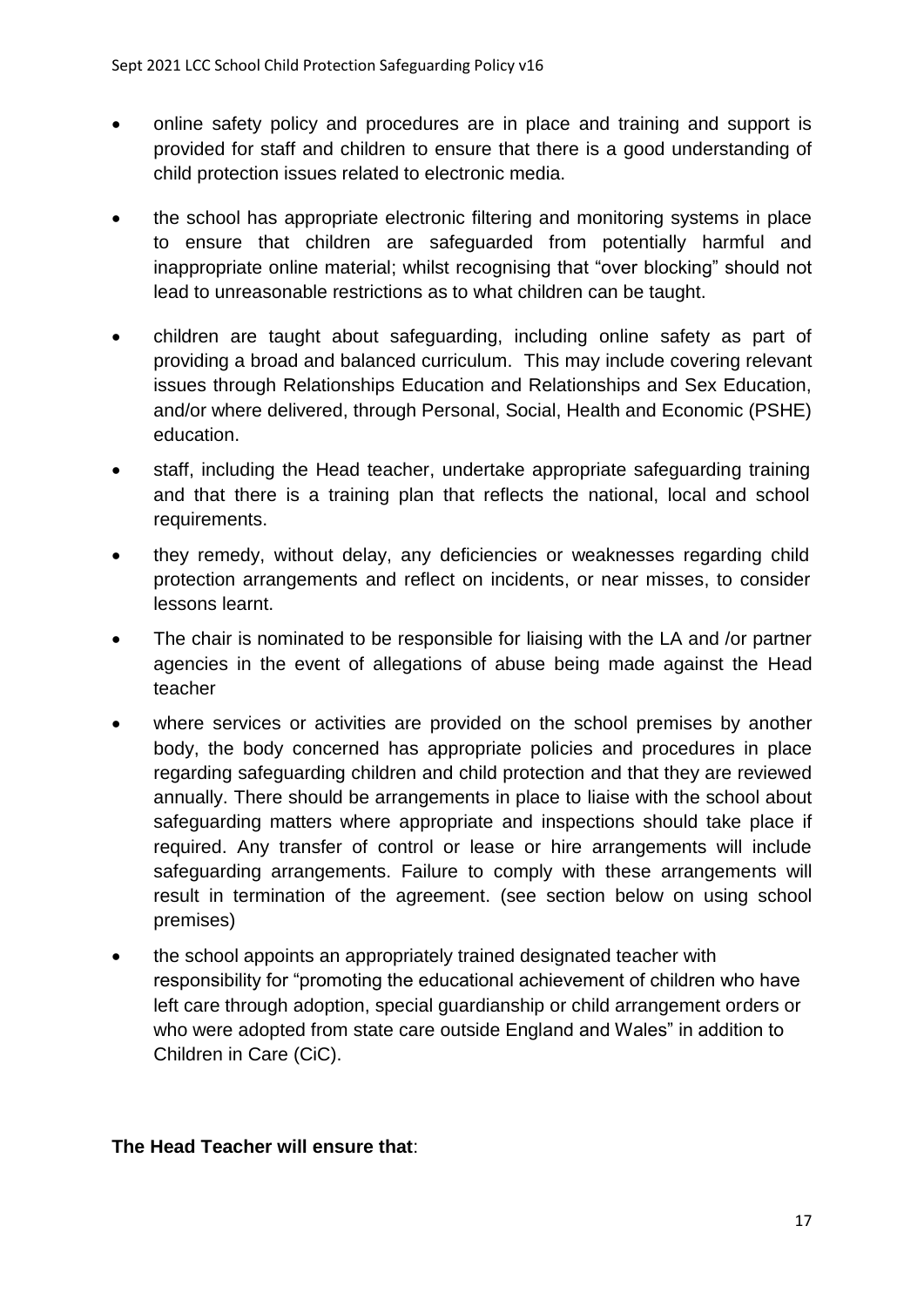- the policies and procedures adopted by the Governing Body are fully implemented, and followed by all staff;
- sufficient resources and time are allocated to enable the designated safeguarding lead and other staff to discharge their responsibilities including taking part in strategy discussions and other inter-agency meetings and contributing to the assessments of children.
- there are arrangements in place for safeguarding supervision for the DSL and the deputy DSL's.
- all staff and volunteers feel able to raise concerns about poor or unsafe practice regarding children, and such concerns are addressed sensitively and effectively in a timely manner in accordance with agreed whistle blowing policies.
- the DSL is supported in providing a contact for the school to provide a report and attend Initial Child Protection Case Conferences, Reviews and Looked After Children Reviews.
- allegations regarding staff or any other adults in the school are referred to the Local Authority Designated Officer (LADO), as set out in the Managing Allegations procedure.
- low level concerns in relation to staff behaviour are dealt with through disciplinary policy and a culture of openness and transparency is developed
- individuals are referred to the Disclosure and Barring Service or/and the Secretary of State via the Teaching Regulation Agency where a person is dismissed or has left due to a safeguarding concern or serious misconduct.

### **Designated Safeguarding Lead (DSL) and Deputies as stated in KCSIE (2021)**

The DSL and Deputy DSL's maintain oversight and hold lead responsibility for any concern about a child, including children requiring early help or child protection

A DSL will always be available during school hours for staff in the school to discuss any safeguarding concerns. Arrangements will made for appropriate cover for any out of hours/out of term activities.

Their role will include ensuring that the school, and staff, know who their vulnerable or potentially vulnerable children are, understand their additional needs, academic progress and attainment and maintain a culture of high aspirations for this cohort by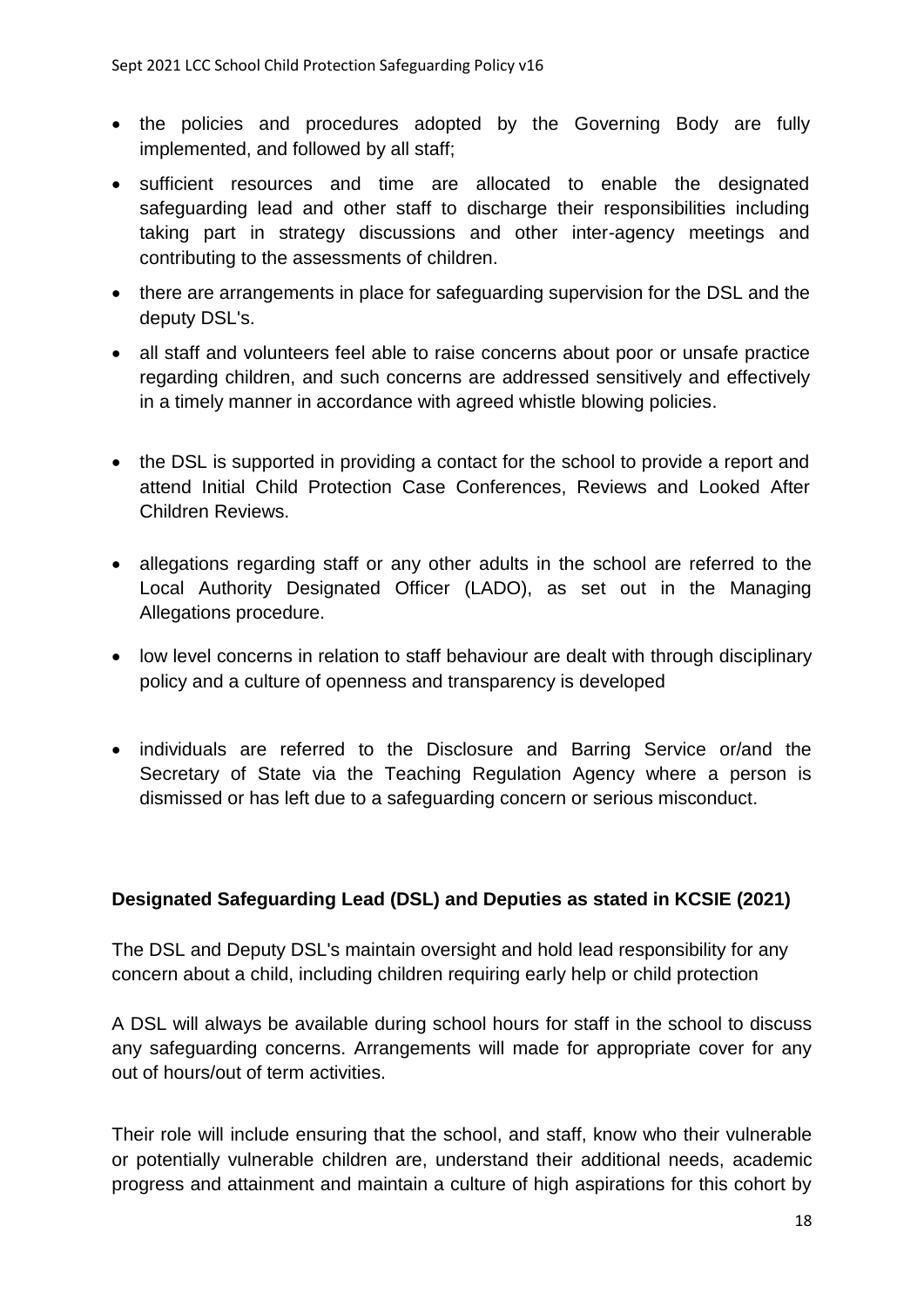supporting teaching staff to identify the challenges that children in this group might face and the additional support and adjustments, both pastoral and academic that could be made to best support them.

As part of their role, they will:

#### **Manage referrals by:**

- referring cases of suspected abuse to the local authority children's social care (Customer Service Centre)
- supporting staff who make referrals to Customer Service Centre
- seeking advice from Prevent Team regarding radicalisation concerns & refer cases to the Channel programme when necessary
- supporting teachers to report any cases of Female Genital Mutilation (FGM) as outlined in the duty
- supporting the Head to refer cases where a person is dismissed or left due to risk/harm to a child to the Disclosure and Barring Service as required
- referring cases to the Police where a crime may have been committed

#### **Work with others by:**

- liaising with the Head Teacher to inform them of issues especially on-going enquiries under section 47 of the Children Act 1989 and police investigations
- as required, liaising with the "case manager" (as per Part four of KCSIE) and the designated officer (LADO) for child protection concerns (all cases which concern a staff member or volunteer)
- liaising with staff on matters of safety and safeguarding and when deciding whether to make a referral by liaising with relevant agencies.
- acting as a source of support, advice and expertise for staff.
- liaising with mental health team or lead where safeguarding concerns are linked to mental health
- helping promote educational outcomes by sharing the information about the welfare, safeguarding and child protection issues that children, including children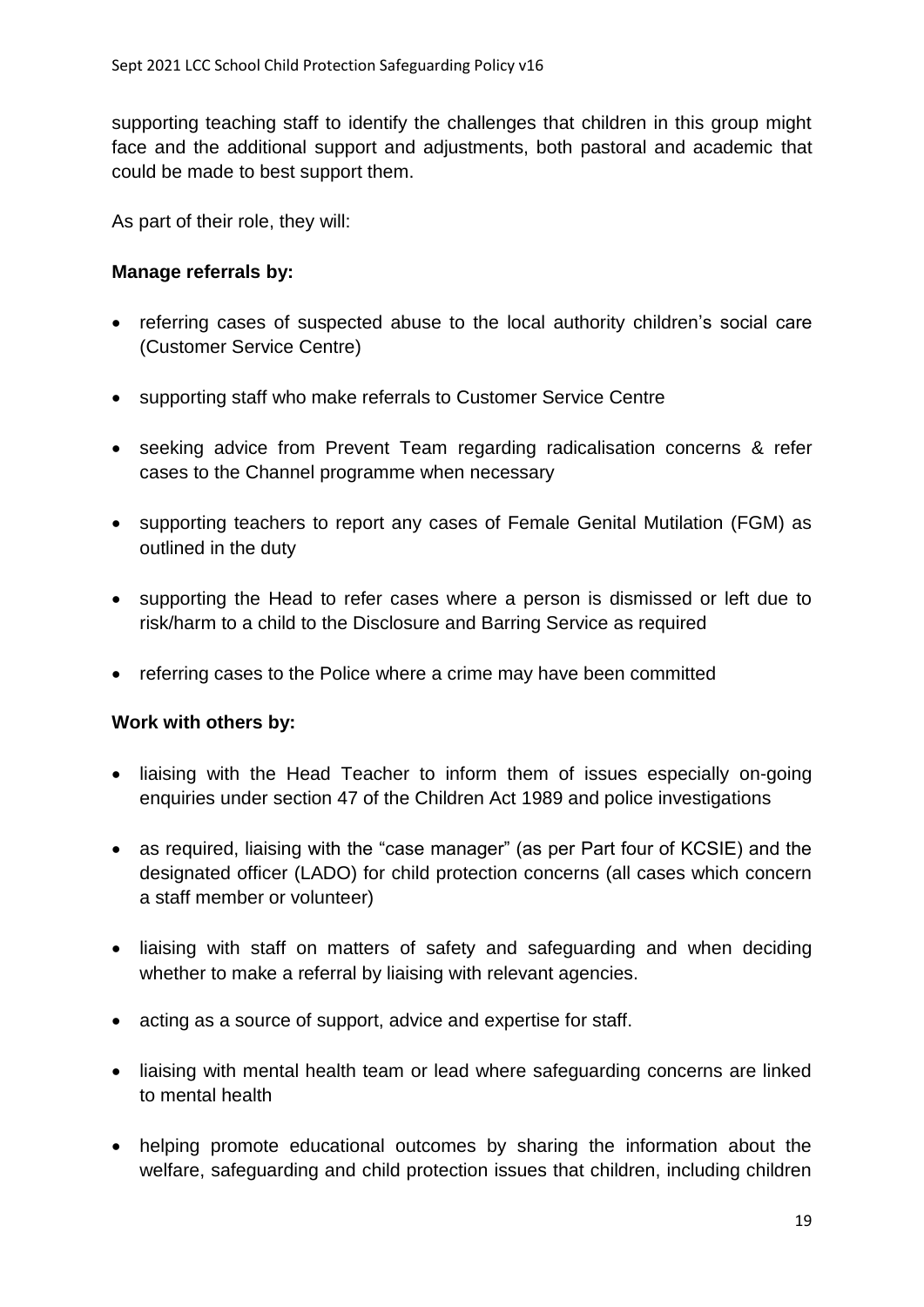with a social worker, are experiencing, or have experienced, with teachers and school and college leadership staff.

### **Undertake training**

The DSL (and any deputies) will undergo training to provide them with the knowledge and skills required to carry out the role. In Lincolnshire we have a 6-year Safeguarding Training Plan and the DSL will undertake training around their specific role at least every two years. New DSL's or Deputies will need to be familiar with the content of the [LSCP's procedures manual](https://lincolnshirescb.proceduresonline.com/chapters/contents.html) and to keep up to date with bi-annual updates.

The DSL and Deputies will attend the LCC DSL Safeguarding Updates and/or dropins, LCC support forums and appropriate LSCP inter-agency training to ensure that they are sufficiently trained and informed to:

- understand the assessment process for providing early help and intervention, for example through locally agreed common and shared assessment processes such as early help assessments
- have a working knowledge of how local authorities conduct a child protection case conference and a child protection review conference and be able to attend and contribute to these effectively when required to do so
- ensure each member of staff, especially new and part-time staff, has access to and understands the school's child protection policy and procedures
- be alert to the specific needs of children in need, those with special educational needs and young carers
- be able to understand the unique risks associated with online safety and keep up to date with knowledge to keep children safe whilst they are online at school.
- understand the lasting impact that adversity and trauma can have on children's behaviour, mental health and wellbeing, and know what is needed in responding to this in promoting educational outcomes
- understand the importance of information sharing, both within the school and with the safeguarding partners, other agencies, organisations and practitioners
- be able to keep detailed, accurate, secure written records of concerns and referrals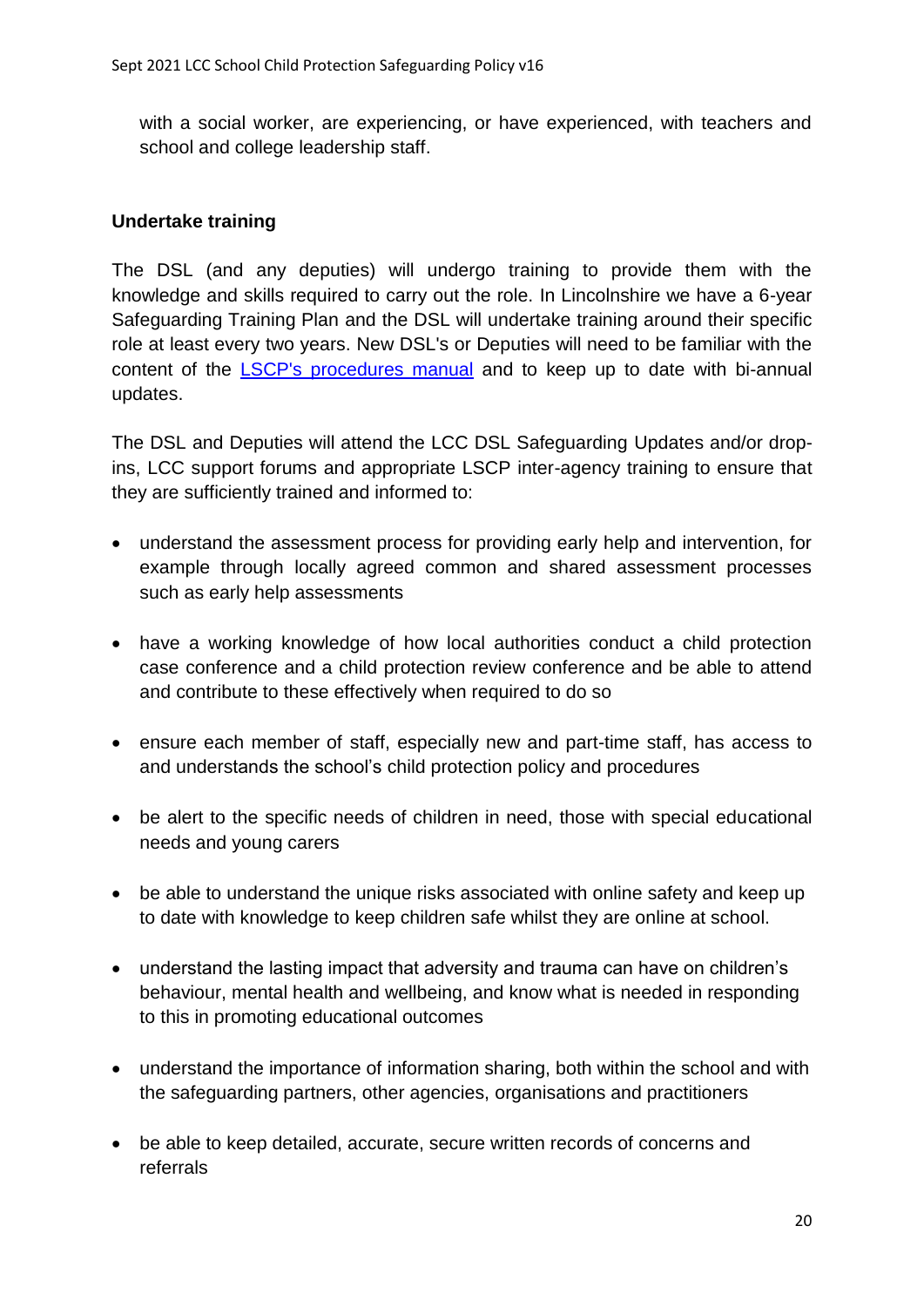- understand and support the school with regards to the requirements of the Prevent duty and can provide advice and support to staff on protecting children from the risk of radicalisation
- maintain access to resources and receive information about additional relevant course

### **Raise Awareness by:**

- ensuring the school's child protection and safeguarding policies and procedures are known, understood and used appropriately
- ensuring the school's child protection and safeguarding policy is reviewed at least annually and the procedures and implementation are updated and reviewed regularly
- working with the Governing body in particular, the Safeguarding Governor.
- ensuring that the latest version of the child protection and safeguarding policy is available publicly and parents know that referrals about suspected abuse or neglect may be made and the role of the school in this
- linking with the Lincolnshire Safeguarding Children Partnership to make sure staff are aware of training opportunities and the latest local policies on safeguarding.

# **All staff and volunteers will:**

- read and sign to say that they understand and will fully comply with the school's policies and procedures
- read the appropriate parts of Keeping Children Safe in Education (Sept 2021) in accordance with the Governors direction and sign to say that they have read and understood them
- identify concerns and inform the DSL as early as possible to prevent concerns from escalating and identify children who may need extra help or who are suffering or are likely to suffer significant harm
- ensure there is a culture of listening to children and always considering their thoughts and wishes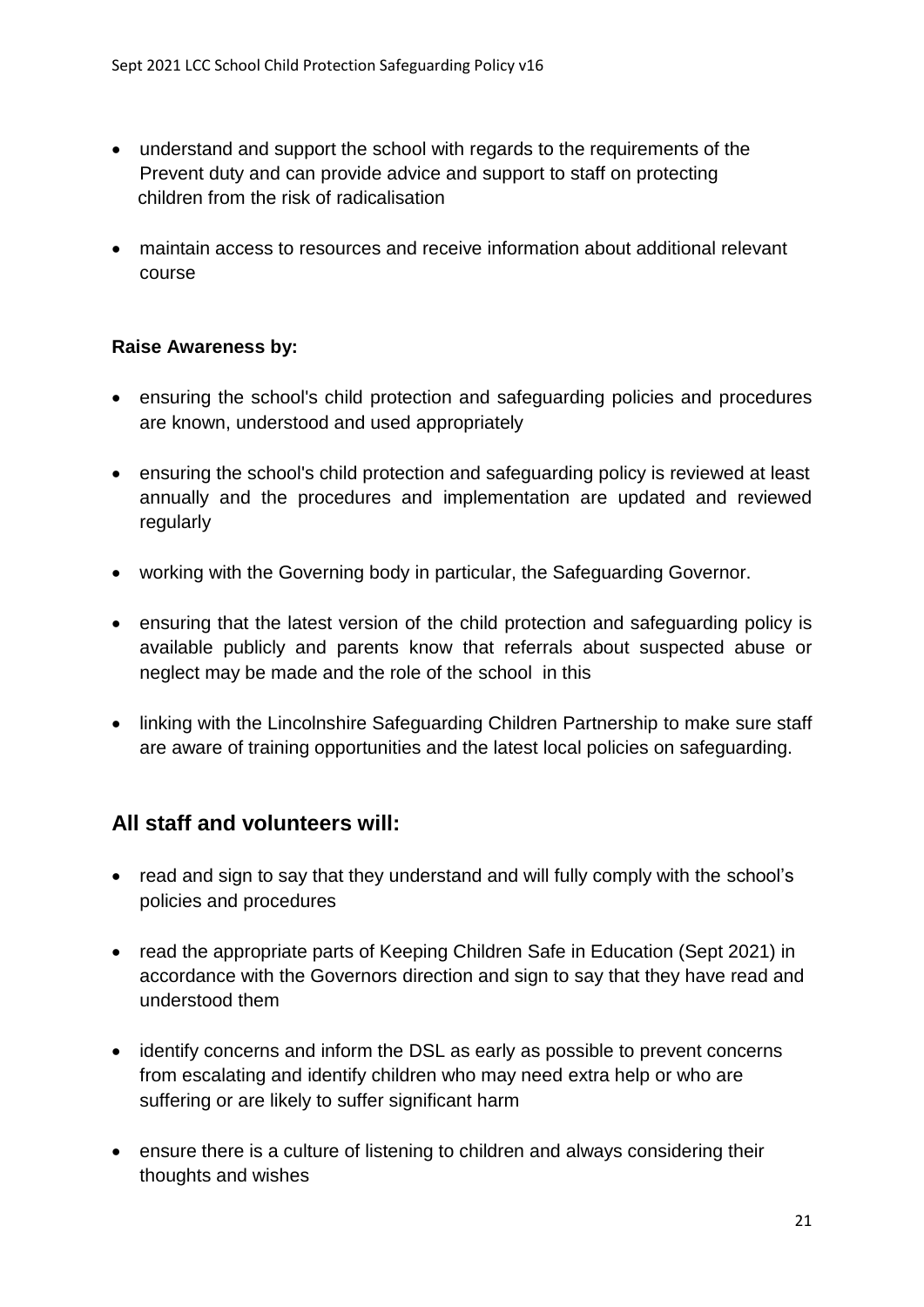- recognising the difficulties that some children have in approaching and sharing concerns with adults, putting in place measures to build relationships
- attend annual whole school safeguarding training and other appropriate training identified
- provide a safe environment in which children can learn
- be aware that they may be asked to support a Social Worker to make decisions about individual children
- inform the Head teacher of any safeguarding concerns regarding an adult within school at the earliest opportunity
- inform the Chair of Governors of any concerns regarding the Head teacher at the earliest opportunity
- inform the Head teacher of any behaviour of staff that is deemed as low level concerns (see section on Allegations against staff)
- act on the concern and make the referral themselves if they feel the concern is not being taken seriously.

# **Child Abuse, Neglect and Specific Safeguarding Situations**

Abuse or neglect of a child can happen by someone inflicting harm or failing to act to prevent harm. Young people may be abused in a family, an institutional or community setting by those known to them or by others (e.g. via the internet). They may be abused by an adult or adults, or another child or children. Sometimes they tell us about abuse, sometimes they don't.

Abuse is categorised in Working Together into four areas Sexual Abuse, Emotional Abuse, Physical Abuse and Neglect. Further information can be found in Appendix 1. Children also face risks within several safeguarding situations, these are detailed in Appendix 2. In our school, we ensure that staff training focuses on the situations that are relevant to our children in our school environment, recognising also that children are part of a wider community and that a 'it may happen here' culture allows early intervention. We also ensure that children themselves develop skills in recognising risks and keeping themselves and others safe within these situations.

# **Child on Child Sexual Violence and Harassment**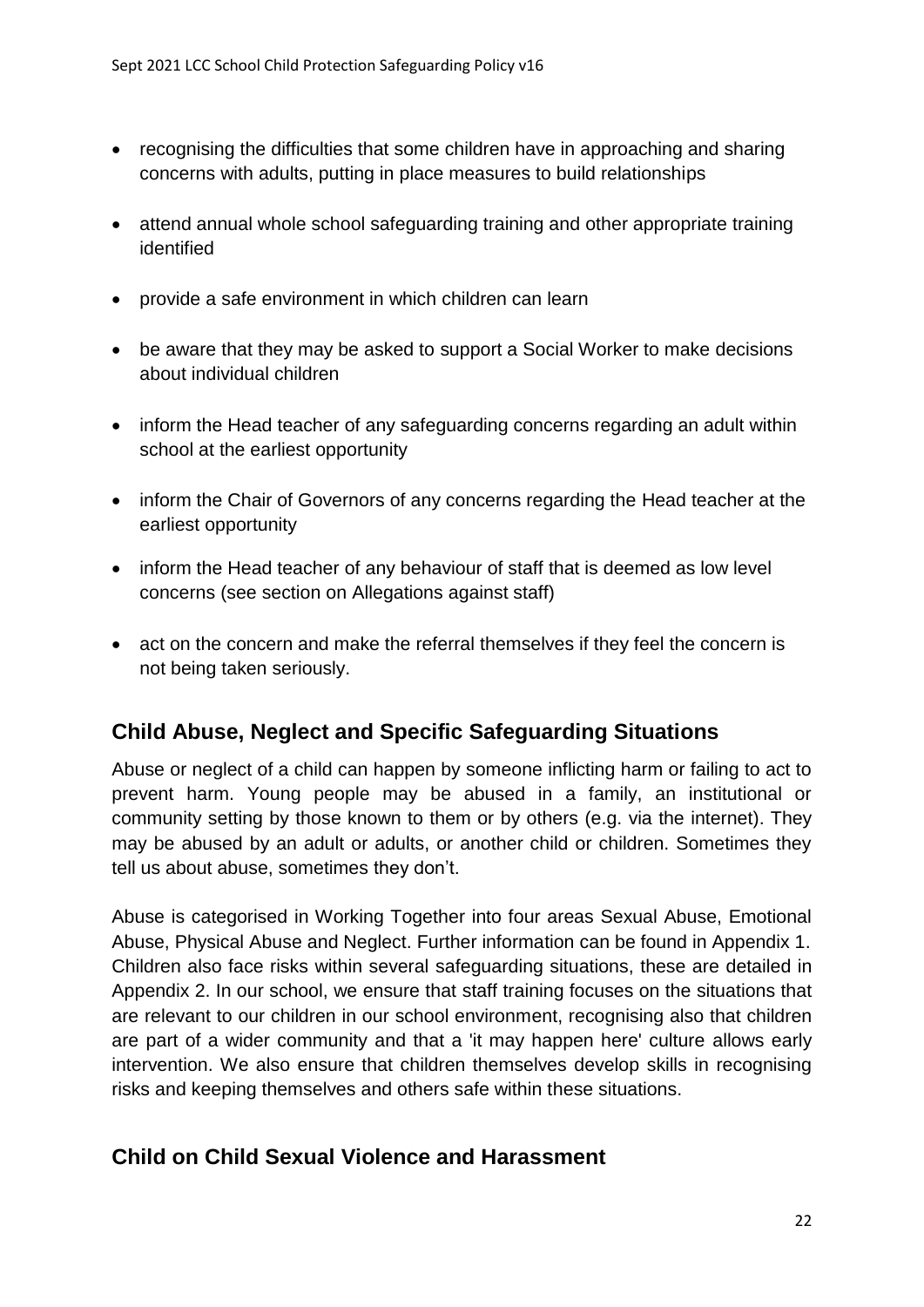A recent Ofsted report on the nature and extent of child-on-child sexual abuse has led the school to be more aware and vigilant in address this safeguarding concern. We refer to the recent guidance [Sexual violence and sexual harassment between](https://www.gov.uk/government/publications/sexual-violence-and-sexual-harassment-between-children-in-schools-and-colleges)  [children in schools and colleges](https://www.gov.uk/government/publications/sexual-violence-and-sexual-harassment-between-children-in-schools-and-colleges)

We will create a culture where sexual harassment including online sexual abuse is not tolerated. We will ensure this is a whole school approach assuming that sexual abuse is, to some extent, happening in our school. This will allow us to identify issues and intervene early to better protect our children. Further specific details of this type of abuse can be found in Appendix 2.

# **Safer Recruitment**

Safer recruitment ensures that every new member of staff understands their duties to safeguard young people from the outset starting from the advertisement, through the interview, to their induction, and start at the school. It is essential that no one gets to work with children who cannot keep them safe.

We ensure that all appropriate measures are applied in relation to everyone who works in the school who is likely to be perceived by the children as a safe and trustworthy adult including e.g. volunteers and staff employed by contractors. Safer recruitment practice includes scrutinising applicants, verifying identity, seeing academic and vocational qualifications, obtaining professional references, checking previous employment history (and ensuring all gaps in employment are accounted for) and ensuring that a candidate has the health and physical capacity for the job. It also includes undertaking interviews and all relevant safer recruitment checks, e.g. Disclosure and Barring Service and Right to Work in the UK checks.

The key staff involved in staff recruitment are trained in safer recruitment and [vetting](https://professionals.lincolnshire.gov.uk/downloads/file/1783/school-recruitment-and-vetting-checks-policy) as detailed in the [LCC Employment Manual.](https://professionals.lincolnshire.gov.uk/schools-employment-manual) At least one member of the recruitment panel, including appointment of volunteers and contracted services, will have received safer recruitment training in the last 5 years and accessed more regularly updates on changes to safer recruitment legislation and procedures.

The school maintains a [Single Central Record](https://professionals.lincolnshire.gov.uk/downloads/file/713/appendix-12b-single-central-record-guidance-notes) (SCR) which is a statutory document that holds relevant information including safer recruitment checks on:

- all staff (including supply staff, and teacher trainees on salaried routes) who work at the school: this means those providing education to children; and
- for independent schools, including academies and free schools, all members of the proprietor body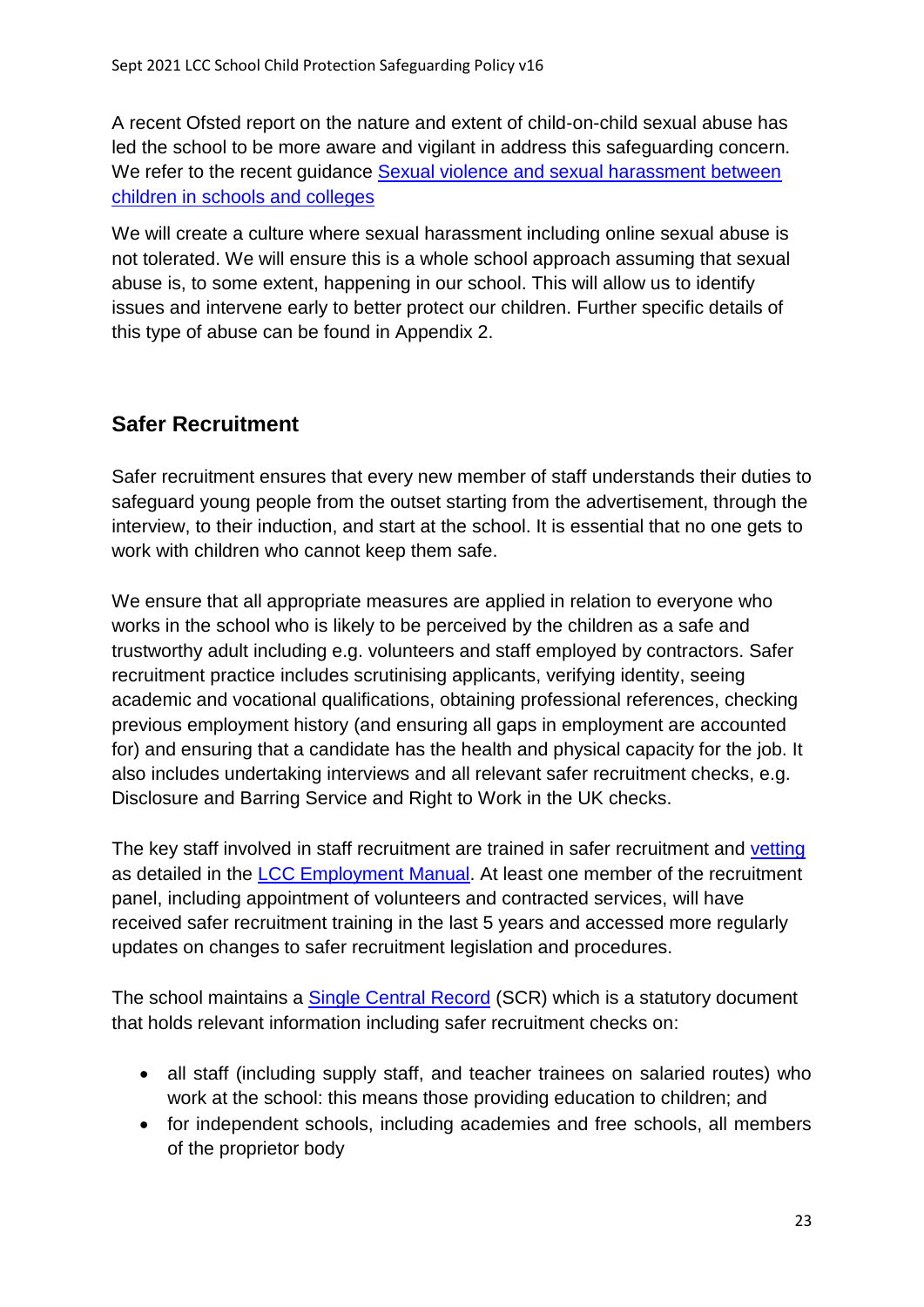The information that must be recorded in respect of all staff members mentioned above is whether the following checks have been carried out or certificates obtained**, and** the date on which each check was completed/certificate obtained:

- an identity check
- a barred list check
- an enhanced Disclosure and Barring Service (DBS) check
- a prohibition from teaching check
- a section 128 check (for management positions as set out in paragraph 99 for independent schools, including free schools and academies) and governors in maintained schools
- further checks on people who have lived or worked outside the UK: this would include recording checks for those European Economic Area (EEA) teacher sanctions and restrictions
- a check of professional qualifications; and
- a check to establish the person's right to work in the United Kingdom.

### **Individuals who have lived or worked outside the UK**

Individuals who have lived or worked outside the UK **must** undergo the same checks as all other staff in school. This includes obtaining (via the applicant) an enhanced DBS certificate (including barred list information, for those who will be engaging in regulated activity) even if the individual has never been to the UK. In addition, the school **must** make any further checks they think appropriate so that any relevant events that occurred outside the UK can be considered. These checks might include, where available:

- [criminal records checks for overseas applicants](https://www.gov.uk/government/publications/criminal-records-checks-for-overseas-applicants) or [Home Office guidance](https://www.gov.uk/guidance/recruit-teachers-from-overseas) and for teaching positions
- obtaining a letter of professional standing from the professional regulating authority in the country in which the applicant has worked using the UK European Information Centre [UK ENIC](https://www.enic.org.uk/) for advice about which regulatory or professional body applicants could be contacted.

Where available, such evidence will be considered together with information obtained through other pre-appointment checks to help assess suitability. Where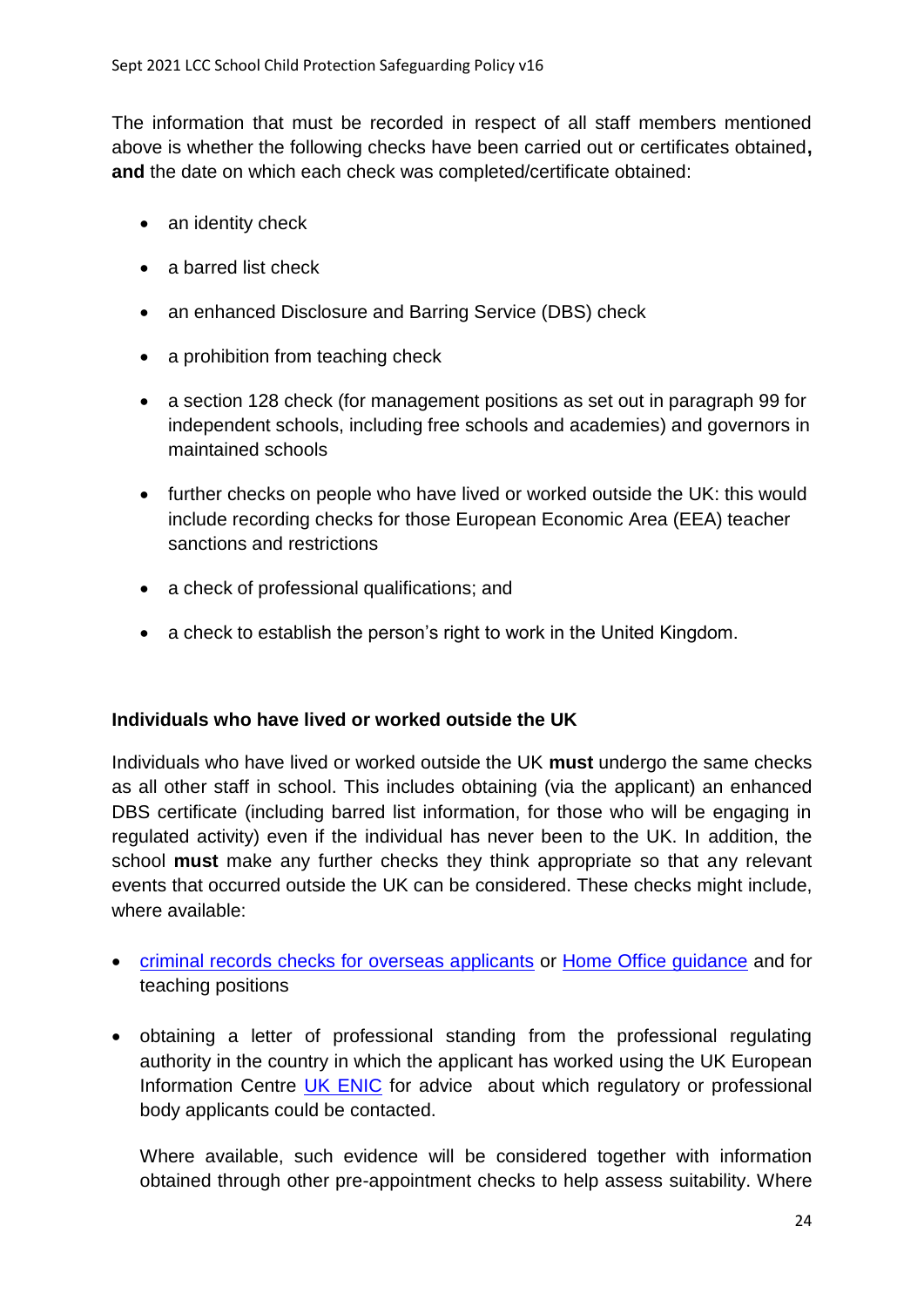this information is not available school will seek alternative methods of checking suitability or undertake a risk assessment that supports informed decision making on whether to proceed with the appointment. Although sanctions and restrictions imposed by another regulating authority do not prevent a person from taking up teaching positions in England, the school should consider the circumstances that led to the restriction or sanction being imposed when considering a candidate's suitability for employment.

The school use further information from the DfE Guidance: [Recruit Teachers from](https://gbr01.safelinks.protection.outlook.com/?url=https%3A%2F%2Fwww.gov.uk%2Fguidance%2Frecruit-teachers-from-overseas%3Futm_medium%3Demail%26utm_campaign%3Dgovuk-notifications%26utm_source%3Dfbf8683d-de0b-4272-a762-dbb622d6ab50%26utm_content%3Ddaily&data=04%7C01%7CJill.Chandar-Nair%40lincolnshire.gov.uk%7C2311cbbdcab14e8624e008d94c5a7ece%7Cb4e05b92f8ce46b59b2499ba5c11e5e9%7C0%7C0%7C637624774458706598%7CUnknown%7CTWFpbGZsb3d8eyJWIjoiMC4wLjAwMDAiLCJQIjoiV2luMzIiLCJBTiI6Ik1haWwiLCJXVCI6Mn0%3D%7C1000&sdata=YG4Kf8aIXXvQOZnu%2BHeB03uDTMK0bWgQI36Y7Dyttb0%3D&reserved=0)  [Overseas](https://gbr01.safelinks.protection.outlook.com/?url=https%3A%2F%2Fwww.gov.uk%2Fguidance%2Frecruit-teachers-from-overseas%3Futm_medium%3Demail%26utm_campaign%3Dgovuk-notifications%26utm_source%3Dfbf8683d-de0b-4272-a762-dbb622d6ab50%26utm_content%3Ddaily&data=04%7C01%7CJill.Chandar-Nair%40lincolnshire.gov.uk%7C2311cbbdcab14e8624e008d94c5a7ece%7Cb4e05b92f8ce46b59b2499ba5c11e5e9%7C0%7C0%7C637624774458706598%7CUnknown%7CTWFpbGZsb3d8eyJWIjoiMC4wLjAwMDAiLCJQIjoiV2luMzIiLCJBTiI6Ik1haWwiLCJXVCI6Mn0%3D%7C1000&sdata=YG4Kf8aIXXvQOZnu%2BHeB03uDTMK0bWgQI36Y7Dyttb0%3D&reserved=0) and will contact our senior HR advisor within LCC for further guidance on visas and immigration.

### **Supply teachers and agency staff**

We obtain information in writing from our supply staff agencies that relevant checks have been carried out on the supply staff and that appropriate certificates have been obtained. We also seek confirmation that an enhanced DBS check certificate has been provided and the date that confirmation was received.

Where appropriate, we will recognise the safer recruitment process within an organisation as proof that all staff who work for the organisation have been recruited safely e.g. for Lincolnshire County Council staff and other partner organisations that have been assessed by the LSCP as being section 11 compliant.

If at any point we are concerned about whether safer recruitment procedures have been implemented to employ a member of staff who is intending to work in our school, we will immediately contact the organisation to check. We will also feedback any concerns we have about the staff and expect the agency to action this.

# **Volunteers**

Volunteers play an important role in our school and we value the work they do. We will ensure that appropriate checks will be carried out and recorded and that no volunteer will be left unsupervised or allowed to work in regulated activity with a child without checks.

If required, we will carry out a risk assessment based on the nature of the work with children, what we know about the volunteer, whether the volunteer has other employment or volunteering where referees can be acquired and if the role is eligible for a DBS check and at what level.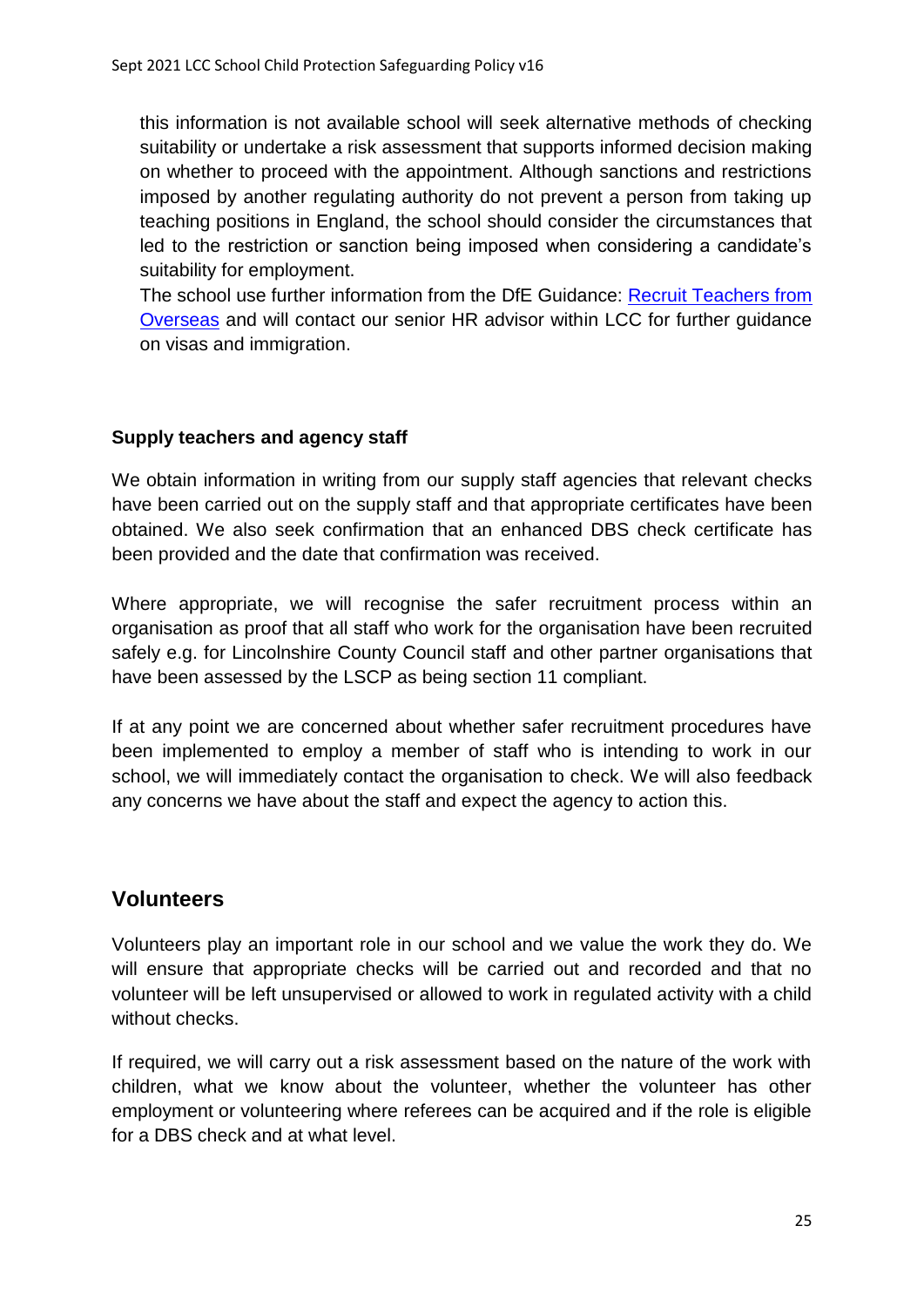# **Use of school premises**

We will ensure that adequate checks are carried out when the school premises are used by others not employed by the school. We will:

- with the person's consent, apply for a DBS using the online system
- check for any updates to the DBS every 3-6 months
- check if the person involved is with a regulated body and if so, contact the body to see if there are any concerns
- ask the person involved for names of other schools that they have worked in and contact these schools to see if any concerns have been raised

# **Home-stays (Exchange Visits)**

Where children from overseas are staying with UK parents as part of an exchange organised by the school, those parents will be deemed to be in 'Regulated Activity' for the duration of the stay and as such will be required to submit an enhanced DBS check including barring check. As a volunteer, all checks will be processed free of charge by the DBS. Where additional people in the host family are aged over 16 (i.e. elder siblings) the school will consider on a case by case risk assessment basis whether such checks are necessary

If the stay is more than 28 days we will consider if the child is being privately fostered and report to the Local Authority as per guidance in Appendix 2.

# **Safe Working Practice**

Parents need to be confident that the environment they send their children to daily is safe and secure. Children also need to know that school is a protective environment where their health and wellbeing is a priority.

Following the [Guidance for Safer Working Practice for those Adults who work with](https://c-cluster-110.uploads.documents.cimpress.io/v1/uploads/13ecce28-e8f2-49e9-83c6-c29337cd8071~110/original?tenant=vbu-digital)  [children and young people](https://c-cluster-110.uploads.documents.cimpress.io/v1/uploads/13ecce28-e8f2-49e9-83c6-c29337cd8071~110/original?tenant=vbu-digital) all staff in our school:

- are responsible for their own actions and behaviour and avoid any conduct which would lead any reasonable person to question their motivation and intentions;
- work in an open and transparent way;
- work with other colleagues, where possible, in situations open to question
- discuss and/or take advice from school management over any incident which may give rise to concern;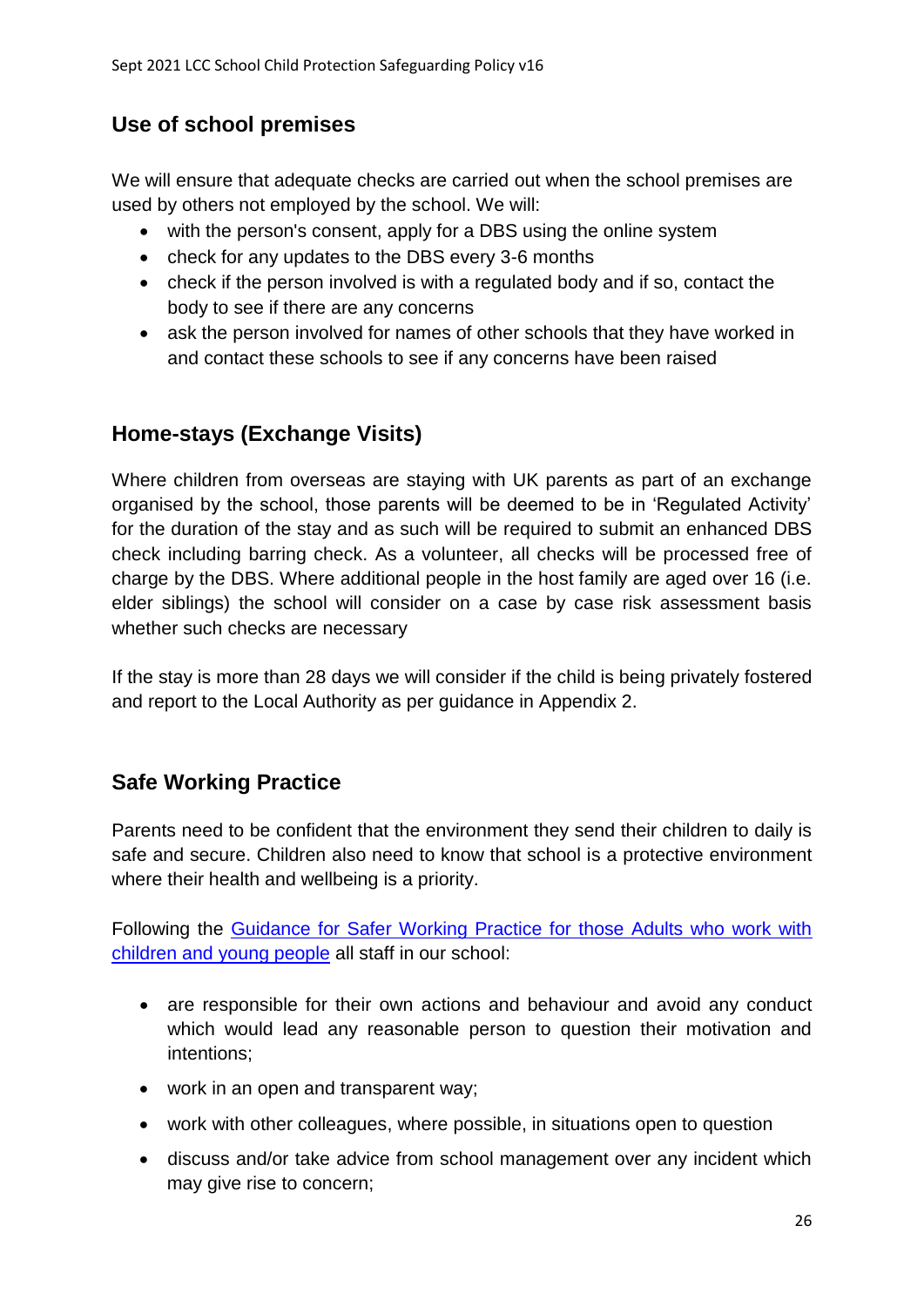- record any incidents or decisions made;
- apply the same professional standards regardless of gender, sexuality or disability
- comply and are aware of the confidentiality policy
- are aware that breaches of the law and other professional guidelines could result in criminal or disciplinary action being taken against them.

If our staff have any concerns about the conduct of another member of staff they will report these to the head teacher. If staff members have concerns about the head teacher, these will be reported to the chair of governors. The Head teacher/Chair of Governors will then consider if the concerns need to be reported to the LADO. Where the Head teacher is the proprietor then the concern should be reported to the Local Authority Designated Officer (LADO) information on gthis can be found on the safegardig board located in the staff room.

### **Risk Assessments**

We will carry out risk assessments to help us promote safety in our school. They can be carried out for all aspects of school work including use of equipment, off site activities, transport as well as for individual or groups of children. An action plan will be produced out of the assessment to help us manage any of the risks identified.

We also use individual risk assessments when deciding a response to a child demonstrating potentially harmful behaviour such as sexually harmful behaviour or when identifying whether a child may be particularly vulnerable, such as a child at risk of sexual exploitation.

# **Teaching about Safeguarding**

All children in our school are regularly reminded that they can approach any member of staff if they have a concern. The school is committed to ensuring that children are aware of behaviour towards them that is not acceptable and how they can keep themselves safe. All children know that we have a senior member of staff (DSL) and a team of Deputy DSL's with responsibility for child protection and safeguarding and know who they are. There are posters throughout school which identifies the team and children. We inform children of whom they might talk to, both in and out of school, their right to be listened to and heard and what steps can be taken to protect them from harm. We use a wide range of organisations and resources as part of our PSHE and Relationships Education to help children learn how to keep safe.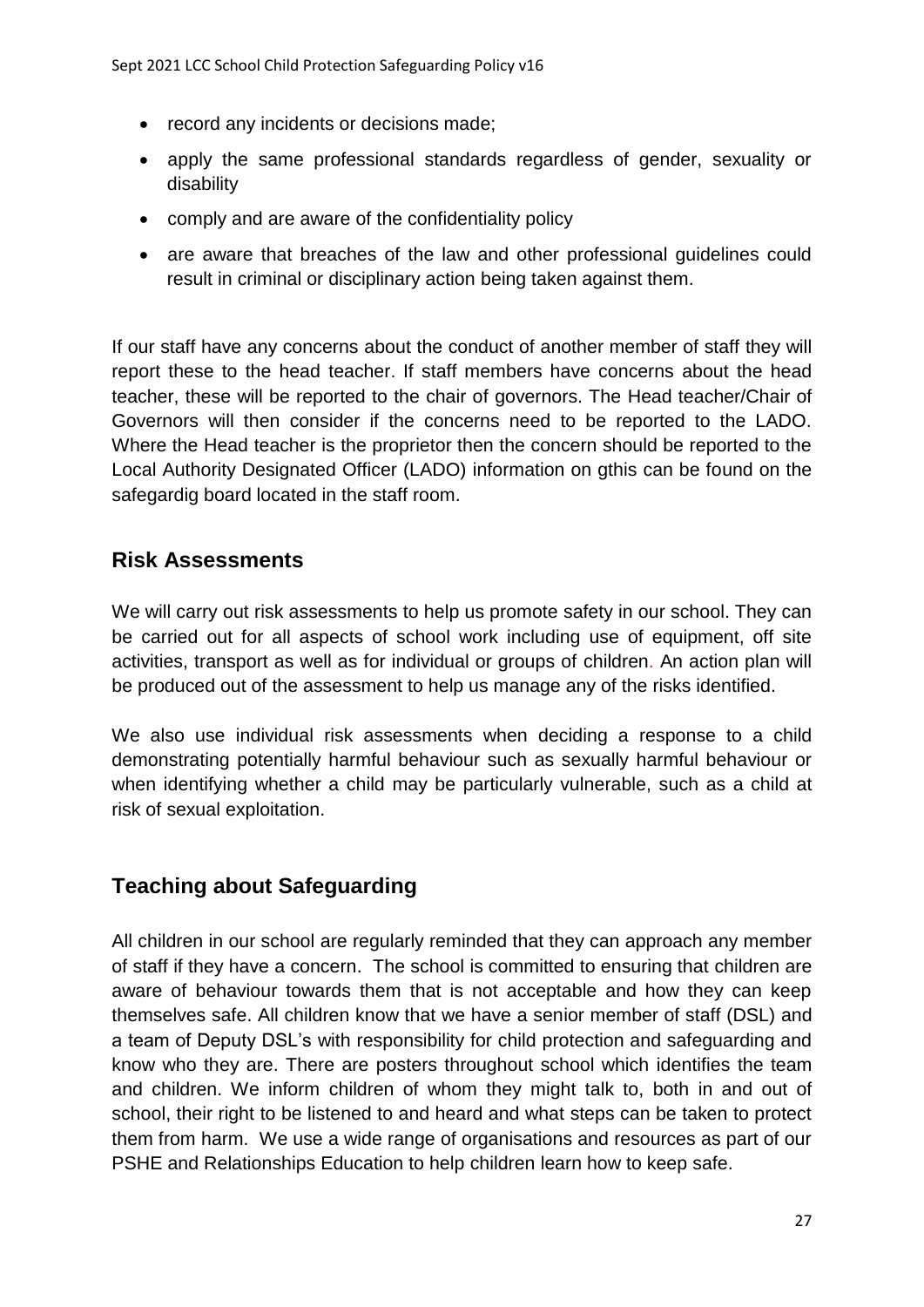We recognise that some children may find it difficult to talk about abuse that is happening within the school especially sexual abuse and harassment. We will ensure all children feel confident that their concerns will be taken seriously and any disclosure will not be judged or seen to be minor. We will not wait until incidents occur but will be proactive in ensuring our children understand behaviours that are unacceptable and feel confident to report and be part of the solution to eradicate the behaviour within the school.

# **Partnership with Parents**

The school shares a purpose with parents to educate and keep children safe from harm.

### **If you are visiting our school and you are worried about the safety of a child, you need to do something about it:-**

- 1. If the child is in immediate danger, make sure the child is safe, inform a member of staff and if necessary call the Police on 999 or Lincolnshire Customer Services on 01522 782111
- 2. If you are worried about the behaviour in the school, talk to the DSL who is the Head teacher
- 3. If you have other worries, talk to your child's class teacher who will share these with the DSL/Head teacher.
- 4. We will contact you as soon as possible but at least by the next school day to inform you of any actions taken. We may not be able to give you details if it is concerning another child/family but we will assure you that your concerns have been heard and dealt with.
- 5. If you do not hear from us, then speak to the Head teacher

We are committed to working with parents positively, openly and honestly. We ensure that all parents are treated with respect, dignity and courtesy. We respect parents' rights to privacy and confidentiality and will not share sensitive information unless we have permission or it is necessary to do so in order to protect a child. We make safeguarding information available in a variety of formats, e.g. for families with English as an additional language (EAL) etc.

School will share with parents any concerns we may have about their child unless to do so may place a child at risk of harm. If parents have any concerns about their child's welfare, they can raise this with the child's teachers or with the Head teacher. If a parent feels that their concerns are not being addressed, they can follow the school complaints procedure which is outlined in the school complaints policy found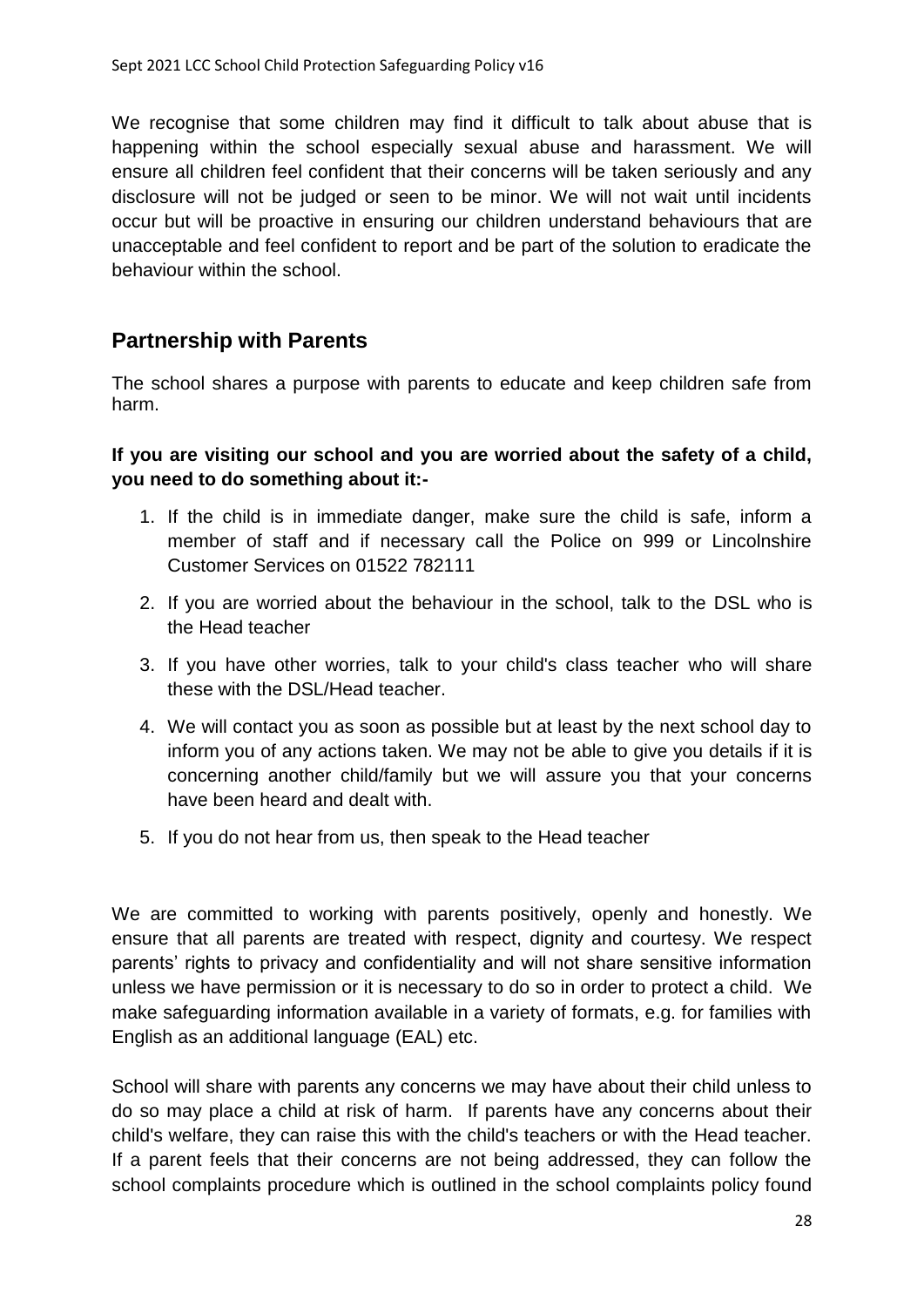on the school website [https://www.st-peter-gowts.lincs.sch.uk/wp](https://www.st-peter-gowts.lincs.sch.uk/wp-content/uploads/2020/02/Complaints-Policy-2019.pdf)[content/uploads/2020/02/Complaints-Policy-2019.pdf](https://www.st-peter-gowts.lincs.sch.uk/wp-content/uploads/2020/02/Complaints-Policy-2019.pdf) Any serious safeguarding concerns can be reported to the local authority Customer Services centre by calling 01522 782111.

### **Partnerships with others**

It is essential that we establish positive and effective working relationships with other agencies who are partners in Lincolnshire's Safeguarding Children Partnership in order for us to effectively safeguarding our children. We have a joint responsibility to share information when it will help a child/children to stay safe. Key partners include Lincolnshire County Council, Police and Health but we also engage with a wide network of local and national organisations in our mission to protect the children in our school.

### **Children placed in Alternative Provision**

Some of our children may be placed in alternative provision for a period of time. In order to fulfil our duty to keep all our children safe, we will seek written reassurance from the provider that they have acceptable safeguarding practices in place including; their response to concerns about a child, safer recruitment processes, attendance and child missing education procedures, appropriate information sharing procedures and an educational safeguarding programme for children.

When organising work placements the school will ensure that the placement provider has policies and procedures in place to safeguard children.

# **Allegations regarding Person(s) Working in or on behalf of School (including Volunteers)**

As per the guidance in section 4 of KSCIE 2021, our school recognises two levels of concerns:

- 1. Allegations that meet the harms threshold further details outlined in our Managing Allegations policy
- 2. Allegation/concerns that do not meet the harms threshold referred to as 'low level concerns'. Our staff [Code of Conduct](https://www.lincolnshire.gov.uk/employment-policies/code-conduct) policy outlines our expectations of staff and how they should behave.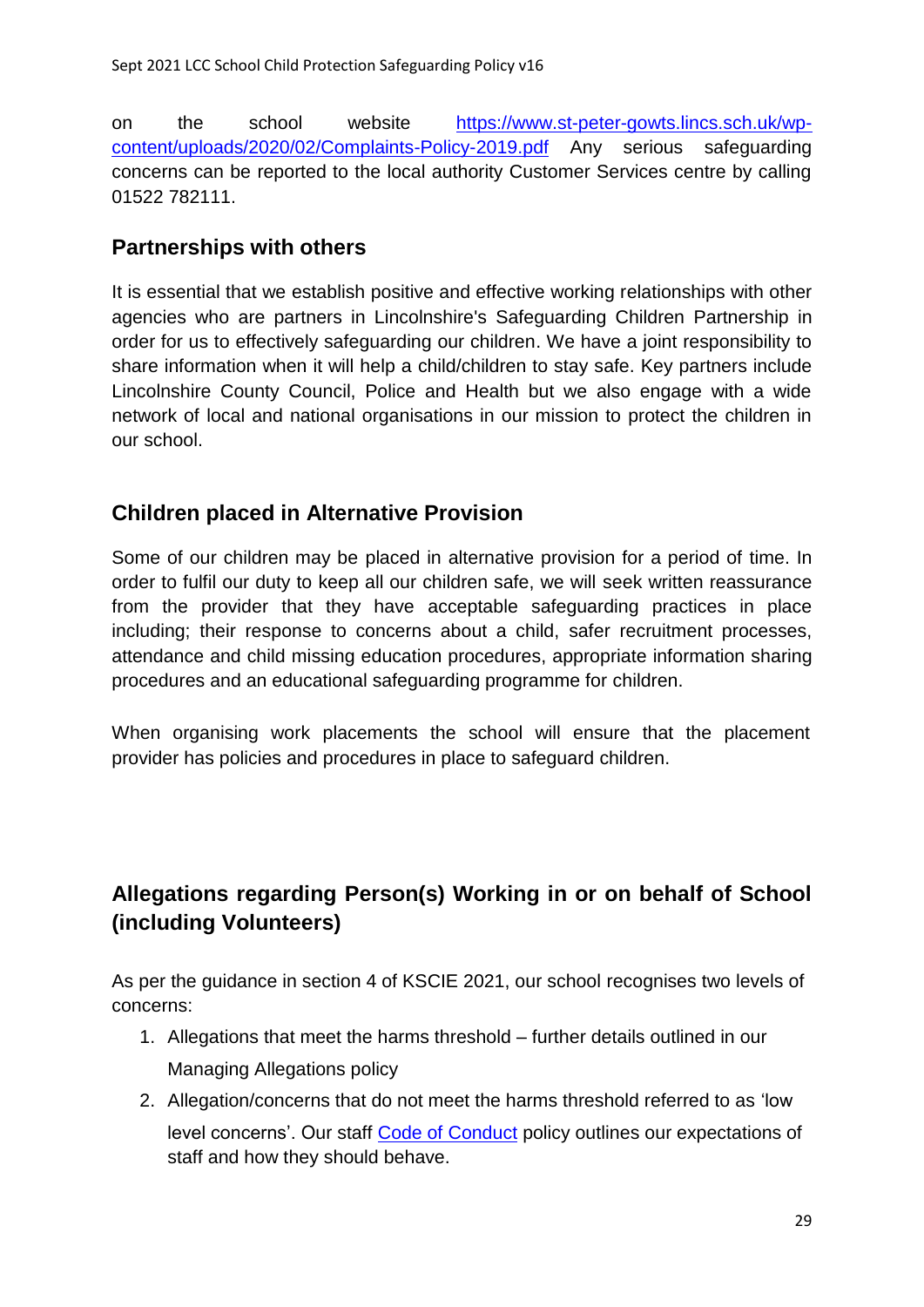Any concerns may impact on a staff member's employment, therefore we also refer to the LCC School Employment Manual[/Disciplinary policy](https://professionals.lincolnshire.gov.uk/downloads/file/1780/employee-discipline)

### **Allegations that meet the harms threshold**

- Behaved in a way that has harmed a child or may have harmed a child
- Possibly committed a criminal offence against or related to a child
- Behaved towards a child or children in a way that indicates he or she would pose a risk of harm to children or
- Behaved or may have behaved in a way that indicates they may not be suitable to work with children. This is to take account of situations where a person's behaviour outside school may suggest 'transferable risk'. For example, where a member of staff or volunteer is involved in an incident outside of school which did not involve children but could have an impact on their suitability to work with children'

We will apply the same principles as in the rest of this document and we will always follow the Lincolnshire Safeguarding Children Partnership Procedures that can be accessed at [Lincolnshire Safeguarding Children Partnership.](https://lincolnshirescb.proceduresonline.com/chapters/contents.html)

The Head teacher will be the case manager who will take the lead in any investigation. If the Head teacher is the subject of the allegation, then the chair of governors will manage the case. If there is any doubt as to the procedure to follow, we will contact the Lincolnshire Local Authority Designated Officer (LADO) for advice.

The priority in any allegation is the safety of the child. The DSL will follow normal safeguarding procedures if there is risk of harm to a child.

Following our procedures, the case manager will undertake basic enquiries to obtain facts being careful not to jeopardise any potential police investigation. All investigations will be carried out by:

- applying common sense and judgement
- dealing with the allegation quickly, fairly and consistently
- providing protection for the child and support for the person subject to the allegation

We will inform the person subject to the allegation when it is right to do so based on advice from LADO and if appropriate Social Care and the Police.

Following the initial investigation and discussions with LADO there may be an outcome of: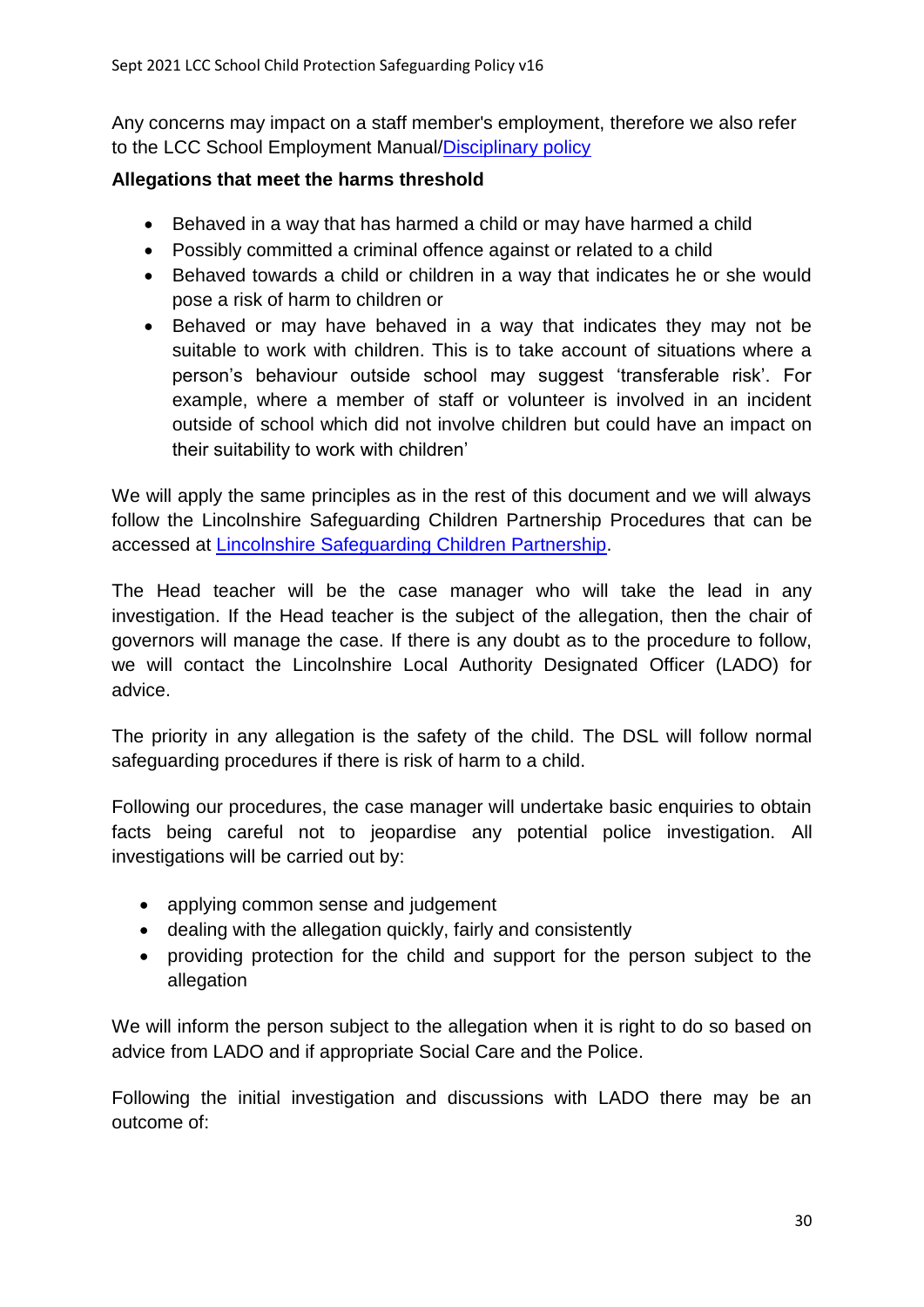- no further action record of decision and rationale is made as well as decision of information to be shared with the individual
- further enquiries following discussion with LADO, these are carried out by a senior member of staff or an independent investigator depending on the nature of the investigation. The case manager will monitor the progress of this following the timescales and reviews outlined in the Managing **Allegations Policy**

If the allegation is in relation to a **supply teacher**, the school will seek guidance from the LADO and the agency as to the appropriate actions in relation to employment or deployment of the individual within the school and across other schools. The agency should then fully cooperate with the school in any investigations that need to take place. The allegations management meeting arranged by LADO will take into consideration any previous concerns in relation to the individual.

If the allegation is in relation to a governor, we will follow our local procedures; removing the person from office should the allegation be substantiated.

Suspension is not an automatic response when an allegation is reported. The case manager will make a decision on this and review regularly throughout any investigation. The case manager will consider all possibilities to avoid suspension including temporary redeployment. Suspension will be implemented if there is cause to suspect a child is at risk of any harm or if the case is so serious that it is most likely to result in dismissal. The governing body will seek guidance from LADO as well as social care and the Police to decide whether suspension is the most appropriate action.

We recognise that this process can be very stressful for all involved; the school are committed to provide support as outlined in our Managing Allegations policy [https://lincolnshirescb.proceduresonline.com/chapters/p\\_alleg\\_pers\\_wk\\_child.html](https://lincolnshirescb.proceduresonline.com/chapters/p_alleg_pers_wk_child.html)

Information sharing is crucial in this process. This includes all relevant information about the person subject to the allegation to aid investigations as well as information about the child involved to determine the level of protection required. Our policy outlines conditions related to the confidentiality of this information.

The outcomes from an allegation are:

**Substantiated:** there is sufficient evidence to prove the allegation;

**Malicious**: there is sufficient evidence to disprove the allegation and there has been a deliberate act to deceive or cause harm to the person subject of the allegation;

**False:** there is sufficient evidence to disprove the allegation;

**Unsubstantiated**: there is insufficient evidence to either prove or disprove the allegation. The term, therefore, does not imply guilt or innocence; or,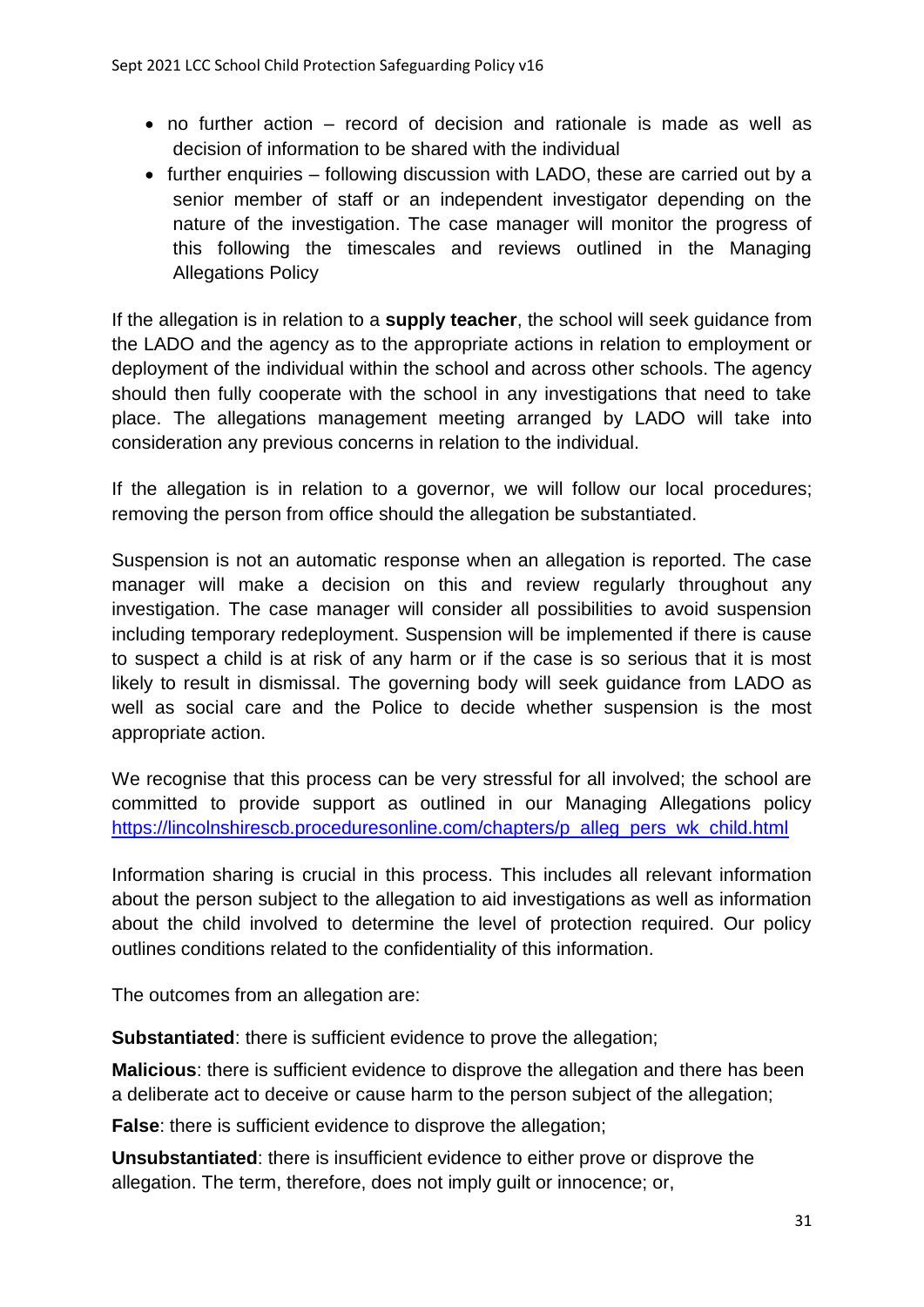**Unfounded**: to reflect cases where there is no evidence or proper basis which supports the allegation being made.

Following the decision, the case manager, with support from LADO will determine the next actions. If an allegation was found to be malicious, the school must consider whether the person/child who made the allegation is in need of help themselves and whether a referral to customer services is required.

Details of the allegations will be kept on the file of the person accused, except those resulting in a malicious outcome where the choice to retain is that of the individual.

### **Non-recent allegations**

If an adult wishes to raise an allegation to the school that they were abused as a child, the adult will be strongly advised to contact the police. Any non-recent allegation made by a child must be reported to the LADO who will follow the local authority procedures for dealing with historic reporting of incidents.

### **Allegations that do not reach the harm threshold**

Our school fosters a culture in which all allegations and concerns about adults are taken seriously and responded to promptly and appropriately. By being open and transparent about addressing 'low level concerns' we can respond early and reduce the escalation of situations and potential risk of harm to children.

Further details can be found in our Low Level Concerns section of our staff Disciplinary policy [https://www.lincolnshire.gov.uk/employment-policies/disciplinary](https://www.lincolnshire.gov.uk/employment-policies/disciplinary-policy-procedure/1)[policy-procedure/1](https://www.lincolnshire.gov.uk/employment-policies/disciplinary-policy-procedure/1)

A low level concern is defined as behaviour that:

- is inconsistent with the staff code of conduct, including inappropriate conduct outside of work,
- does not meet the allegations threshold or is otherwise not considered serious enough to consider a referral to the LADO.

Examples of such behaviour could include, but are not limited to:

- being over friendly with children;
- having favourites;
- taking photographs of children on their mobile phone;
- engaging with a child on a one-to-one basis in a secluded area or behind a closed door; or,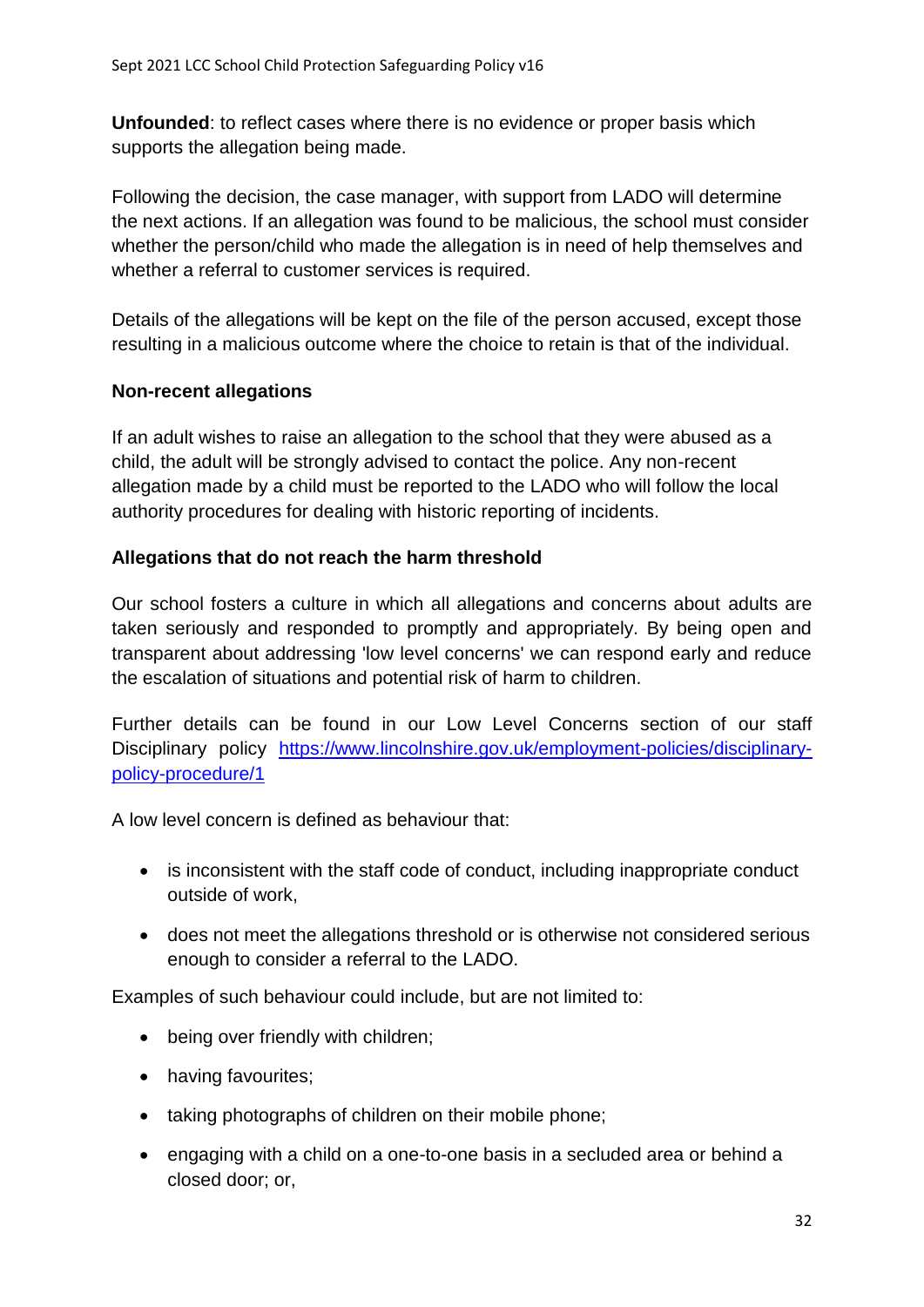• using inappropriate sexualised, intimidating or offensive language.

Our school will ensure that staff are very clear about what appropriate behaviour is and are confident to share any low level concerns with the Head teacher. All unprofessional behaviour will be address at early stage with sensitivity and proportionality. Any weakness in the school safeguarding system that has allowed this behaviour to exist will be addressed at an early stage.

All low level concerns will be reported to the Head teacher who will follow the procedures in the policy to address these. Low level concerns will be recorded and kept safe. They will be reviewed regularly to see if there are any emerging patterns in relation to an individual so that a decision can be made as to whether to escalate to an allegation that meets the harm threshold.

# **Appendix 1: Definitions of safeguarding abuse and neglect**

(Working Together' 2018 and 'Keeping Children Safe in Education' 2021)

**Safeguarding and promoting the welfare of children** is defined for the purposes of this guidance as:

- protecting children from maltreatment;
- preventing impairment of children's mental and physical health or development;
- ensuring that children grow up in circumstances consistent with the provision of safe and effective care; and
- taking action to enable all children to have the best outcomes.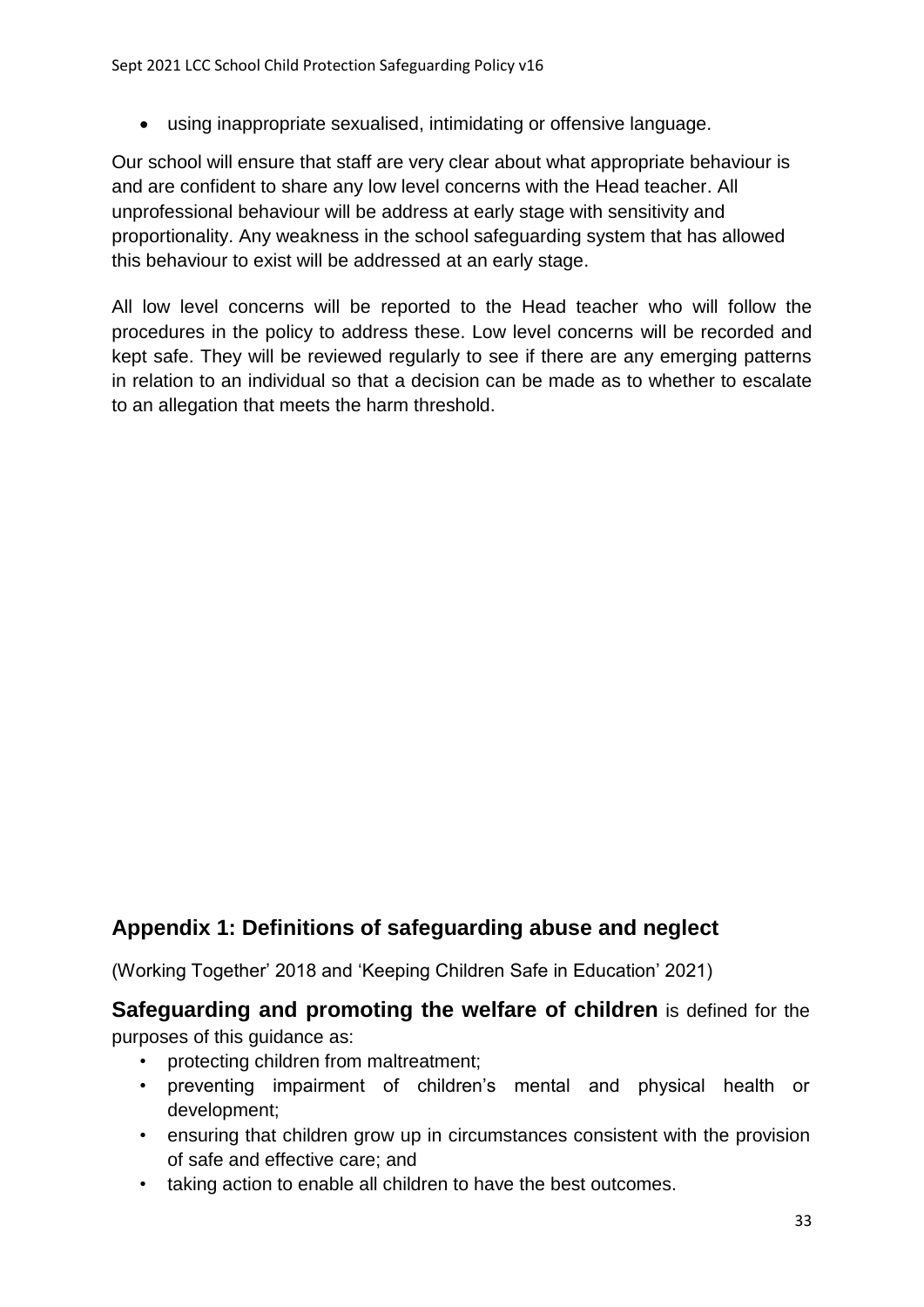**Harm** means ill-treatment or impairment of health and development, including, for example, impairment suffered from seeing or hearing the ill-treatment of another;

**Development** means physical, intellectual, emotional, social or behavioural development;

**Health** includes physical and mental health; maltreatment includes sexual abuse and other forms of ill-treatment which are not physical.

**Abuse:** a form of maltreatment of a child. Somebody may abuse or neglect a child by inflicting harm or by failing to act to prevent harm. Children may be abused in a family or in an institutional or community setting by those known to them or, more rarely, by others (e.g. via the internet). They may be abused by an adult or adults or another child or children.

**Physical abuse:** a form of abuse which may involve hitting, shaking, throwing, poisoning, burning or scalding, drowning, suffocating or otherwise causing physical harm to a child. Physical harm may also be caused when a parent or carer fabricates the symptoms of, or deliberately induces, illness in a child (Fabricated Induced Illness).

**Emotional abuse:** the persistent emotional maltreatment of a child such as to cause severe and adverse effects on the child's emotional development. It may involve conveying to a child that they are worthless or unloved, inadequate, or valued only insofar as they meet the needs of another person. It may include not giving the child opportunities to express their views, deliberately silencing them or 'making fun' of what they say or how they communicate. It may feature age or developmentally inappropriate expectations being imposed on children. These may include interactions that are beyond a child's developmental capability as well as overprotection and limitation of exploration and learning, or preventing the child participating in normal social interaction. It may involve seeing or hearing the illtreatment of another. It may involve serious bullying (including cyber bullying), causing children frequently to feel frightened or in danger, or the exploitation or corruption of children. Some level of emotional abuse is involved in all types of maltreatment of a child, although it may occur alone.

**Sexual abuse:** involves forcing or enticing a child or young person to take part in sexual activities, not necessarily involving a high level of violence, whether or not the child is aware of what is happening. The activities may involve physical contact, including assault by penetration (for example rape or oral sex) or non-penetrative acts such as masturbation, kissing, rubbing and touching outside of clothing. They may also include non-contact activities, such as involving children in looking at, or in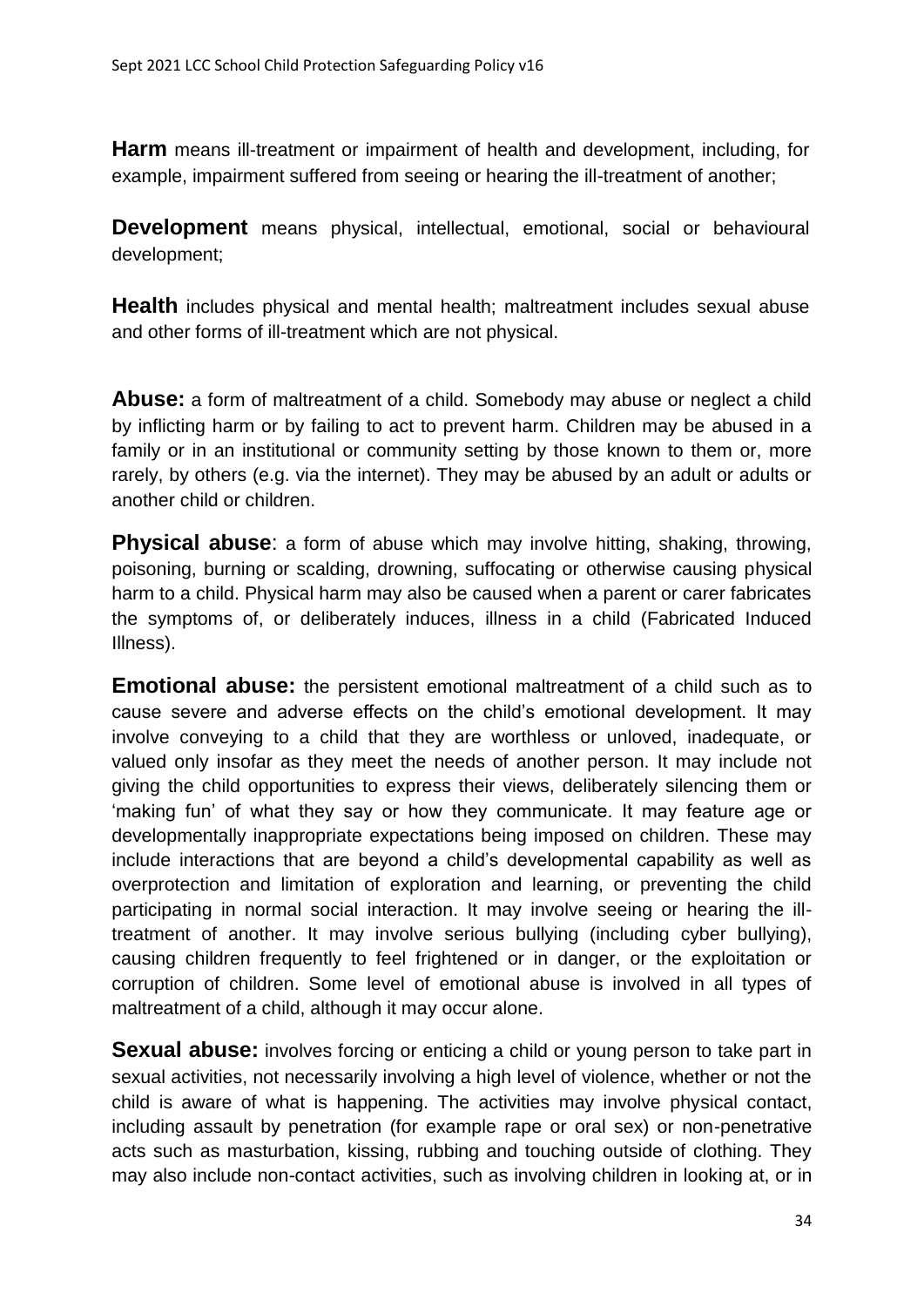the production of, sexual images, watching sexual activities, encouraging children to behave in sexually inappropriate ways, or grooming a child in preparation for abuse (including via the internet). Sexual abuse is not solely perpetrated by adult males. Women can also commit acts of sexual abuse, as can other children.

**Neglect**: the persistent failure to meet a child's basic physical and/or psychological needs, likely to result in the serious impairment of the child's health or development. Neglect may occur during pregnancy as a result of maternal substance abuse. Once a child is born, neglect may involve a parent or carer failing to: provide adequate food, clothing and shelter (including exclusion from home or abandonment); protect a child from physical and emotional harm or danger; ensure adequate supervision (including the use of inadequate care-givers); or ensure access to appropriate medical care or treatment. It may also include neglect of, or unresponsiveness to, a child's basic emotional needs.

# **Appendix 2: Definitions and procedures for specific safeguarding situations**

**In addition to the situations below the LSCP policy and procedures manual maintains an extensive section on ['Children in Specific Circumstances'](https://lincolnshirescb.proceduresonline.com/chapters/contents.html#d) – (section 5) that DSL and any deputy DSLs should be familiar with.**

### **Children and the court system**

Children are sometimes required to give evidence in criminal courts. There are two age appropriate guides to support children **Going to Court** [5-11 year olds](https://www.gov.uk/government/publications/young-witness-booklet-for-5-to-11-year-olds) and [12-17](https://www.gov.uk/government/publications/young-witness-booklet-for-12-to-17-year-olds)  [year olds.](https://www.gov.uk/government/publications/young-witness-booklet-for-12-to-17-year-olds)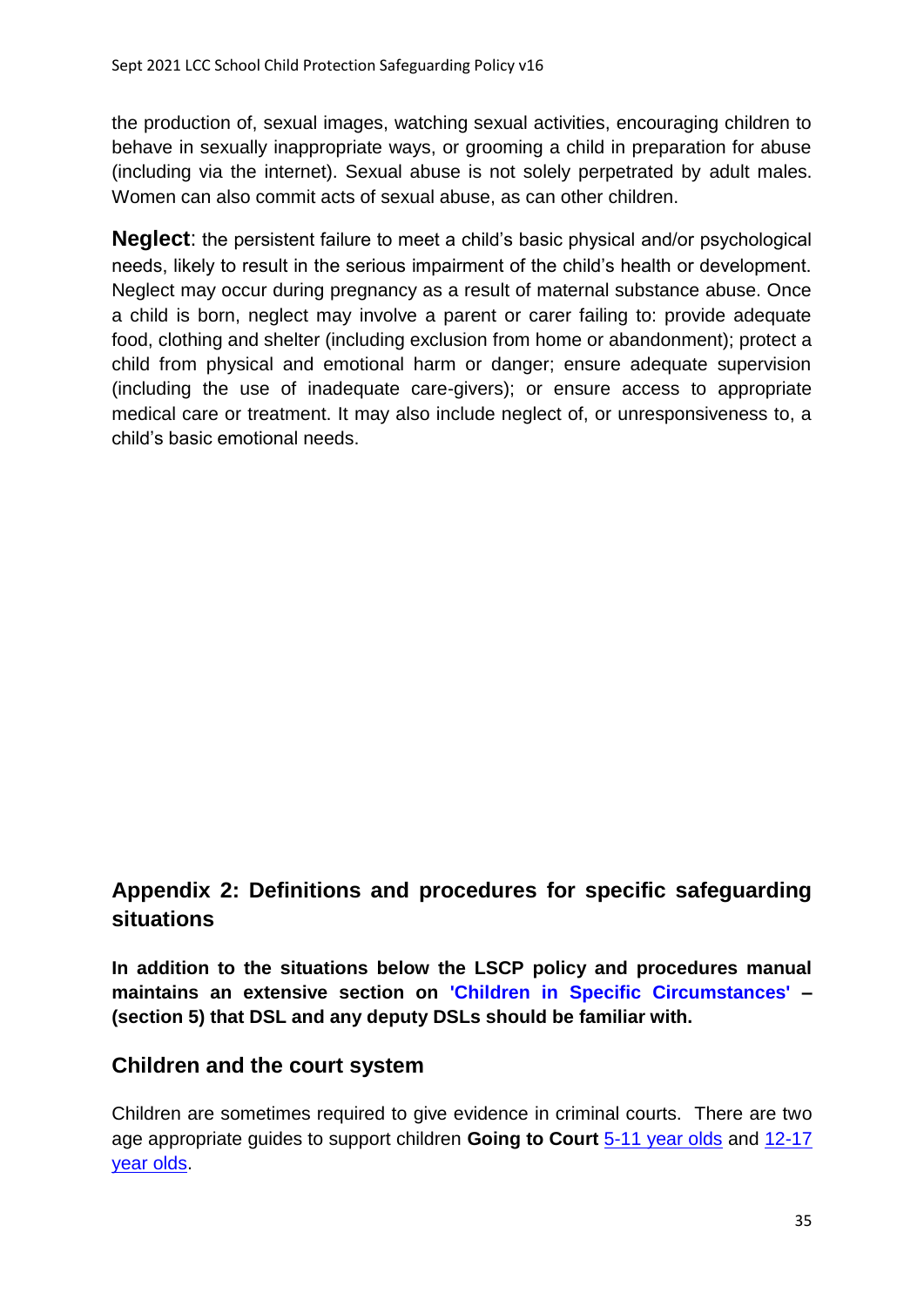# **Children Missing out on Education**

Missing school can act as a vital warning sign of a range of safeguarding possibilities. This may include abuse and neglect, which may involve sexual abuse or exploitation and child criminal exploitation. It may also indicate mental health problems, risk of substance abuse, risk of travelling to conflict zones, risk of female genital mutilation or risk of forced marriage. Early intervention is necessary to identify the existence of any underlying safeguarding risk and to help prevent the risks of a child missing school in the future. It is the school's duty to notify the local authority of any children who go missing from school and cannot be found at the known place of residence,

# **Children with family members in prison**

Schools understand that children with a parent(s) in prison are at risk of poor outcomes including poverty, stigma, isolation and poor mental health. They may require specific services and support. Families and children of people in prison will be seen as families first and school will work to ensure their needs are appropriately met. This will include providing support to ensure the voice of the child is considered when seeking contact with a family member in prison. Support is available from the National Information Centre of children of offenders [NICCO](https://www.nicco.org.uk/) who provide information designed to support professionals working with offenders and their children, to help mitigate negative consequences for those children.

# **Child Sexual Exploitation**

Child Sexual Exploitation (CSE) is a form of child sexual abuse. It occurs where an individual or group takes advantage of an imbalance of power to coerce, manipulate or deceive a child or young person under the age of 18 into sexual activity (a) in exchange for something the victim needs or wants, and/or (b) for the financial advantage or increased status of the perpetrator or facilitator. The victim may have been sexually exploited even if the sexual activity appears consensual. Child sexual exploitation does not always involve physical contact; it can also occur through the use of technology. [\(Child sexual exploitation: Definition and a guide for practitioners,](https://www.gov.uk/government/publications/child-sexual-exploitation-definition-and-guide-for-practitioners)  [local leaders and decision makers working to protect children from child sexual](https://www.gov.uk/government/publications/child-sexual-exploitation-definition-and-guide-for-practitioners)  [exploitation \(2017\)](https://www.gov.uk/government/publications/child-sexual-exploitation-definition-and-guide-for-practitioners)

School staff are trained in recognising the key indicators of CSE and understand their role in the prevention of CSE and the importance of awareness within the curriculum e.g. within the teaching of Healthy Relationships.

If staff identify children for whom CSE may be a concern they will apply the usual referral process and Child Protection procedures and pass this information to the Designated Safeguarding Lead (DSL). The DSL will make referrals to the CSC as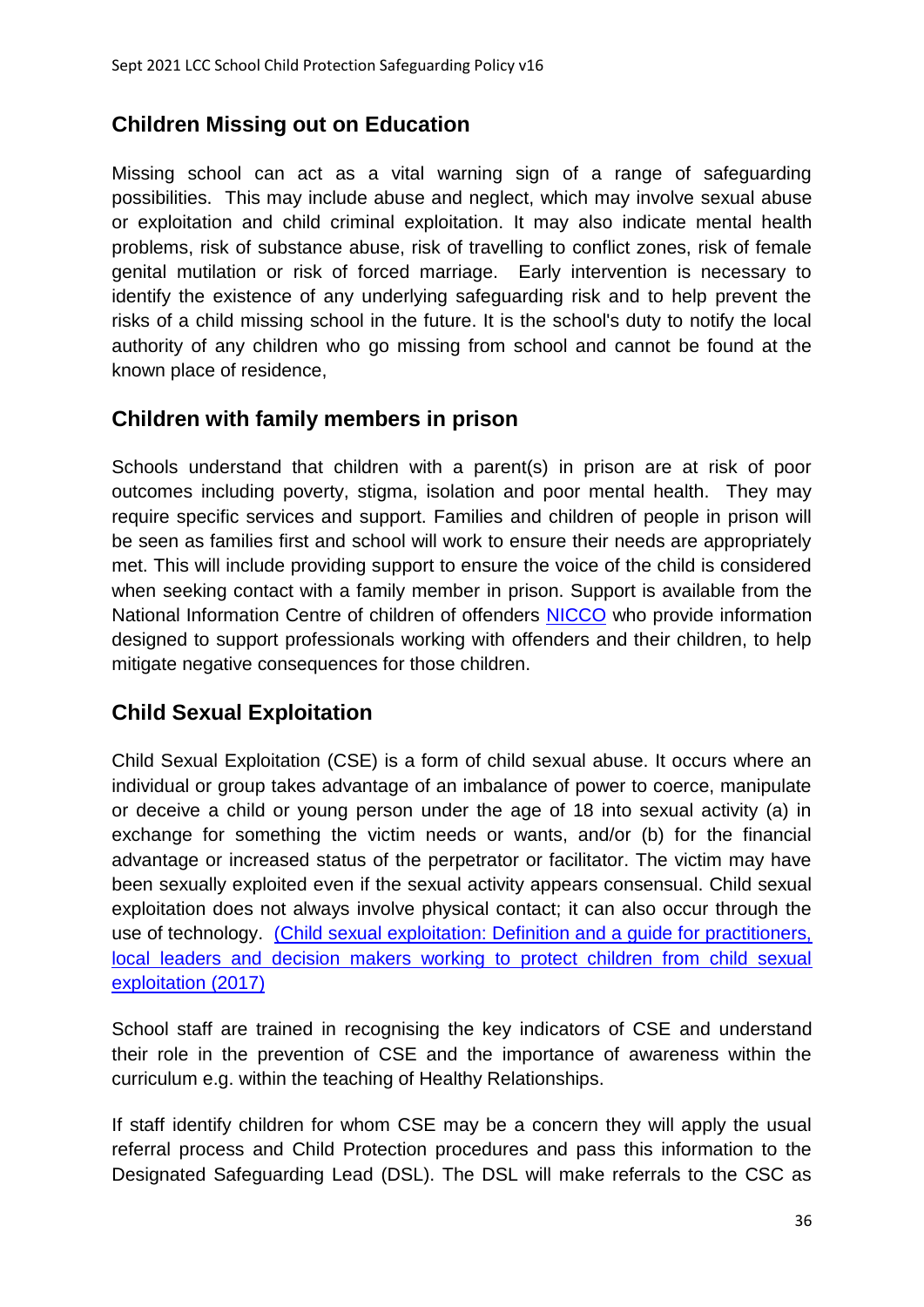appropriate. The school also appreciates that they have a role to play in sharing soft intelligence in relation to perpetrators of CSE, and therefore if such information should come to light within school the DSL will share this appropriately with the police on Tel: 101.

# **Child Criminal Exploitation: County Lines and Cyber Crime**

School recognise that criminal exploitation of children is a geographically widespread form of harm that can affect children both in a physical and virtual environment. We recognise that experienced of boys and girls being exploited may be very different; appropriate support will be given to address the individual needs of our children.

**County Lines Criminal Activity:** Drug Networks or gangs groom and exploit children and young people to carry drugs and money from urban areas to suburban and rural areas, market and seaside towns. Key to identifying potential involvement in county lines is missing school episodes, when the victim may have been trafficked for the purpose of transporting drugs. School will consider whether a referral to the [National Referral Mechanism \(NRM\)](https://www.gov.uk/government/publications/human-trafficking-victims-referral-and-assessment-forms/guidance-on-the-national-referral-mechanism-for-potential-adult-victims-of-modern-slavery-england-and-wales) should be undertaken in order to safeguard that child and/or other children. First responders organisations e.g. the local authority can complete the referral, on the schools behalf, online.

**Cybercrime Involvement:** Organised criminal groups or individuals exploit children and young people due to their computer skills and ability, in order to access networks/data for criminal and financial gain.

There are a number of signs that may indicate a child is a victim or is vulnerable to being exploited which include;

- missing from school
- showing signs of other types of abuse/aggression towards others
- having low self-esteem, and feelings of isolation, stress or fear
- lacking trust in adults and appearing fearful of authorities
- having poor concentration or excessively tired
- becoming anti-social
- displaying symptoms of substance dependence
- excessive time online computer/gaming forums
- social Isolation in school with peers
- high-functioning with an interest in computing

This is not an exhaustive list and our school are aware of other factors which may also impact on the child. Like with all other safeguarding concerns, if our children are in this situation, support will be provided through the school or partner agency. Further advice and support regarding concerns of this nature can be found in the contacts section.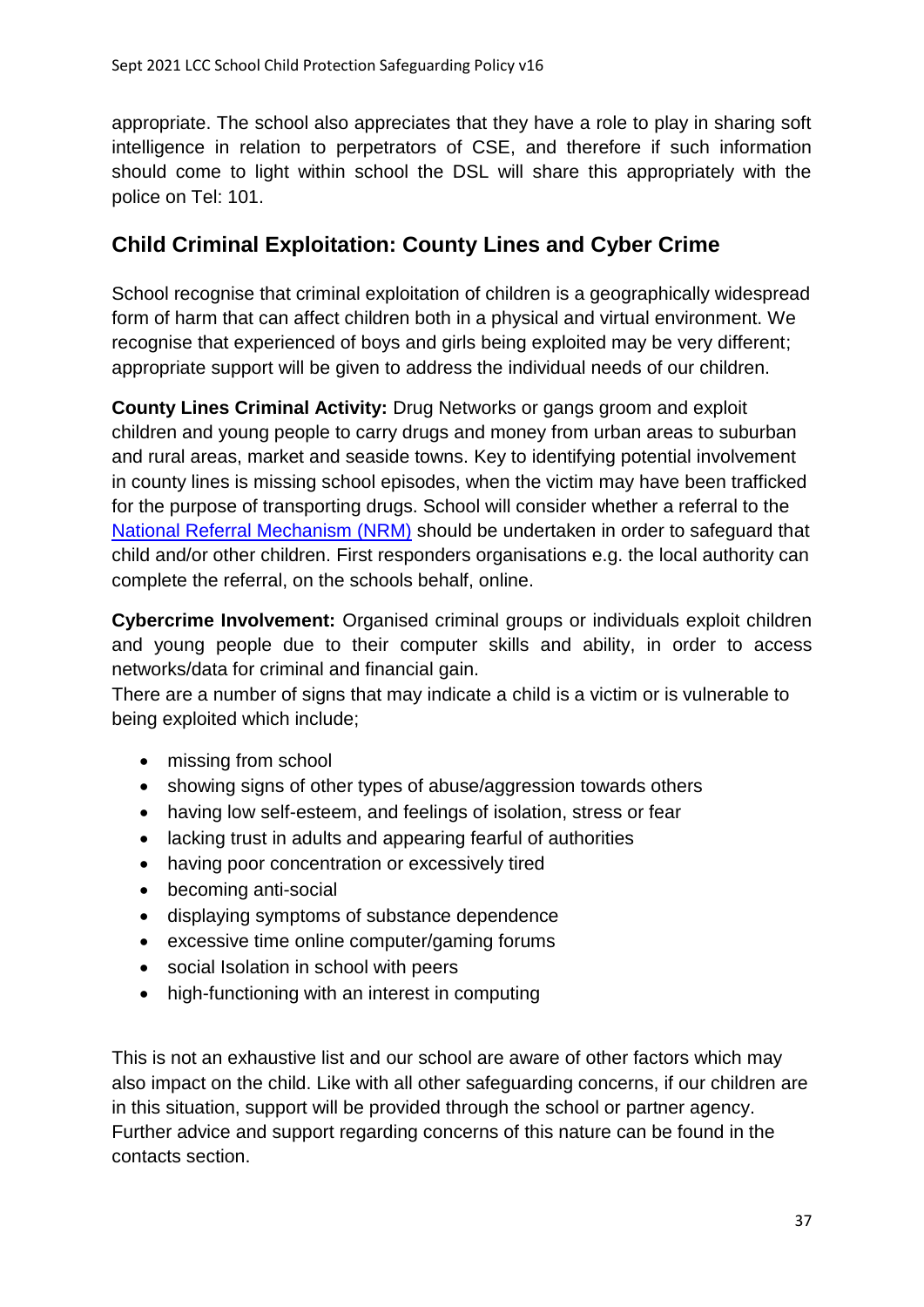# **Domestic Abuse and Operation Encompass**

The cross-government definition of domestic violence and abuse is:

- any incident or pattern of incidents of controlling, coercive, threatening behaviour, violence or abuse between those aged 16 or over who are, or have been, intimate partners or family members regardless of gender or sexuality.
- actions that encompass, but are not limited to a psychological, physical, sexual, financial and emotional impact.
- controlling behaviour that includes a range of acts designed to make a person subordinate and/or dependent by isolating them from sources of support, exploiting their resources and capacities for personal gain, depriving them of the means needed for independence, resistance and escape and regulating their everyday behaviour.
- coercive behaviour that includes an act or a pattern of acts of assault, threats, humiliation and intimidation or other abuse that is used to harm, punish, or frighten their victim.

If staff identify children for whom Domestic Abuse may be a concern they will apply the usual referral process and Child Protection procedures and pass this information to the Designated Safeguarding Lead (DSL). The DSL can then refer cases where relevant, to Lincolnshire Customer Services. Where domestic abuse notifications are received from the Multi-Agency Risk Assessment Conference (MARAC), this information will be added to a child's chronology and child protection record to ensure that appropriate support can be provided where necessary. A coding system will be in place. Further guidance is available in the Domestic Abuse Resource Pack [for Schools and Educational Settings in Lincolnshire;](file:///C:/Users/Nichola.Burgess/AppData/Local/Microsoft/Windows/INetCache/Content.Outlook/ZKIJZNUF/Domestic%20Abuse%20Resource%20Pack%20for%20Schools%20and%20Educational%20Settings%20in%20Lincolnshire)<https://edanlincs.org.uk/>email: [info@edanlincs.org.uk](mailto:info@edanlincs.org.uk) Tel: 01522 510041

### **Operation Encompass**

Operation Encompass is a national police-led initiative to notify schools, prior to the start of the next school day, when a child or young person has experienced, any domestic abuse. The police officer attending a domestic abuse incident will record at the scene the names and school of any children in the household. This will result in an email notification to the DSL and Deputy DSL in our school in readiness for the start of the next school day. We will not discuss the domestic abuse notification with the parent. Notifications are about the child in the school the following contact/day. The information is limited and therefore does not safely allow any such discussion and we could increase the risk by discussing with the child, or parents of the child.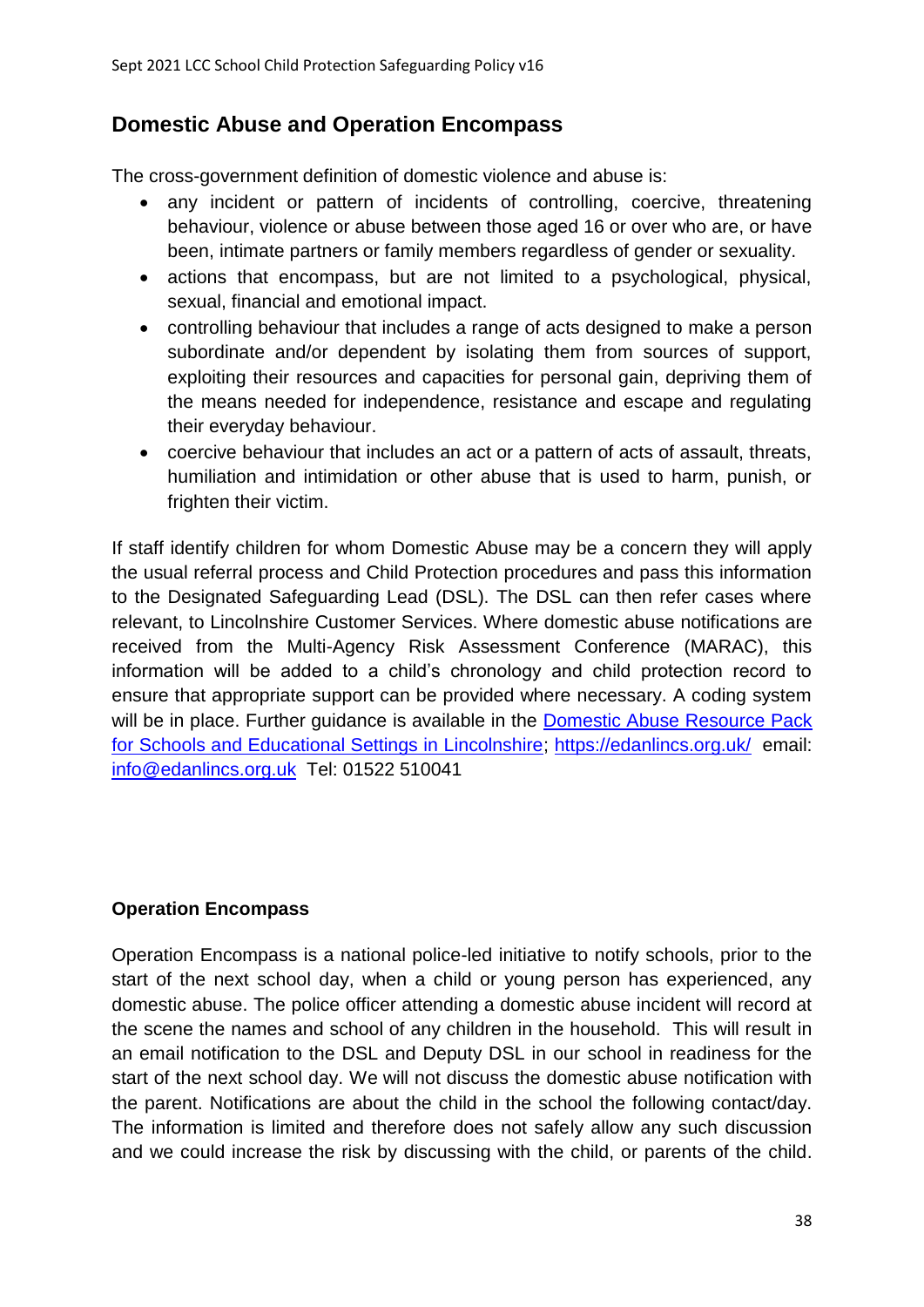We will however talk to parents about the situation should they wish to raise this with the school.

All staff will receive training on the Operation Encompass process. If we are unsure whether our concerns need to be reported to Children's Services, we will contact 01522 782111 and request a consultation with a social worker, which will be arranged for the following working day. If we notify the parents that we wish to discuss the situation with Children's Services, the consultation can be recorded on the child's record and the social worker can review any relevant history beforehand. If we do not notify the parents, a hypothetical consultation will be held and the social worker will only have the information available during the discussion.

If the child referred to in the email does not attend our school and we have been sent a notification in error, we will report this to [OperationEncompass@lincs.pnn.police.uk](mailto:OperationEncompass@lincs.pnn.police.uk)

### **Homelessness**

Being homeless or at risk of homelessness presents a real risk to a child's welfare. The DSL (and deputy) is aware of contact details and referral routes into the Lincolnshire Housing Authority so they can raise /progress concerns at the earliest opportunity. We refer to the [Homeless Reduction Act Factsheets](https://www.gov.uk/government/publications/homelessness-reduction-bill-policy-factsheets) which summarises the new duties that focus on early intervention and encourage those at risk to seek support as soon as possible, before they are facing a homelessness crisis.

# **'Honour-based' violence (including Female Genital Mutilation and Forced Marriage)**

So called 'honour-based violence' (HBV) encompasses incidents or crimes which have been committed to protect or defend the honour of the family and/or the community, including female genital mutilation (FGM), forced marriage, and practices such as breast ironing. All forms of HBV are abusive and should be handled and escalated as such. Our staff are alert to the possibility of a child being at risk from HBV, or have already suffered HBV and understand the duty on them to protect the welfare of these children

# **Female Genital Mutilation/FGM**

Our school understands that Female Genital Mutilation (FGM) comprises all procedures involving partial or total removal of the external female genitalia or other injury to the female genital organs. Staff know that FGM is illegal in the UK and a form of child abuse with long-lasting harmful consequences.

### **The reporting of FGM is a mandatory duty for teachers.**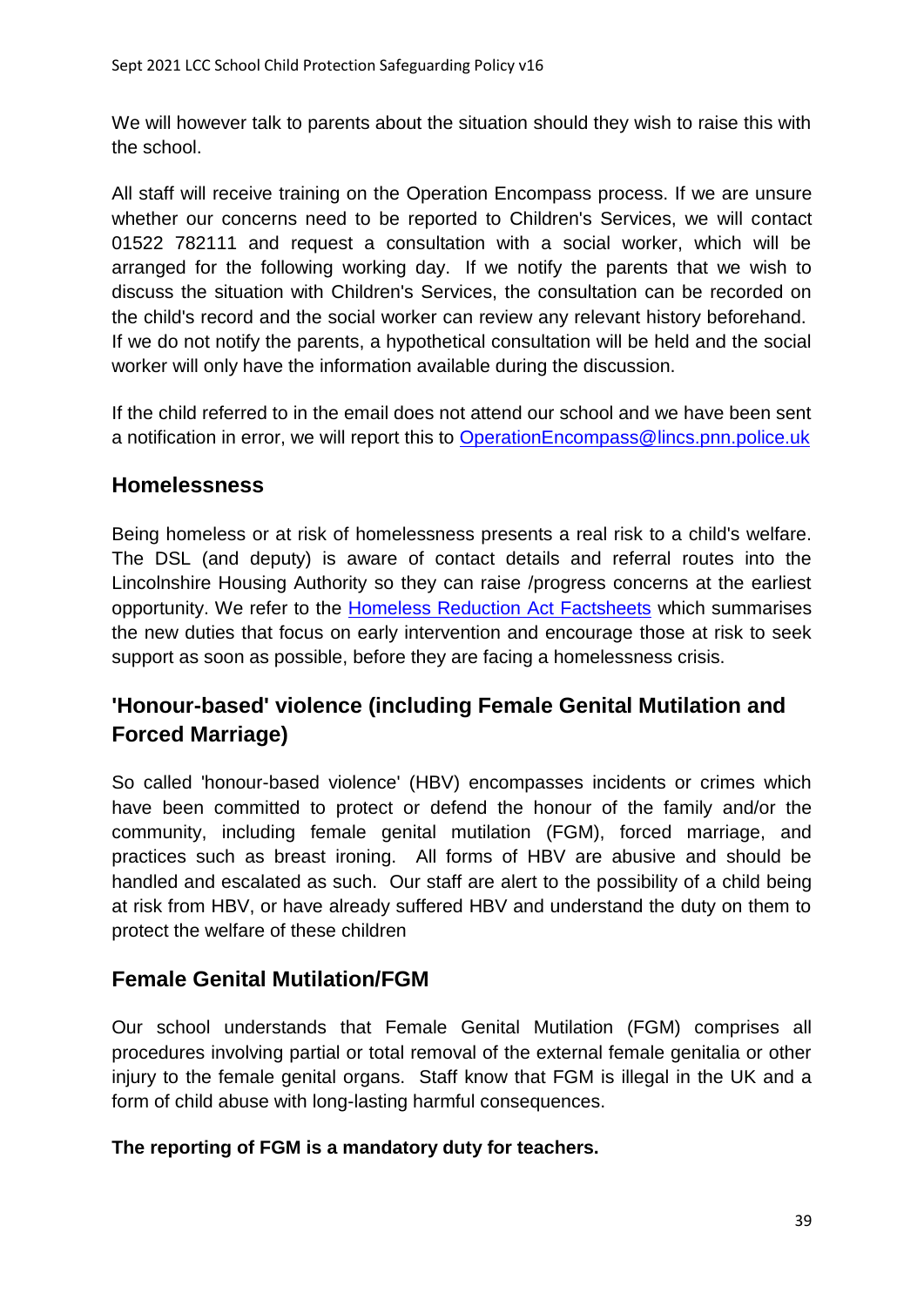Our teachers are aware that Section 5B of the Female Genital Mutilation Act 2003 (as inserted by section 74 of the Serious Crime Act 2015) places a statutory duty upon **them (and those employed or engaged to carry out teaching work)** to report to the police where they discover that FGM appears to have been carried out on a girl under 18 years of age. Those failing to report such cases will face disciplinary sanctions. It will be rare for teachers to see visual evidence, and they should **not** be examining children. We refer to the DfE guidance [Mandatory](https://www.gov.uk/government/publications/mandatory-reporting-of-female-genital-mutilation-procedural-information)  [reporting of female genital mutilation procedural information](https://www.gov.uk/government/publications/mandatory-reporting-of-female-genital-mutilation-procedural-information)

Teachers **must** personally report to the police, cases where they discover that an act of FGM appears to have been carried out. Unless the teacher has a good reason not to, they should still consider and discuss any such case with the DSL and involve children's social care as appropriate. The duty does not apply in relation to at risk or suspected cases. In these cases, teachers will follow usual safeguarding procedures reporting to DSL.

# **Forced Marriage**

A forced marriage is where one or both people do not (or in cases of people with learning disabilities, cannot) consent to the marriage and pressure or abuse is used. It is an indefensible practice and is recognised in the UK as a form of violence against women and men, domestic/child abuse and a serious abuse of human rights.

Our staff understand that, likewise this is a potential safeguarding issue and that they must pass on concerns by applying the usual referral process and Child Protection procedures and passing this information to the Designated Safeguarding Lead (DSL). We refer to The Forced Marriage Unit on Tel; 020 7008 0151 and their statutory guidance;

[https://assets.publishing.service.gov.uk/government/uploads/system/uploads/attach](https://assets.publishing.service.gov.uk/government/uploads/system/uploads/attachment_data/file/322310/HMG_Statutory_Guidance_publication_180614_Final.pdf) [ment\\_data/file/322310/HMG\\_Statutory\\_Guidance\\_publication\\_180614\\_Final.pdf](https://assets.publishing.service.gov.uk/government/uploads/system/uploads/attachment_data/file/322310/HMG_Statutory_Guidance_publication_180614_Final.pdf) 

# **Preventing Radicalisation, The Prevent Duty and Channel**

Children are vulnerable to extremist ideology and radicalisation. As with other safeguarding risks, staff should be alert to changes in children's behaviour, which could indicate that they may be in need of help or protection and report concerns to the DSL. Under section 26 of the Counter-Terrorism and Security Act 2015, our school is aware that we must have due regard to the need to prevent people from being drawn into terrorism, and that this is known as the Prevent Duty.

In order to fulfil the Prevent Duty, staff have received information/training to help them to identify children who may be vulnerable to radicalisation, and the school is committed to accessing further training to ensure that all staff are up to date and aware of this duty.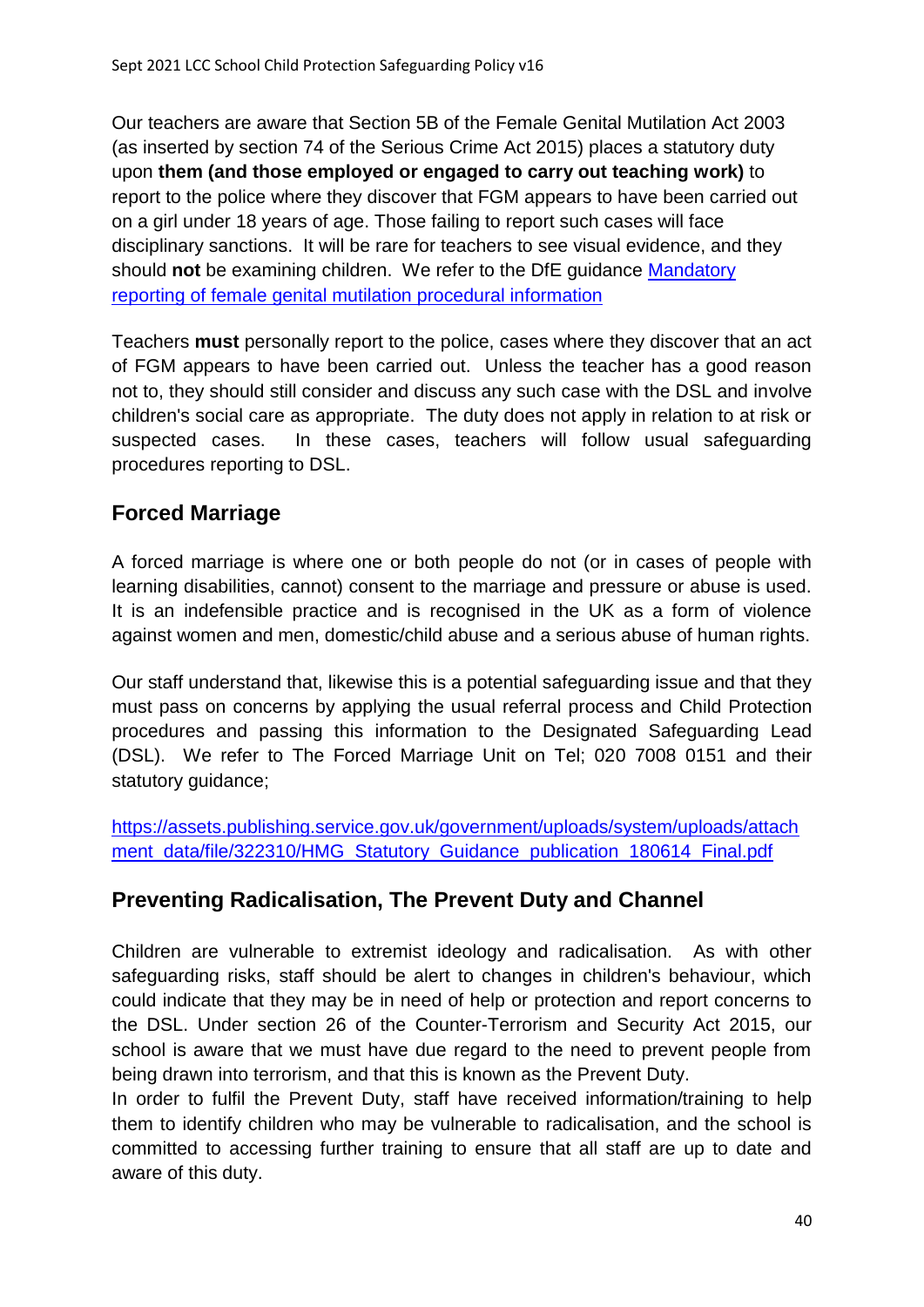If a staff member identifies children for whom this may be a concern they should apply the usual referral process and Child Protection procedures and pass this information to the Designated Safeguarding Lead (DSL). If the individual is at immediate risk of harm or immediate risk of terrorist related activity then the Police should be contacted on 999. If there is no immediate risk, the Designated Safeguarding Lead will contact the Lincolnshire Prevent team **(**Lincolnshire Police, Prevent Officer 01522 558304 prevent@lincs.pnn.police.uk or LCC, Prevent Officer 01522 555367 [prevent@lincolnshire.gov.uk](mailto:prevent@lincolnshire.gov.uk)**)** to seek further help. The Prevent officer may be able to support the school or may decide that a referral into the Channel process is required. [Channel guidance.](https://www.gov.uk/government/publications/channel-guidance) It may be decided that there are no Prevent related concerns but a referral into Lincolnshire Customer Services is required.

Our School will also incorporate the promotion of fundamental British Values into the Safeguarding Curriculum and/or PSHE in order to help build children's resilience and enable them to challenge extremist views. School will provide a safe space in which children and staff can understand the risks associated with terrorism and develop the knowledge and skills to be able to challenge extremist arguments.

Radicalisation will also be considered within current Online Safety policies, procedures and curriculum in terms of having suitable filtering and monitoring in place and raising awareness with staff, parents and children about the increased risk of online radicalisation, through the use of the internet, Social Media and Gaming.

We refer to the Prevent duty quidance: for England and Wales which contains information for schools. For further local guidance we refer to the Prevent Duty Guidance for Lincolnshire for Schools and registered childcare providers September 2018.

# **Peer on Peer Abuse**

All staff are aware that children can abuse other children (often referred to as peer on peer abuse). This is most likely to include, but not limited to:

- bullying (including cyber bullying, prejudice-based and discriminatory bullying.
- physical abuse such as hitting, kicking, shaking, biting, hair pulling, or otherwise causing physical harm;
- sexual violence, such as rape, assault by penetration and sexual assault;
- abuse in intimate relationships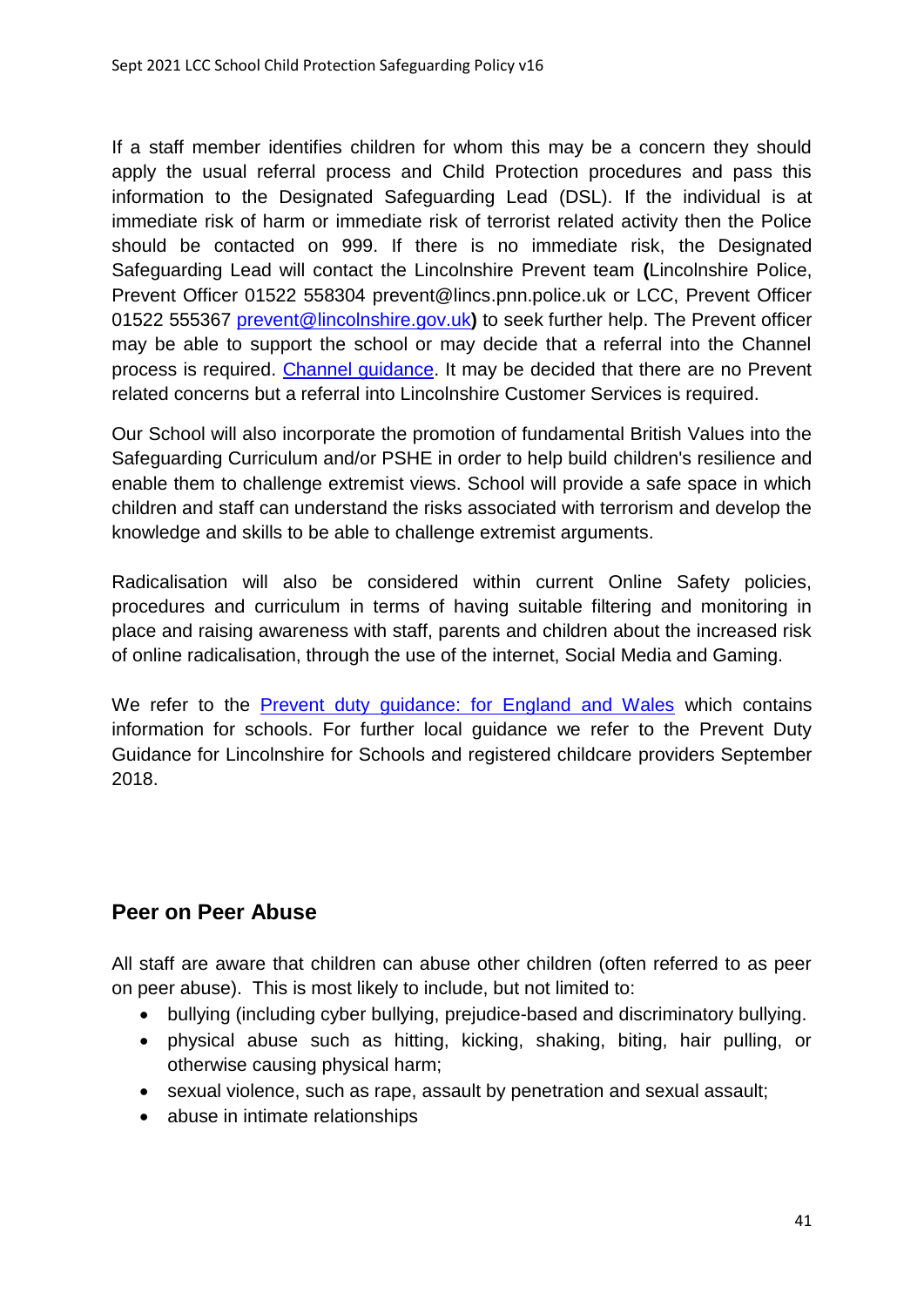- sexual harassment, such as sexual comments, remarks, jokes and online sexual harassment, which may be stand-alone or part of a broader pattern of abuse;
- upskirting, which typically involves taking a picture under a person's clothing without them knowing, with the intention of viewing their genitals or buttocks to obtain sexual gratification, distress or alarm;
- nudes/semi-nudes (sexting); and
- initiation/hazing type violence and rituals;

# **Body Shape**

Young people come under increasing pressure to conform to so-called ideals by peers, adults, sometimes parents, the mass media, through social media and through their own view of themselves. Research shows more than half of young people worry about the way they look, and this can lead to withdrawal, isolation, emotional and at its extremes serious physical harm. We work assertively to tackle these values, support individuality and teach body confidence at the school and encourage young people to work together to present a positive and healthy view of body shape.

# **Bullying**

Bullying is a form of abuse and can cause serious anxiety and distress leading to poor attendance at school and further safeguarding risks. It comes in many different forms which are detailed in this appendix. All bullying including cyber bullying and prejudice-based bullying must be reported and will be managed through our antibullying procedures. The school will make a child protection referral if required. Staff are fully trained to deal with bullying within the school and support children who are being bullied. Staff recognise the different levels of bullying and the seriousness of racist, homophobic and gender related bullying. We recognised that, whilst those who are bullying may need sanctions put in place, we also recognise that they may be in need of support and we will engage with appropriate services to address this.

# **Serious Violence**

• All staff are aware of indicators, which may signal that children are at risk from, or are involved with serious violent crime. These may include increased absence from school, a change in friendships or relationships with older individuals or groups, a significant decline in performance, signs of self-harm or a significant change in wellbeing, or signs of assault or unexplained injuries. Unexplained gifts or new possessions could also indicate that children have been approached by, or are involved with, individuals associated with criminal network or gangs.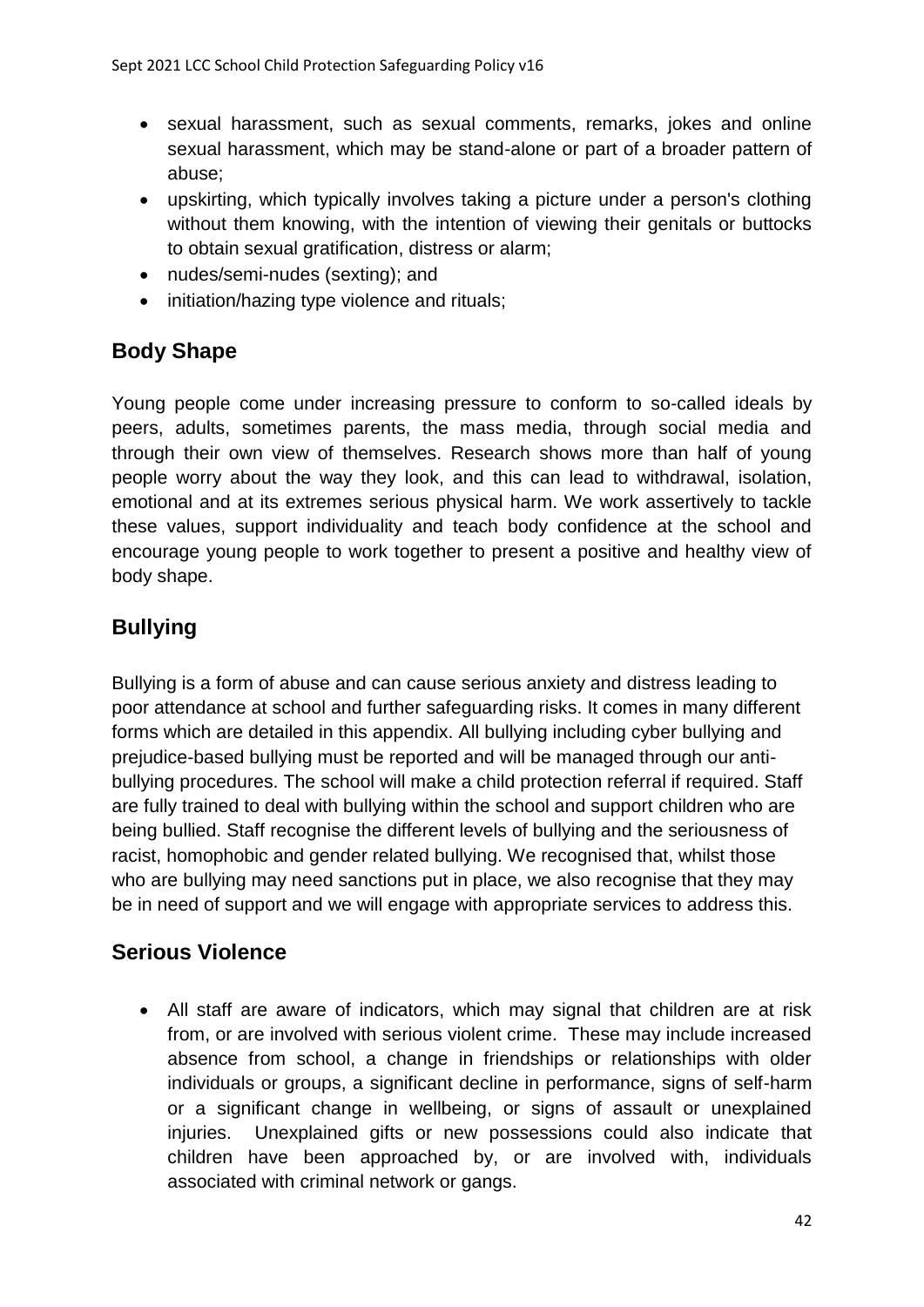• All staff are aware of the associated risks and understand the measures in place to manage these. We refer to the Home Office publication for advice and guidance. [https://www.gov.uk/government/publications/advice-to-schools](https://www.gov.uk/government/publications/advice-to-schools-and-colleges-on-gangs-and-youth-violence)[and-colleges-on-gangs-and-youth-violence](https://www.gov.uk/government/publications/advice-to-schools-and-colleges-on-gangs-and-youth-violence) and [https://www.gov.uk/government/publications/criminal-exploitation-of-children](https://www.gov.uk/government/publications/criminal-exploitation-of-children-and-vulnerable-adults-county-lines)[and-vulnerable-adults-county-lines](https://www.gov.uk/government/publications/criminal-exploitation-of-children-and-vulnerable-adults-county-lines)

# **Sexual Violence and Sexual Harassment**

Staff are aware of sexual violence and sexual harassment and that children can, and sometimes do, abuse their peers in this way. Sexual violence refers to Rape, Assault by Penetration and Sexual Assault as described in the Sexual Offences Act 2003. Sexual harassment means 'unwanted conduct of a sexual nature' that can occur online and offline. Staff understand that when we reference sexual harassment we do so in a context of child on child sexual harassment. Sexual harassment is likely to: violate a child's dignity, and/or make them feel intimidated, degraded or humiliated and/or create a hostile, offensive or sexualised environment.

Neither is acceptable and will not be tolerated by the school. School take all such reports seriously and they will receive the same high standard of care that any other safeguarding concern receives. A multi-agency approach will be undertaken when responding to all such complaints; however the school will always take immediate action to protect children despite the actions of any other agency. These actions may include an immediate risk assessment in respect of the needs of the child victim and will address any risks identified to any child in respect of an alleged perpetrator of sexual violence or sexual harassment to ensure children are protected from harm. Any risk assessment will be fluid and may change to reflect any developments during the management of the case.

All such reports will be managed by the Designated Safeguarding Lead. There are a number of options the school may consider in respect of the management of a report of sexual violence or sexual harassment between children and each case will receive an appropriate bespoke response once all the facts are known. Irrespective of any potential criminal outcome, the school have a duty to safeguard all children and may deal with any such report on a balance of probability basis when considering the outcomes for children involved.

Any report of sexual violence will trigger the school to do a risk assessment to consider

- the needs of the victim and their support and protection
- any other potential victims
- the perpetrators and,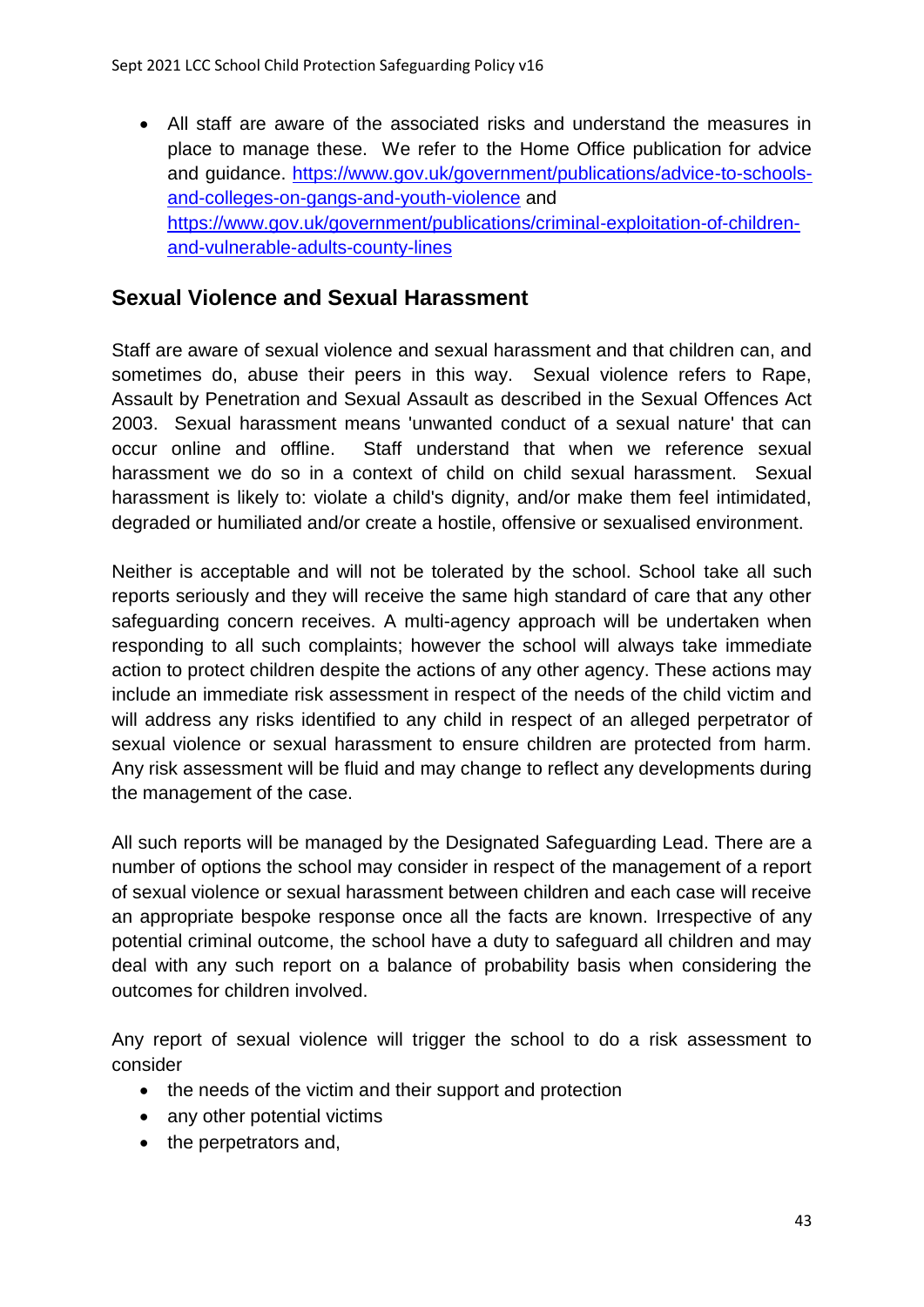• all other children, and if appropriate, students and staff if protection is required against the perpetrator.

This risk assessment does not replace those assessments carried out by professionals but helps the school decide on the next course of action particularly in relation to keeping the victim and other potential victims safe from harm or distress. The assessment may result in reorganisation of classes or transport arrangements, for example to ensure that the victim and perpetrator are not in close proximity. It may be necessary to consider a move to an alternative school or educational setting based on the risk assessment or the decision of the court. Where a managed move is being considered, we may contact the local authority Pupil Reintegration Team for further advice. Any decisions will be made based on the wishes of the victim, the nature of the incident and the safety of others. Actions will be taken immediately to reduce risk and undue distress and assessments will be reviewed regularly.

The outcome of a report of sexual violence may be that we will manage the situation within our own processes, request early help from the local authority, report the incident to social care or report to the Police. All reports will be reviewed and potential lessons to be learnt by the school will be considered.

We recognise in our school that reporting of the above can be difficult for children and therefore we provide a range of ways in which children can let us know of their concerns and we will promote these regularly. We will adopt an understanding that it could and is most likely happening in our school and not depend on reporting to dictate actions. We will develop a 'zero tolerance' approach and not judge any disclosure as 'low level' or acceptable. We understand that peer on peer abuse does not only happen in school but also outside of the setting and online. The way we respond to a concern is likely to have a long lasting impact on how others react if they wish to disclose therefore we are very aware of ensuring appropriate support is in place. We will continue to reflect on our approaches using the experiences of children and families to guide this. If we find the information to be false, unfounded or malicious, we will also reflect and act on if necessary, why this disclosure was made and any potential 'cry for help' that could escalate into a safeguarding concern. Support will also be considered for the perpetrator in order to reduce harmful behaviour and potential risk to others.

All staff have received the appropriate level of training to be able to respond to sexual abuse and harassment incidents.

Our behaviour policy provides further information on the process followed by the school and **All** staff have read and understood this policy. [https://www.st-peter](https://www.st-peter-gowts.lincs.sch.uk/wp-content/uploads/2020/04/Behaviour-Policy-2019.pdf)[gowts.lincs.sch.uk/wp-content/uploads/2020/04/Behaviour-Policy-2019.pdf](https://www.st-peter-gowts.lincs.sch.uk/wp-content/uploads/2020/04/Behaviour-Policy-2019.pdf)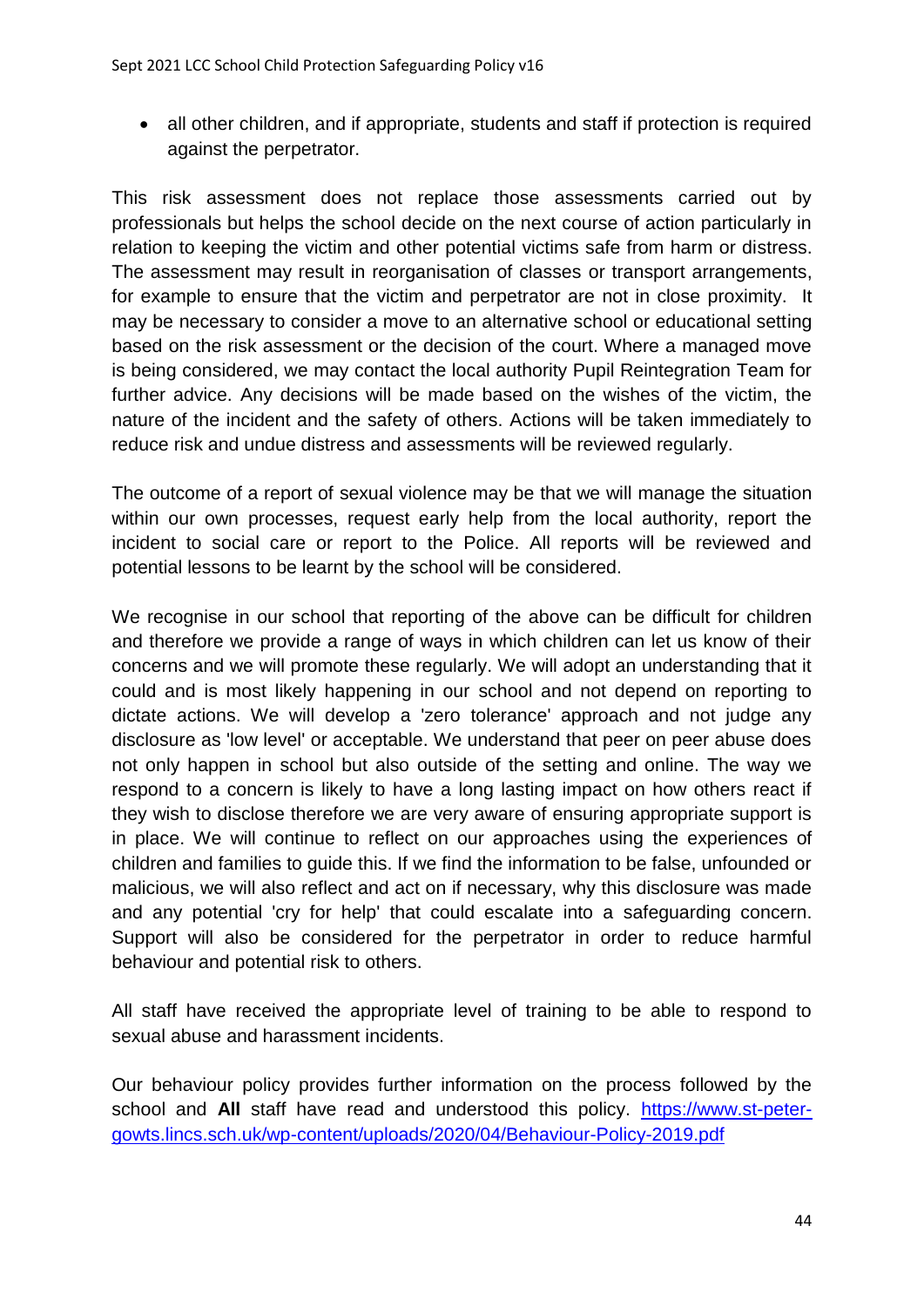# **Upskirting**

'Upskirting' typically involves taking a picture under a person's clothing without them knowing, with the intention of viewing their genitals or buttocks to obtain sexual gratification, or cause the victim humiliation, distress or alarm. It is now a criminal offence. Staff will always act in the best interests of a child and follow usual safeguarding procedures.

# **Consensual and non-consensual sharing of nudes and semi-nudes images and/or videos (sexting or nudes)**

[https://www.gov.uk/government/publications/sharing-nudes-and-semi-nudes-advice](https://www.gov.uk/government/publications/sharing-nudes-and-semi-nudes-advice-for-education-settings-working-with-children-and-young-people)[for-education-settings-working-with-children-and-young-people](https://www.gov.uk/government/publications/sharing-nudes-and-semi-nudes-advice-for-education-settings-working-with-children-and-young-people)

Where there is a disclosure or the school becomes aware that a child may have been involved in sending nudes or semi-nudes images or videos which is sometimes referred to as 'sexting', it will refer to the guidance in the document 'Sexting in Schools and Colleges, Responding to incidents and Safeguarding young people' published by the UK Council for Child Internet Safety (2016). [Overview of Sexting Guidance](https://assets.publishing.service.gov.uk/government/uploads/system/uploads/attachment_data/file/647389/Overview_of_Sexting_Guidance.pdf)

Staff understand that when an incident comes to their attention the incident should be referred to the DSL as soon as possible. The DSL will then hold an initial review meeting with appropriate school staff and subsequent interviews with the young people involved (if appropriate). Parents will be informed at an early stage and involved in the process unless there is good reason to believe that involving parents would put the young person at risk of harm. At any point in the process if there is a concern a young person has been harmed or is at risk of harm a referral will be made to children's social care and/or the police immediately

We will refer to the following guidance if appropriate: [The DfE guidance 2018 on Searching Screening and Confiscation Advice for](https://www.gov.uk/government/publications/searching-screening-and-confiscation)  **[Schools](https://www.gov.uk/government/publications/searching-screening-and-confiscation)** 

# **Contextual Safeguarding**

School recognises that safeguarding incidents and/or behaviours can be associated with factors outside the school and/or can occur between children outside the school. All staff, but especially the designated safeguarding lead will consider the context within which such incidents and/or behaviours occur. This is known as contextual safeguarding, which simply means assessments of children should consider whether wider environmental factors are present in a child's life that are a threat to their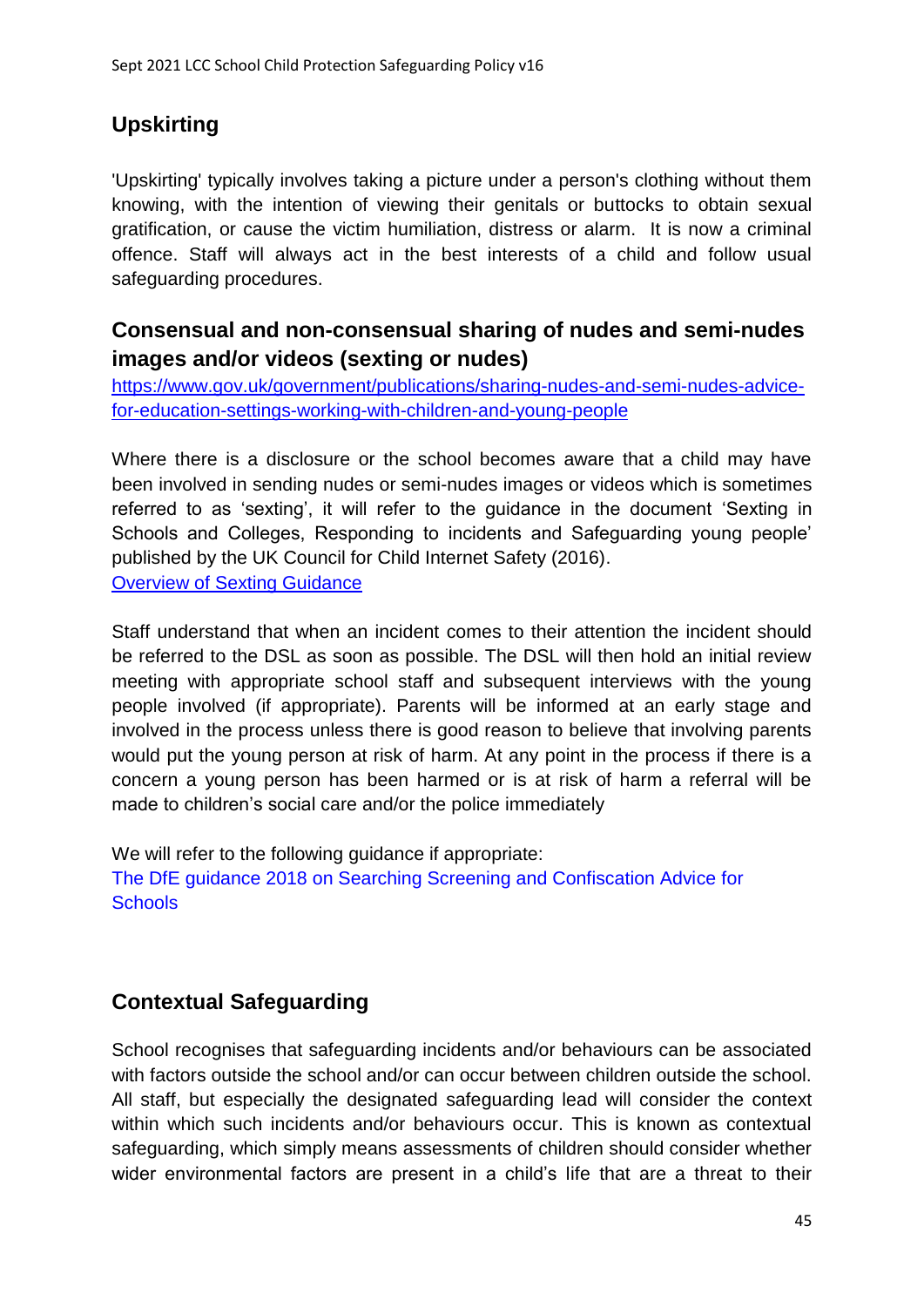safety and/or welfare. The school will provide as much information as possible to children's social care as part of any referral undertaken.

<https://www.contextualsafeguarding.org.uk/>

### **Carrying Knives/offensive weapons and gang culture**

Bringing and carrying a knife/offensive weapon onto school/college premises is a criminal Offence and immediate action will be taken by calling the police and informing all relevant personnel. The guidance on [Searching, Screening and](https://assets.publishing.service.gov.uk/government/uploads/system/uploads/attachment_data/file/674416/Searching_screening_and_confiscation.pdf)  [Confiscation for Head teachers, schools and Governors January 2018](https://assets.publishing.service.gov.uk/government/uploads/system/uploads/attachment_data/file/674416/Searching_screening_and_confiscation.pdf) will be consulted and the school will consider and may apply the disciplinary procedure. If a member of staff suspects a child of being involved in gang culture, this is a safeguarding concern and will require a discussion with the Designated Safeguarding Lead who will seek advice from agencies and professionals including reference to the Safeguarding procedures as outlined by the local authority. The child may be an exploited child and victim to which the school will offer support. (Please note that at St Peter at Gowts we acknowledge that some Sikh's may carry a ceremonial sword and allowances will be made for this).

# **Children who may require Early Help**

All Staff (Governors and Volunteers) working within the School are aware safeguarding is not just about protecting children from deliberate harm, neglect and failure to act. It relates to broader aspects of care and education, including:

- children's health and safety and well-being, including their mental health
- meeting the needs of children who have special educational needs and/or disabilities.
- the use of reasonable force
- meeting the needs of children with medical conditions
- providing first aid
- educational visits
- intimate care and emotional well-being
- online safety and associated issues
- appropriate arrangements to ensure children's security taking into account the local context.
- young carers;
- privately fostered children;
- children who have returned home to their family from care:
- children showing signs of engaging in anti-social or criminal behaviour;
- family circumstances presenting challenges for the child, such as substance abuse, adult mental health, domestic violence; and/or
- early signs of abuse and/or neglect;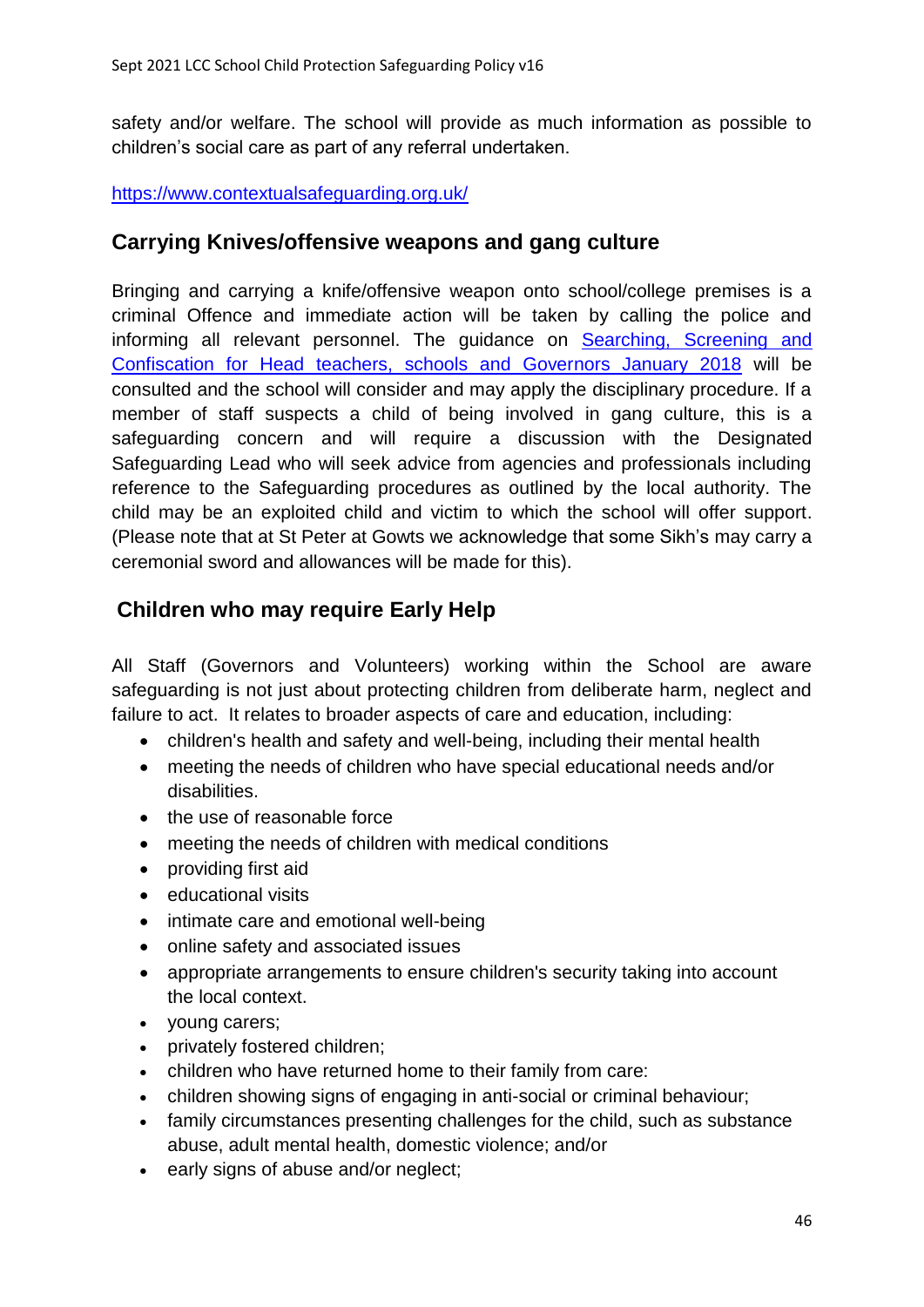- signs of displaying behaviour or views that are considered to be extreme;
- children misusing drugs or alcohol themselves:
- not attending school or are at risk of exclusion from school;
- frequently going missing/goes missing from care or from home;
- risk of modern slavery, trafficking, exploitation, radicalised;
- not in education, training or employment after the age of 16 (NEET);
- unborn babies LSCP pre-birth protocol

These children are more vulnerable and therefore the school will identify who their vulnerable children are, ensuring all staff and volunteers know the processes to secure advice, help and support where needed.

We refer to the guidance for Early Help at [www.lincolnshire.gov.uk/tac](http://www.lincolnshire.gov.uk/tac) or seek help via [TACadmin@lincolnshire.gov.uk](mailto:TACadmin@lincolnshire.gov.uk)

# **Children with special educational needs and disabilities or physical health issues**

[Lincolnshire SEND Offer](https://www.lincolnshire.gov.uk/send-local-offer) is available for every child and family in Lincolnshire. Special consideration should be given to safeguarding and protecting children who may have additional vulnerabilities. Additional barriers can exist to the recognition of abuse and neglect which can include assumptions that indicators of abuse such as behaviour, mood and injury relate to the child's disability without further exploration. It is common to see a disability first and abuse second which may delay support required. Vulnerable children can be disproportionately impacted by things like bullying and abuse, without outwardly showing any signs. There may also be communication barriers and difficulties in overcoming these barriers

These additional challenges are addressed through a high level of pastoral care and communication and interaction with our young people. These communication tools may include Makaton, communication in print and Colourful Semantics to ensure the child's voice is heard despite their additional needs. Our communication with parents will be frequent and informative allowing on-going risk assessments to be carried out to avoid any assumptions being made in relation to any change in behaviour or physical appearance.

# **Looked After Children**

All staff recognise that Looked After Children and Care Leavers are more vulnerable than other children, often having poorer educational outcomes. Therefore, it is important to ensure their wellbeing, safety and welfare as well as help them to reach their potential. This includes the looked after child who is moving out of care. The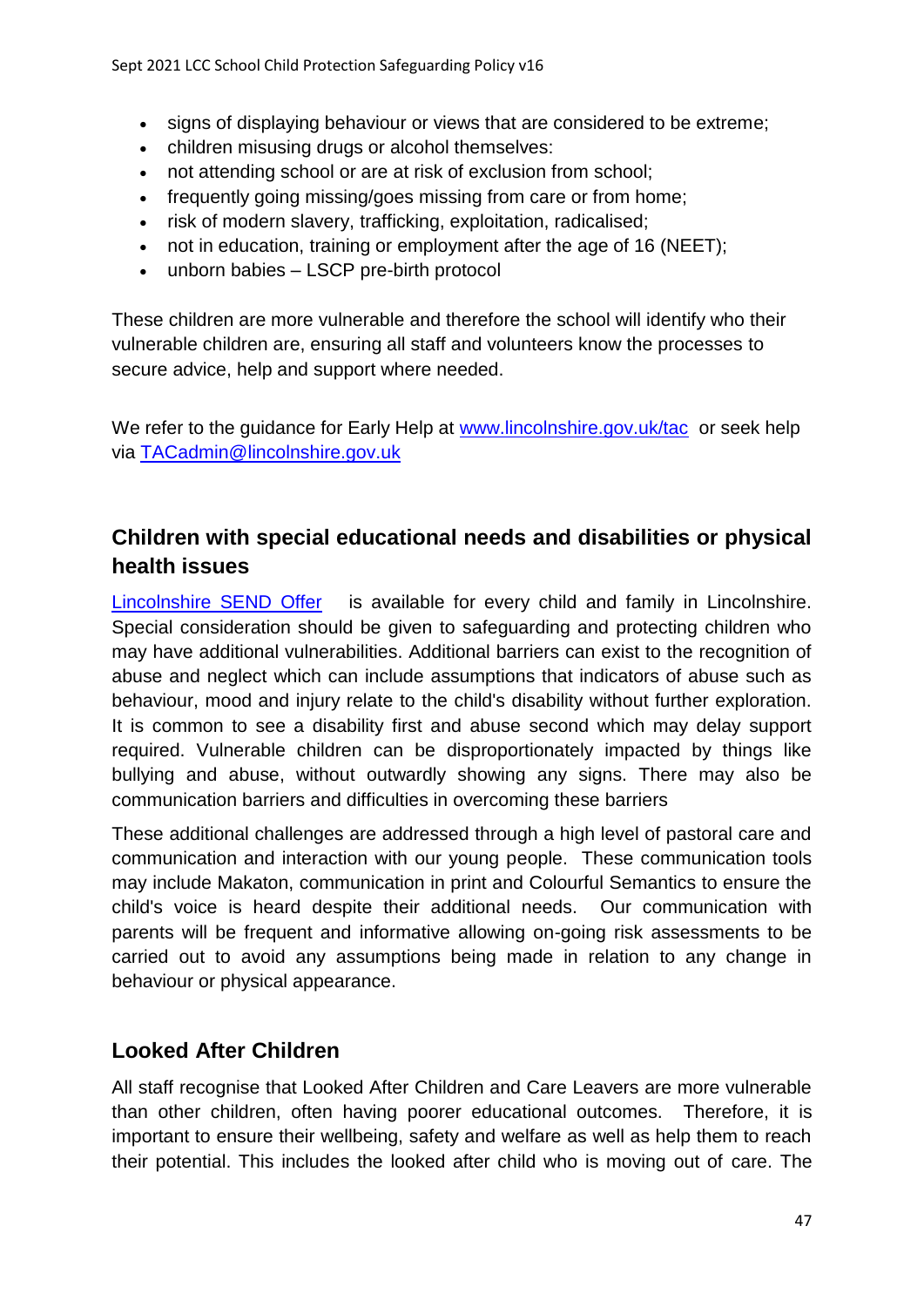school will also ensure that care leavers are supported with pathways including liaison with the local authority where a personal advisor will be appointed and that a full working relationship is maintained with the Lincolnshire Virtual School

We have a member of staff who is dedicated to supporting Looked After Children. This member of staff liaises with the Lincolnshire Virtual School in respect of all children at the school who have 'looked after' status. [virtualschool@lincolnshire.gov.uk](mailto:virtualschool@lincolnshire.gov.uk) Schools address any queries directly to the child's social worker until they are 17 years 6 months after which they are transferred to Lincolnshire Leaving Care Service.

# **Online safety**

Young people are increasingly using mobiles phones, tablets and computers on a daily basis. While mobile devices are a source of fun, entertainment, communication and education we know that some adults and young people will use these technologies to harm young people. The harm might range from hurtful and abusive texts and e-mails, to enticing young people to engage in sexually harmful conversations, webcam photography or face-face meetings. Our e-safety policy explains how we try to keep young people safe in the home. The school follows UK Council for Internet Safety and Department for Education Guidance around sexting and staff will immediately report concerns to the Designated Safeguarding Lead. "Chatrooms" and social networking sites are the more obvious sources of inappropriate and harmful behaviour and young people cannot access these on our IT system. We will work with young people on how to maintain their own safety and how to summon help if they are concerned about what they see on line. Some young people will undoubtedly be chatting on mobiles or social networking sites at home and parents are encouraged to consider measures to keep their young people safe.

The staff Code of Conduct provides further advice and guidance regarding the use of social networking and electronic communication with young people in our care.

All staff are aware of and follow the DfE guidance Teaching online safety in school [2019](https://www.gov.uk/government/publications/teaching-online-safety-in-schools) to ensure our children understand how to stay safe and behave online as part of existing curriculum requirements. We also make use of UKCIS [Education for a](https://www.gov.uk/government/publications/education-for-a-connected-world)  [connected world framework](https://www.gov.uk/government/publications/education-for-a-connected-world)

# **Photography and Images**

The vast majority of people who take or view photographs or videos of young people do so for entirely innocent, understandable and acceptable reasons. However, we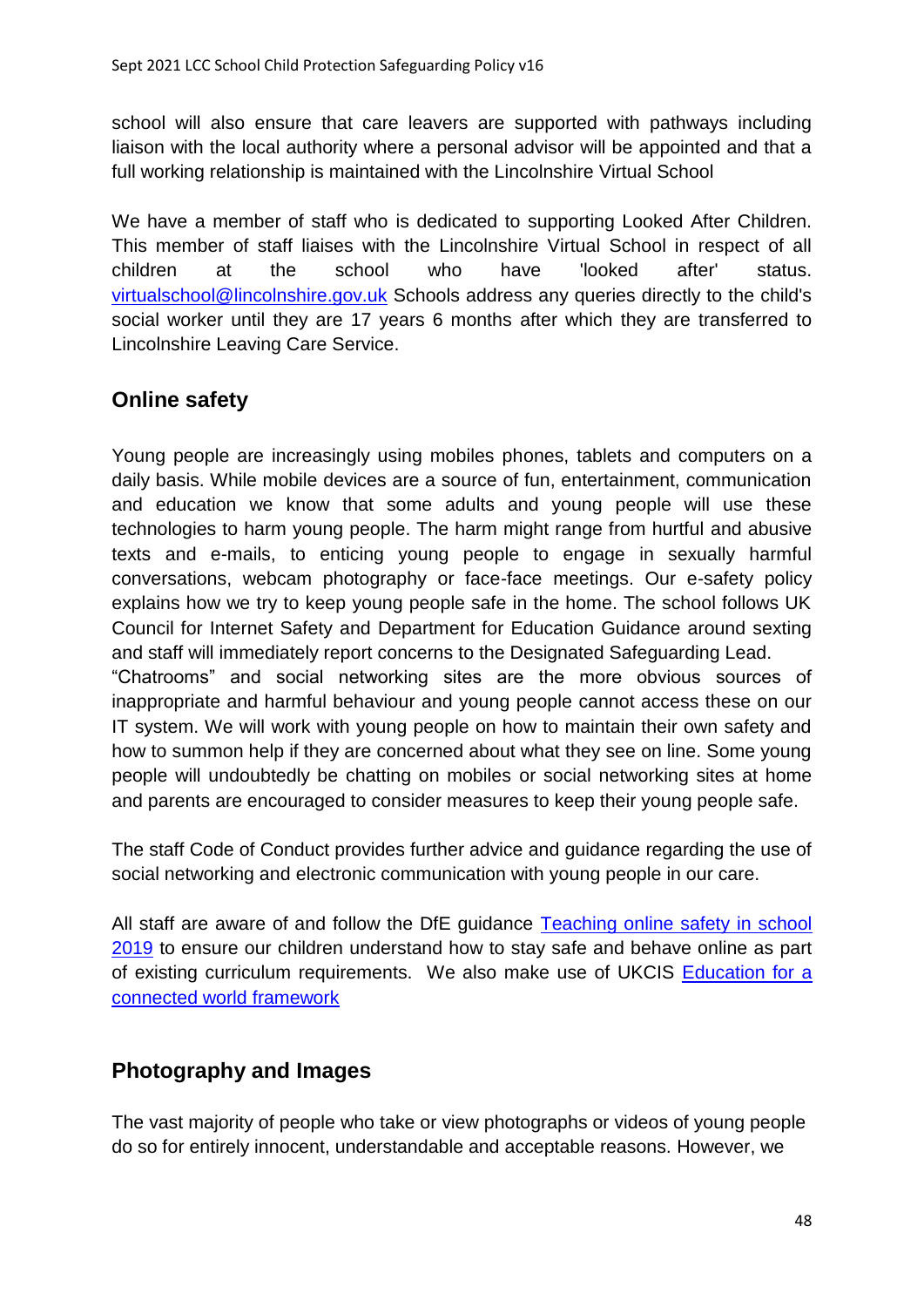know some people abuse young people through taking or using images, so we must ensure that the following safeguards are in place.

While parents are permitted to bring in a camera to events, no staff member should use their personal equipment to take photographs of young people. The school provides equipment for this purpose.

Where a staff member has concerns someone is taking photographs in breach of this policy they should contact the Head teacher.

To protect young people we need to:

- a) seek parental consent for photographs to be taken or published (for example, on our website or in the newspapers or other publications).
- b) ensure that the child is appropriately dressed.
- c) encourage young people to tell us if they are worried about any photographs that are taken of them.

Staff should be aware that many indecent images in current circulation were taken by the child themselves or peers. Sex, sexuality and relationships should be an ageappropriate topic in the home, and include what to do if young people are worried about an image they see. At school, children will be taught about healthy relationships and the dangers of inappropriate images and the sharing of these.

# **Private Fostering**

Private fostering is when a child or young person under 16 years old (or 18 if they have a disability) is to be looked after for a period of 28 days or more by someone who is not a close relative, guardian or person with parental responsibility. Close relatives include parents, step-parents, aunts, uncles and grandparents.

By law, the local authority must be told about all private fostering situations. The child's parents, private foster carer and anyone else (including the school) involved in the arrangement are legally required to inform the local authority.

It is then the local authority's legal duty to make sure all private fostering arrangements are safe for the child or young person. Once informed of the arrangement the local authority will check the suitability of private foster carers, make regular visits to the child or young person and ensure advice, help and support is available when needed.

# **Pre-Birth Protocol**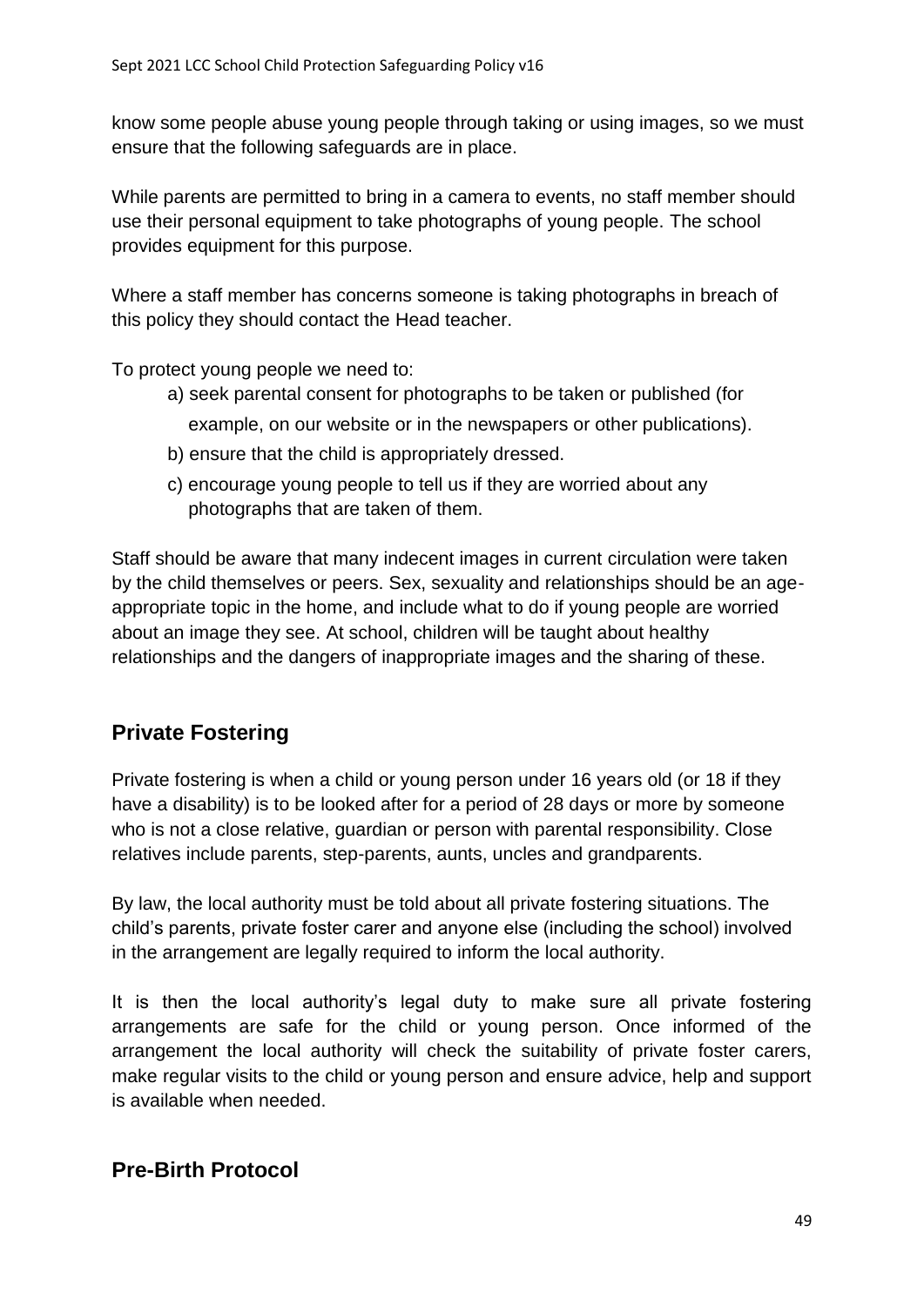Section 11 of the Children Act 2004 requires agencies to have in place mechanisms to ensure that they are able to safeguard and promote the welfare of children.

All practitioners whether adult or children services, have a responsibility to protect and safeguard children and work collaboratively with Children's Services and other childcare professionals in contributing to assessments and interventions. Therefore, the professional who is first made aware of the pregnancy should initiate the prebirth protocol and complete an Early Help Assessment, or make a referral for unborn to Social Care.

A young person of statutory education age is entitled to 18 weeks of maternity leave. Either side of this period there is an expectation that the young person continues to attend school or alternative provision. The educational establishment is required to make all reasonable adjustments to allow the young person to have appropriate access to the curriculum whilst they attend the establishment including timetable and learning environment adjustments. It is important that the provision participate in the Team Around the Child) in order for them to fully support the continued education of the young parent. Education establishments should have a clear strategy for engaging with the young person while they are away from the provision so as to limit the disruption to their education and make appropriate arrangements that work for the young person and educational establishment. Where there is robust medical evidence that indicates that the young person is unfit to attend, the educational establishment can make a referral to the pupil reintegration team on 01522 554525 who will assess and consider alternative arrangements if appropriate.

The Lincolnshire Pre-Birth Protocol link to the full document is below;

[https://lincolnshirescb.proceduresonline.com/chapters/p\\_pre\\_birth\\_protocol.html?zoo](https://lincolnshirescb.proceduresonline.com/chapters/p_pre_birth_protocol.html?zoom_highlight=pre+birth+protocol) [m\\_highlight=pre+birth+protocol](https://lincolnshirescb.proceduresonline.com/chapters/p_pre_birth_protocol.html?zoom_highlight=pre+birth+protocol) 

[https://lincolnshirescb.proceduresonline.com/pdfs/pre\\_birth\\_flow\\_chart.pdf](https://lincolnshirescb.proceduresonline.com/pdfs/pre_birth_flow_chart.pdf)

# **Substance Misuse**

The school takes a serious view of substance misuse while recognising that young people may get caught up in misusing substances through vulnerability or exploitation. All cases of substance misuse should be brought to the attention of the Head teacher who will consider both the student behaviour policy and any factors that may indicate a young person is in need of help or protection

# **Trafficking and exploitation**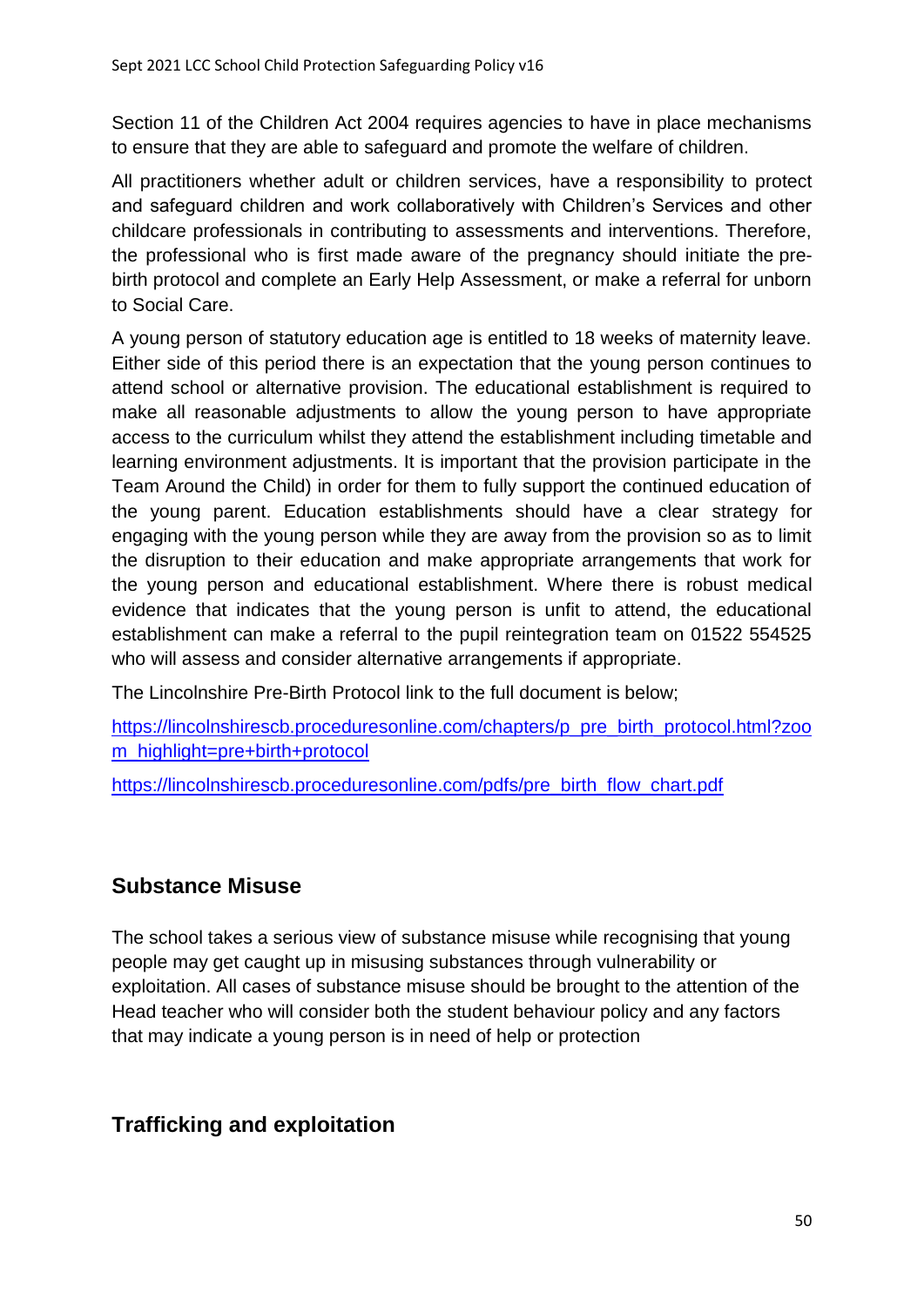The two most common terms for the illegal movement of people – 'trafficking' and 'smuggling', are very different. In human smuggling, immigrants and asylum seekers pay people to help them enter the country illegally; after which there is no longer a relationship. Trafficked victims are coerced or deceived by the person arranging their relocation. On arrival in the country of destination the trafficked child or person is denied their human rights and is forced into exploitation by the trafficker or person into whose control they are delivered.

Young people are a special case, any child transported for exploitative reasons is considered to be a trafficking victim, whether or not they have been deceived. This is partly because it is not considered possible for young people to give informed consent.

Even when a child understands what has happened they may still appear to submit willingly, to what they believe to be the will of their parents.

Any concerns about trafficking and exploitation will be reported by the school to Customer Services immediately.

# **Appendix 3: Body Map Guidance**

Body Maps should be used to document and illustrate visible signs of harm and physical injuries.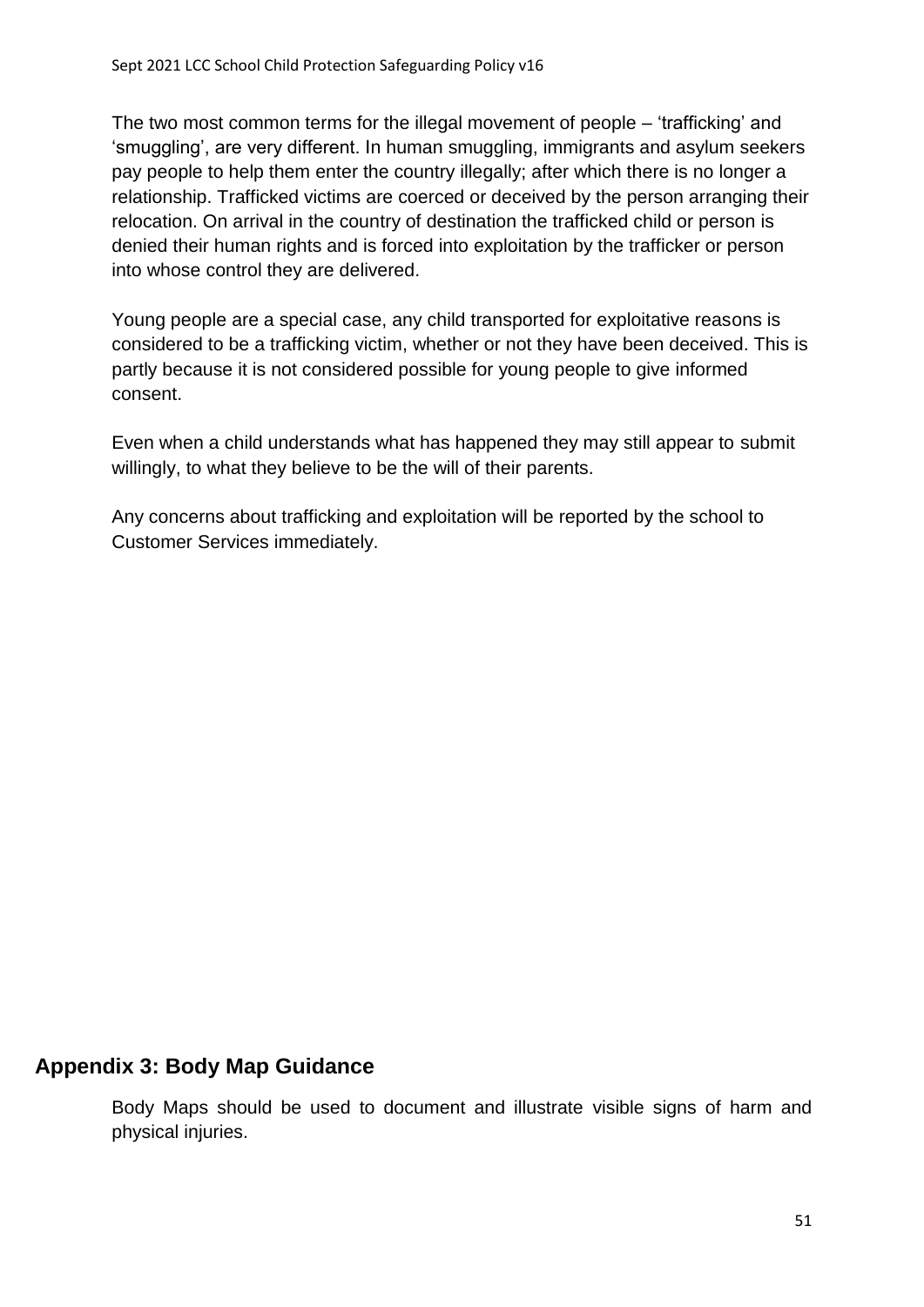Always use a black pen (never a pencil) and do not use correction fluid or any other eraser.

Do not remove clothing for the purpose of the examination unless the injury site is freely available because of treatment.

\***At no time should an individual teacher/member of staff or school take photographic evidence of any injuries or marks to a child's person, the body map below should be used. Any concerns should be reported and recorded without delay to Customer Service Centre or the child's social worker if already an open case to social care.**

**When you notice an injury to a child, try to record the following information in respect of each mark identified e.g. red areas, swelling, bruising, cuts, lacerations and wounds, scalds and burns:**

- Exact site of injury on the body, e.g. upper outer arm/left cheek.
- Size of injury in appropriate centimetres or inches.
- Approximate shape of injury, e.g. round/square or straight line.
- Colour of injury if more than one colour, say so.
- Is the skin broken?
- Is there any swelling at the site of the injury, or elsewhere?
- Is there a scab/any blistering/any bleeding?
- Is the injury clean or is there grit/fluff etc.?
- Is mobility restricted as a result of the injury?
- Does the site of the injury feel hot?
- Does the child feel hot?
- Does the child feel pain?
- Has the child's body shape changed/are they holding themselves differently?

Importantly the date and time of the recording must be stated as well as the name and designation of the person making the record. Add any further comments as required.

#### **Ensure First Aid is provided where required and then recorded appropriately.**

A copy of the body map should be kept on the child's concern/confidential file.

#### **Safeguarding is everyone's responsibility**

Customer Service Centre for referrals and advice Tel: 01522 782111

### **Appendix 4: Guidance**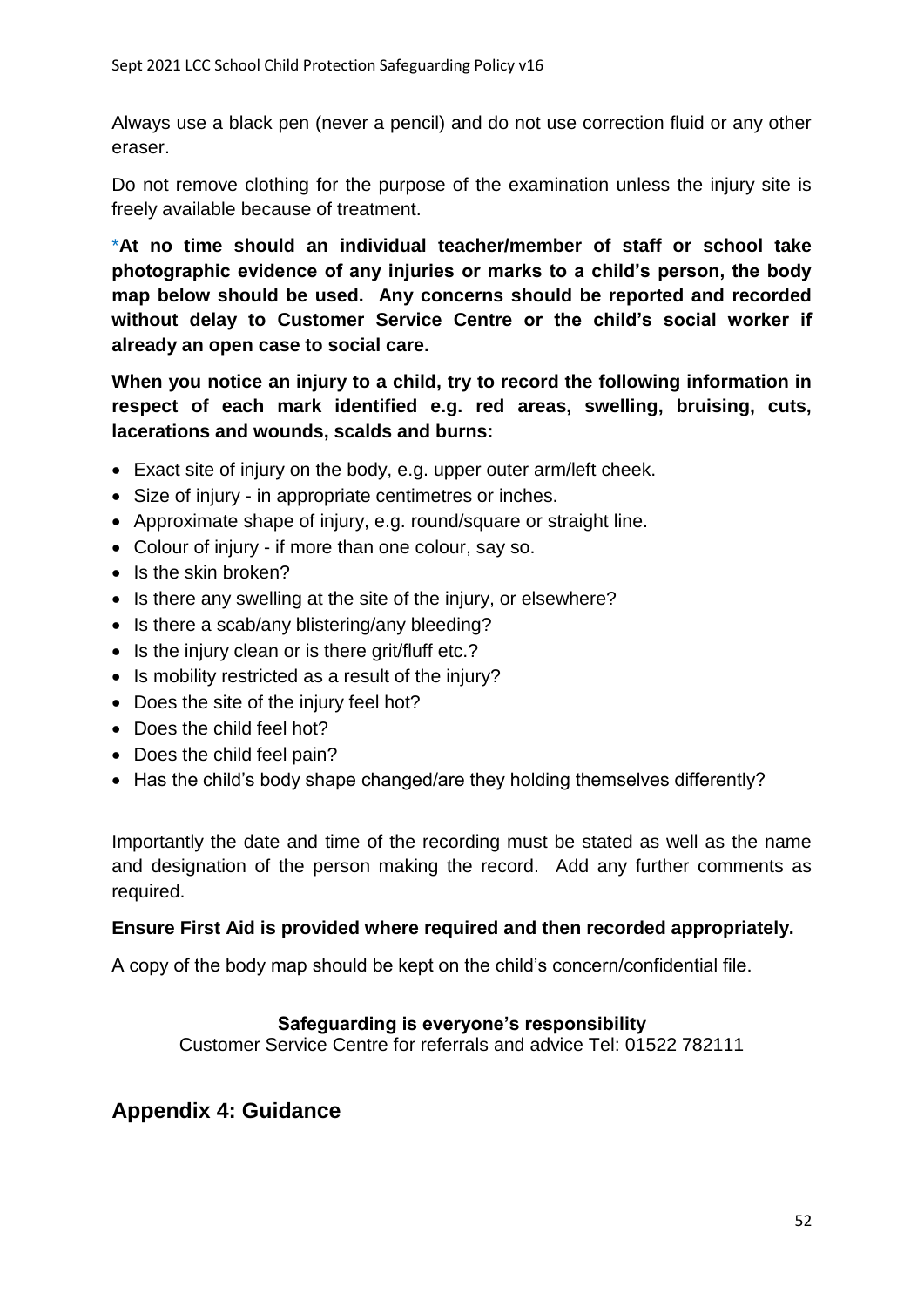- [Lincolnshire Safeguarding Children Partnership Multi-Agency Procedures](http://lincolnshirescb.proceduresonline.com/)
- [Working Together to Safeguard Children & Young People 2018](https://www.gov.uk/government/publications/working-together-to-safeguard-children--2)
- [Keeping Children Safe in](https://www.gov.uk/government/publications/keeping-children-safe-in-education--2) Education 2021
- [Information Sharing Document 2018](https://assets.publishing.service.gov.uk/government/uploads/system/uploads/attachment_data/file/721581/Information_sharing_advice_practitioners_safeguarding_services.pdf)
- [What to do if you're worried a child is being abused 2015](https://assets.publishing.service.gov.uk/government/uploads/system/uploads/attachment_data/file/419604/What_to_do_if_you_re_worried_a_child_is_being_abused.pdf)
- Children Act 1989 and [Children Act 2004](https://www.legislation.gov.uk/ukpga/2004/31/contents)
- [Education Act 2002](https://www.legislation.gov.uk/ukpga/2002/32/section/175)
- [Teaching Standards](https://assets.publishing.service.gov.uk/government/uploads/system/uploads/attachment_data/file/665522/Teachers_standard_information.pdf)
- Guidance for Safer Working [Practice for those Adults who work with Children](https://c-cluster-110.uploads.documents.cimpress.io/v1/uploads/13ecce28-e8f2-49e9-83c6-c29337cd8071~110/original?tenant=vbu-digital)  [and Young People](https://c-cluster-110.uploads.documents.cimpress.io/v1/uploads/13ecce28-e8f2-49e9-83c6-c29337cd8071~110/original?tenant=vbu-digital)
- [https://www.gov.uk/government/publications/sharing-nudes-and-semi-nudes](https://www.gov.uk/government/publications/sharing-nudes-and-semi-nudes-advice-for-education-settings-working-with-children-and-young-people)[advice-for-education-settings-working-with-children-and-young-people](https://www.gov.uk/government/publications/sharing-nudes-and-semi-nudes-advice-for-education-settings-working-with-children-and-young-people)
- [Sexual violence and sexual harassment between children in schools and](https://www.gov.uk/government/publications/sexual-violence-and-sexual-harassment-between-children-in-schools-and-colleges)  [colleges](https://www.gov.uk/government/publications/sexual-violence-and-sexual-harassment-between-children-in-schools-and-colleges)

Elective Home Education (EHE) [ehe@lincolnshire.gov.uk](mailto:attendance.pupilsupport@kirklees.gov.uk)

Children Missing Education (CME) [cme@lincolnshire.gov.uk](mailto:cme@lincolnshire.gov.uk)

Child in Entertainment or Employment [cee@lincolnshire.gov.uk](mailto:cee@lincolnshire.gov.uk)

School Attendance Queries [attendance@lincolnshire.gov.uk](mailto:attendance@lincolnshire.gov.uk)

### **Prevent**

- Prevent Support Officer, Lincolnshire County Council, 01522 555367, [prevent@lincolnshire.gov.uk](mailto:prevent@lincolnshire.gov.uk)
- PREVENT Officer, East Midlands Special Operations Unit Special Branch, 01522 558304, Email: [prevent@lincs.pnn.police.uk](mailto:prevent@lincs.pnn.police.uk)

### **Online Safety incidents**

National helpline [Saferinternet Helpline](https://www.saferinternet.org.uk/our-helplines)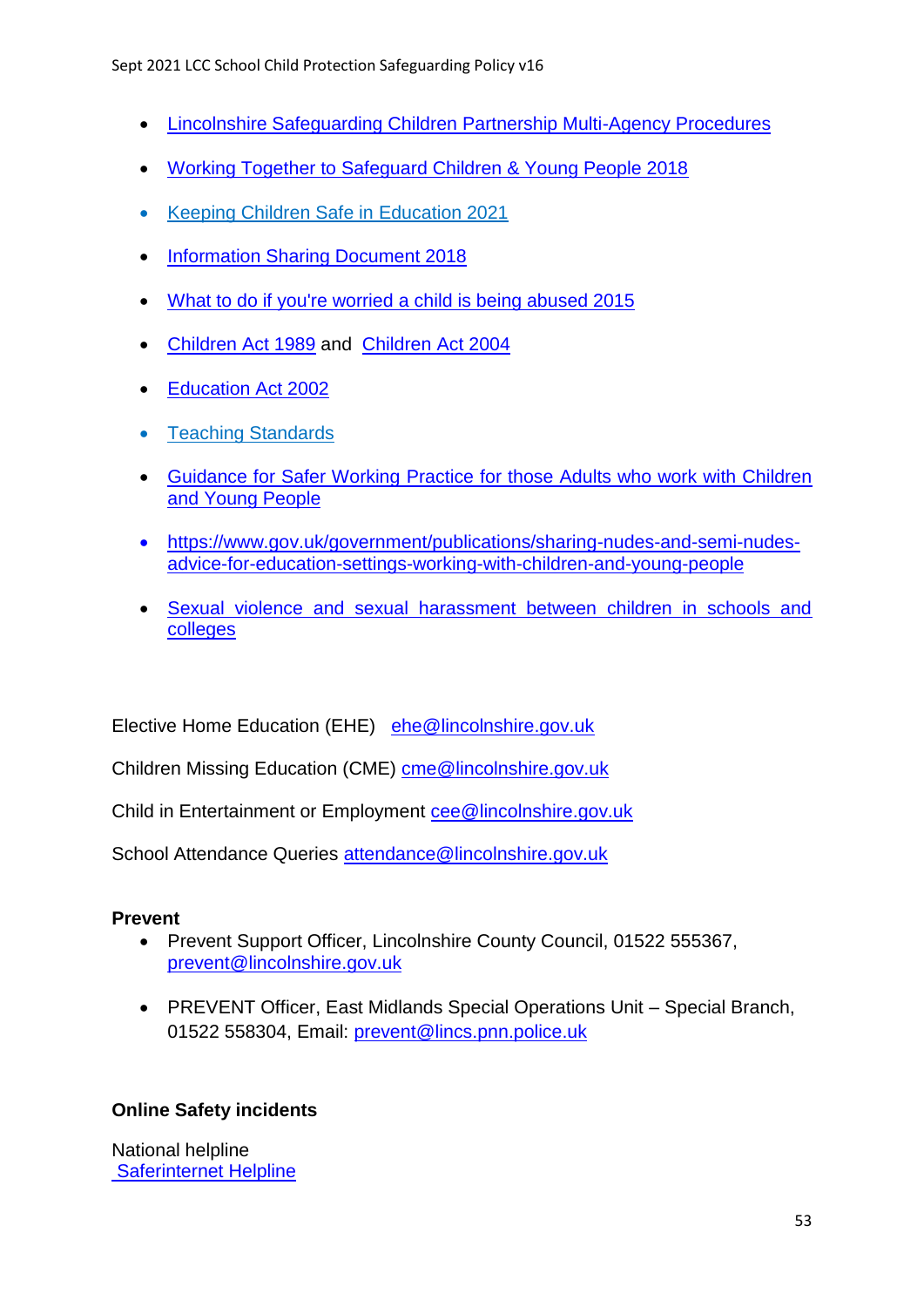### **Early Help Team**

[TACadmin@lincolnshire.gov.uk](mailto:TACadmin@lincolnshire.gov.uk)  [www.lincolnshire.gov.uk/tac](http://www.lincolnshire.gov.uk/tac) [earlyhelpconsultants@lincolnshire.gov.uk](mailto:earlyhelpconsultants@lincolnshire.gov.uk)

### **Training Materials**

LSCP Online and face to face Safeguarding Training courses including Safer Recruitment training: [LSCP Training](https://www.lincolnshire.gov.uk/safeguarding/lscp/3?documentId=258&categoryId=20076)

LCC Safeguarding in Schools Training Package [safeguardinginschools@lincolnshire.gov.uk](mailto:safeguardinginschools@lincolnshire.gov.uk)

Safeguarding Governor Training [governorsupport@lincolnshire.gov.uk](mailto:governorsupport@lincolnshire.gov.uk)

Prevent Training; All staff can undertake e-learning which is equivalent to WRAP 2 via the LSCP Training

In addition free face to face Prevent Awareness training is available through contacting either of the following:

- Lincolnshire Police, Prevent Officer, 01522 558304, [prevent@lincs.pnn.police.uk.](mailto:prevent@lincs.pnn.police.uk)
- Lincolnshire County Council, Prevent Officer, 01522 555367, [prevent@lincolnshire.gov.uk](mailto:prevent@lincolnshire.gov.uk)

# **Safeguarding Contacts**

**Advice on any aspect of Child Protection and Safeguarding may be sought from the Safeguarding Team;**

| <b>Designated Safeguarding Lead (DSL)</b>                                           |  | <b>Charlotte Hickerton</b>                                                                                                                                 |  |  |
|-------------------------------------------------------------------------------------|--|------------------------------------------------------------------------------------------------------------------------------------------------------------|--|--|
| <b>Deputy Designated Safeguarding</b><br>Lead(s)                                    |  | <b>Vicky Cook, Sammy Robinson</b><br>and Kinga Wilson                                                                                                      |  |  |
| Our local contact numbers are:                                                      |  |                                                                                                                                                            |  |  |
| <b>Safeguarding of</b><br>children concerns<br>(Children living in<br>Lincolnshire) |  | 01522782111<br><b>Lincolnshire's Children's Services Customer</b><br><b>Service Centre for reporting concerns and Early</b><br><b>Help Team for Advice</b> |  |  |